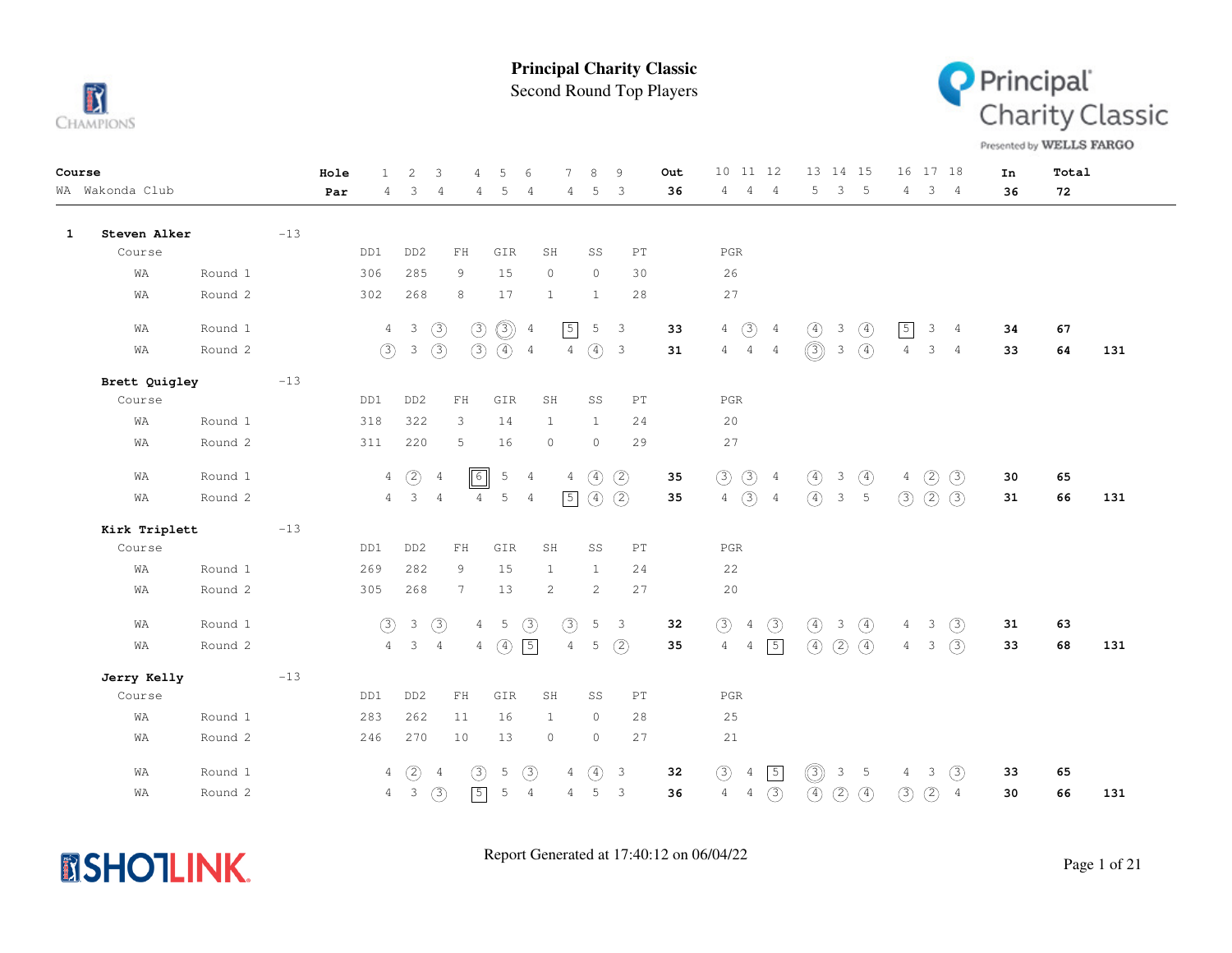

Second Round Top Players



Presented by WELLS FARGO

| Course          |                  |         |       | Hole | 1              | 2               | 3              | $\overline{4}$                                   | 5          | 6              |                | $\mathcal{R}$ | 9                          | Out | 10 11 12                         |                |                  | 13 14 15                |                |                | 16 17 18      |                | In | Total |     |
|-----------------|------------------|---------|-------|------|----------------|-----------------|----------------|--------------------------------------------------|------------|----------------|----------------|---------------|----------------------------|-----|----------------------------------|----------------|------------------|-------------------------|----------------|----------------|---------------|----------------|----|-------|-----|
|                 | WA Wakonda Club  |         |       | Par  | 4              | 3               | 4              | 4                                                | 5          | 4              | 4              | 5             | $\overline{3}$             | 36  | 4<br>$\overline{4}$              | 4              | 5                | 3                       | $5\phantom{0}$ | $4\phantom{0}$ |               | $3 \quad 4$    | 36 | 72    |     |
| 5               | Bernhard Langer  |         | $-12$ |      |                |                 |                |                                                  |            |                |                |               |                            |     |                                  |                |                  |                         |                |                |               |                |    |       |     |
|                 | Course           |         |       |      | DD1            | DD <sub>2</sub> |                | FH                                               | GIR        |                | SH             | SS            | PT                         |     | $_{\rm PGR}$                     |                |                  |                         |                |                |               |                |    |       |     |
|                 | WA               | Round 1 |       |      | 283            | 289             |                | 6                                                | 14         |                | $\mathbf{1}$   | $\mathbf{1}$  | 26                         |     | 21                               |                |                  |                         |                |                |               |                |    |       |     |
|                 | WA               | Round 2 |       |      | 298            | 271             |                | 5                                                | 13         |                | $\mathbf{1}$   | $\mathbf{1}$  | 26                         |     | 21                               |                |                  |                         |                |                |               |                |    |       |     |
|                 | WA               | Round 1 |       |      | $\boxed{5}$    | $\mathcal{E}$   | $\overline{4}$ | 4                                                | 5          | (3)            | $\overline{4}$ | $5 \quad 3$   |                            | 36  | (3)<br>$\circled{3}$             | $\circled{3}$  | 5                | $\overline{\mathbf{3}}$ | $\circled{4}$  | $\circled{3}$  | $\circled{2}$ | 4              | 30 | 66    |     |
|                 | WA               | Round 2 |       |      | $\overline{4}$ | $\mathcal{S}$   | (3)            | 4                                                | 5          | $\overline{4}$ | 4              | $\circled{4}$ | (2)                        | 33  | $\overline{4}$<br>$\overline{4}$ | 4              | $5 -$            | (2)                     | $\circled{4}$  |                | 4(2)          | $\overline{4}$ | 33 | 66    | 132 |
| 6               | Brandt Jobe      |         | $-9$  |      |                |                 |                |                                                  |            |                |                |               |                            |     |                                  |                |                  |                         |                |                |               |                |    |       |     |
|                 | Course           |         |       |      | DD1            | DD <sub>2</sub> |                | ${\rm FH}$                                       | GIR        |                | SH             | SS            | PT                         |     | $_{\rm PGR}$                     |                |                  |                         |                |                |               |                |    |       |     |
|                 | WA               | Round 1 |       |      | 292            | 330             |                | 5                                                | 15         |                | 1              | $\circ$       | 30                         |     | 26                               |                |                  |                         |                |                |               |                |    |       |     |
|                 | WA               | Round 2 |       |      | 326            | 275             |                | 6                                                | 13         |                | 2              | 1             | 26                         |     | 21                               |                |                  |                         |                |                |               |                |    |       |     |
|                 | WA               | Round 1 |       |      | $\sqrt{5}$     | $\mathcal{S}$   | $\circled{3}$  | 4                                                | $\circ$    | 4              | 4              | 5             | 3                          | 35  | $4\quad 4$                       | (3)            | $\circled{4}$    | 3                       | $-5$           |                | 4(2)          | $\overline{4}$ | 33 | 68    |     |
|                 | WA               | Round 2 |       |      | $\overline{4}$ | $\mathcal{S}$   | $\overline{4}$ | (3)                                              | (4)        | $\overline{4}$ | 4              | $5 \quad 3$   |                            | 34  | $4\quad(3)$                      | $\overline{4}$ | $\left(4\right)$ | $\mathcal{E}$           | $-5$           |                | 4(2)          | $\overline{4}$ | 33 | 67    | 135 |
| $7\phantom{.0}$ | Kevin Sutherland |         | $-8$  |      |                |                 |                |                                                  |            |                |                |               |                            |     |                                  |                |                  |                         |                |                |               |                |    |       |     |
|                 | Course           |         |       |      | DD1            | DD <sub>2</sub> |                | FH                                               | GIR        |                | SH             | SS            | PT                         |     | $_{\rm PGR}$                     |                |                  |                         |                |                |               |                |    |       |     |
|                 | WA               | Round 1 |       |      | 279            | 297             |                | 6                                                | 17         |                | 2              | $\circ$       | 34                         |     | 32                               |                |                  |                         |                |                |               |                |    |       |     |
|                 | WA               | Round 2 |       |      | 320            | 276             |                | 5                                                | 14         | $\mathbf{1}$   |                | $\mathbf{1}$  | 26                         |     | 22                               |                |                  |                         |                |                |               |                |    |       |     |
|                 | WA               | Round 1 |       |      |                | $4 \quad 3$     | $\overline{4}$ | 4                                                | 5          | 4              | 4              | $\circ$       | $\overline{\mathbf{3}}$    | 35  | $4\quad)$                        | $\overline{4}$ | $\circled{4}$    | $\boxed{4}$             | -5             | $\sqrt{5}$     | 3             | $\frac{4}{3}$  | 36 | 71    |     |
|                 | WA               | Round 2 |       |      | (3)            | $\sqrt{4}$      | $\circled{3}$  | 4                                                | 5          | $\overline{4}$ | (3)            | (4) 3         |                            | 33  | (3)                              | $4\quad 4$     | $\left(4\right)$ | 3 <sub>5</sub>          |                | $\overline{4}$ | (2)           | (3)            | 32 | 65    | 136 |
|                 | Steve Flesch     |         | $-8$  |      |                |                 |                |                                                  |            |                |                |               |                            |     |                                  |                |                  |                         |                |                |               |                |    |       |     |
|                 | Course           |         |       |      | DD1            | DD <sub>2</sub> |                | $\mathop{\rm F}\nolimits\mathop{\rm H}\nolimits$ | GIR        |                | SH             | SS            | $\mathop{\rm PT}\nolimits$ |     | $_{\rm PGR}$                     |                |                  |                         |                |                |               |                |    |       |     |
|                 | WA               | Round 1 |       |      | 283            | 292             |                | 6                                                | 15         |                | $\circ$        | $\circ$       | 30                         |     | 27                               |                |                  |                         |                |                |               |                |    |       |     |
|                 | WA               | Round 2 |       |      | 308            | 257             |                | 9                                                | 12         |                | 5              | 3             | 25                         |     | 19                               |                |                  |                         |                |                |               |                |    |       |     |
|                 | WA               | Round 1 |       |      | $4 -$          | $3 \quad 4$     |                | $\overline{4}$                                   | $5\quad 4$ |                | $4 -$          | $\circled{4}$ | $\overline{\mathbf{3}}$    | 35  | 4<br>$\overline{4}$              | $\overline{4}$ |                  | $5 \quad 3$             | $\circled{4}$  |                | $4 \quad 3$   | (3)            | 34 | 69    |     |

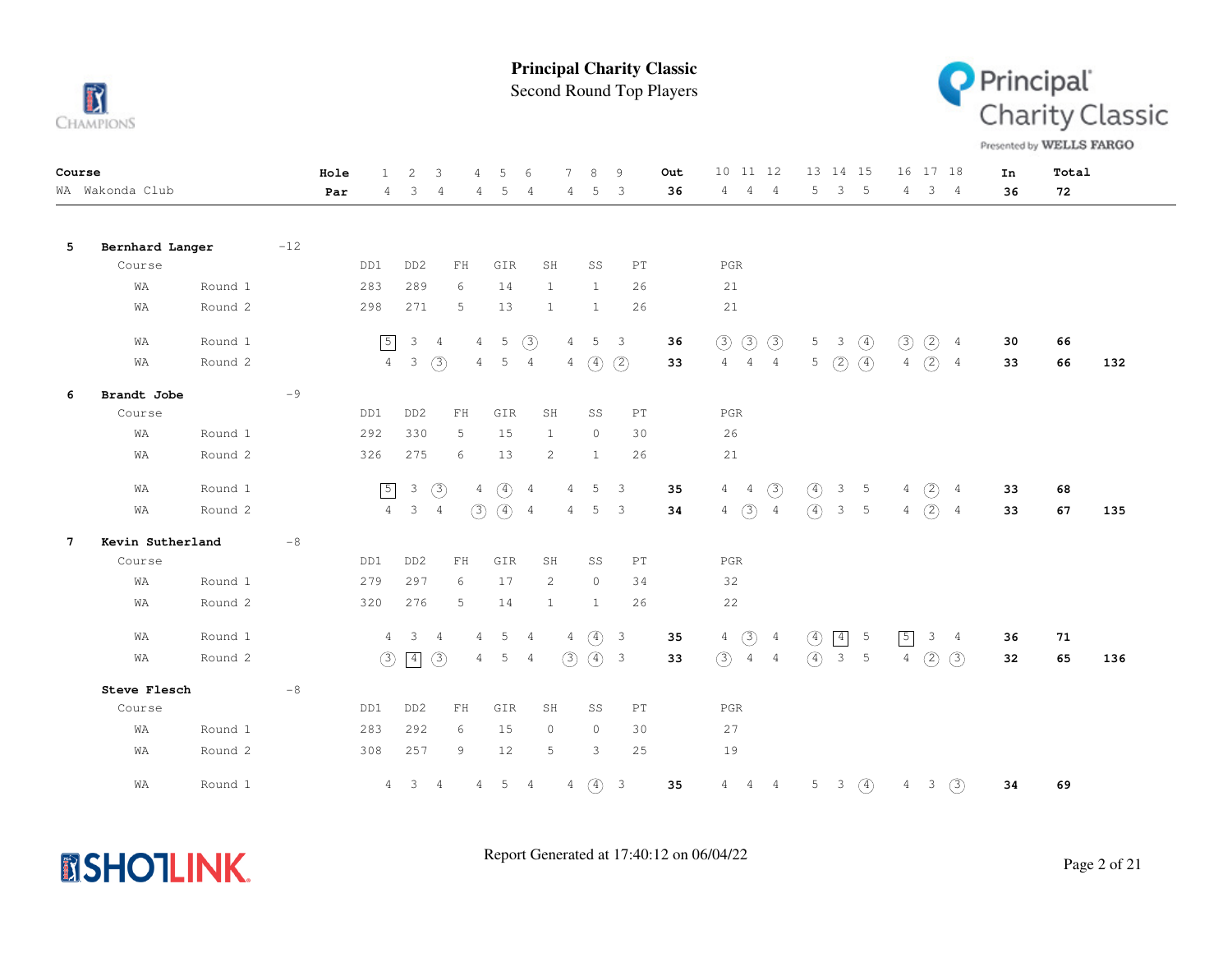

Second Round Top Players



Presented by WELLS FARGO

| Course          |         |      | Hole | $\mathbf{1}$   | 2                       | 3              | $\overline{4}$  | .5            | 6              |                 | 8             | 9                          | Out | 10 <sub>1</sub>                  | 11 12          | 13 14 15                                       | 16 17 18                          | In |    | Total |     |
|-----------------|---------|------|------|----------------|-------------------------|----------------|-----------------|---------------|----------------|-----------------|---------------|----------------------------|-----|----------------------------------|----------------|------------------------------------------------|-----------------------------------|----|----|-------|-----|
| WA Wakonda Club |         |      | Par  | 4              | 3                       | $\overline{4}$ | 4               | 5             | 4              | 4               | 5             | 3                          | 36  | $\overline{4}$<br>4              | $\frac{4}{3}$  | 5<br>3 <sub>5</sub>                            | 3 <sub>4</sub><br>$\overline{4}$  |    | 36 | 72    |     |
| WA              | Round 2 |      |      |                | $4 \quad 3 \quad 4$     |                |                 | $4\quad)$     | $\overline{4}$ | $\circled{3}$   | $\circled{4}$ | (2)                        | 32  | $4\quad 4$                       | $\circled{3}$  | $\circled{2}$<br>$\circled{4}$<br>$\boxed{6}$  | $\sqrt{5}$<br>3<br>$\frac{4}{3}$  |    | 35 | 67    | 136 |
| Steve Stricker  |         | $-8$ |      |                |                         |                |                 |               |                |                 |               |                            |     |                                  |                |                                                |                                   |    |    |       |     |
| Course          |         |      | DD1  |                | DD <sub>2</sub>         |                | ${\rm FH}$      | GIR           |                | SH              | SS            | $\mathop{\rm PT}\nolimits$ |     | PGR                              |                |                                                |                                   |    |    |       |     |
| WA              | Round 1 |      | 310  |                | 280                     |                | 6               | 13            |                | $\mathbf{1}$    | $\circ$       | 27                         |     | 21                               |                |                                                |                                   |    |    |       |     |
| WA              | Round 2 |      | 305  |                | 267                     |                | 11              | 12            |                | 4               | 3             | 26                         |     | 19                               |                |                                                |                                   |    |    |       |     |
| WA              | Round 1 |      |      | $\overline{4}$ | $\overline{\mathbf{3}}$ | $\circled{3}$  |                 | $4\quad 5$    | $\boxed{6}$    | $\overline{4}$  | 5             | (2)                        | 36  | $\overline{4}$<br>$\overline{4}$ | $\circled{3}$  | $\circled{4}$<br>$\mathcal{S}$<br>5            | (3)<br>3<br>4                     |    | 33 | 69    |     |
| WA              | Round 2 |      |      |                | $4 \quad 3$             | $\overline{4}$ | 4               | $\circled{4}$ | $\overline{4}$ | $4\overline{ }$ | $\circled{4}$ | $\boxed{4}$                | 35  | $\circled{3}$<br>$\overline{4}$  | $\overline{4}$ | $\circled{4}$<br>$\circled{4}$<br>3            | (3)<br>3<br>$\frac{4}{3}$         |    | 32 | 67    | 136 |
| Dicky Pride     |         | $-8$ |      |                |                         |                |                 |               |                |                 |               |                            |     |                                  |                |                                                |                                   |    |    |       |     |
| Course          |         |      | DD1  |                | DD <sub>2</sub>         |                | $\mathbf{FH}$   | GIR           |                | SH              | SS            | $\mathop{\rm PT}\nolimits$ |     | PGR                              |                |                                                |                                   |    |    |       |     |
| WA              | Round 1 |      | 283  |                | 295                     |                | $7\phantom{.0}$ | 15            |                | $\mathbf{1}$    | $\mathbf{1}$  | 30                         |     | 25                               |                |                                                |                                   |    |    |       |     |
| WA              | Round 2 |      | 313  |                | 266                     |                | 6               | 11            |                | $\mathbf{1}$    | $\circ$       | 26                         |     | 18                               |                |                                                |                                   |    |    |       |     |
| WA              | Round 1 |      |      | 4              | $\circled{2}$           | $\overline{4}$ | $\overline{4}$  | 5             | (3)            | (3)             | $\circled{4}$ | $\overline{\mathbf{3}}$    | 32  | 4<br>$\overline{4}$              | $\overline{4}$ | $\circled{4}$<br>$\circled{4}$<br>$\boxed{4}$  | $\boxed{6}$<br>$\circled{3}$<br>3 |    | 36 | 68    |     |
| WA              | Round 2 |      |      |                | $4\quad 3$              | (3)            | $\overline{4}$  | 5             | $\sqrt{5}$     | $\overline{4}$  | 5             | $\mathbf{3}$               | 36  | (3)<br>$\overline{4}$            | (3)            | $\circled{4}$<br>$\boxed{4}$<br>5              | (3)<br>(2)<br>$\overline{4}$      |    | 32 | 68    | 136 |
| Rod Pampling    |         | $-8$ |      |                |                         |                |                 |               |                |                 |               |                            |     |                                  |                |                                                |                                   |    |    |       |     |
| Course          |         |      | DD1  |                | DD <sub>2</sub>         |                | $\mathbf{FH}$   | GIR           |                | SH              | SS            | $\mathop{\rm PT}\nolimits$ |     | PGR                              |                |                                                |                                   |    |    |       |     |
| WA              | Round 1 |      | 303  |                | 299                     |                | 6               | 14            |                | $\overline{4}$  | 3             | 27                         |     | 22                               |                |                                                |                                   |    |    |       |     |
| WA              | Round 2 |      | 315  |                | 281                     |                | 7               | 15            |                | $\mathbf{1}$    | $\circ$       | 31                         |     | 26                               |                |                                                |                                   |    |    |       |     |
| WA              | Round 1 |      |      |                | $4 \qquad 3 \qquad 4$   |                | (3)             | $(4)$ 4       |                | $\boxed{5}$     | $\circled{4}$ | $\overline{\mathbf{3}}$    | 34  | $4\quad 4\quad 4$                |                | $\circled{4}$<br>$\circled{4}$<br>$\mathbf{3}$ | (3)<br>3<br>$\frac{4}{3}$         |    | 33 | 67    |     |
| WA              | Round 2 |      |      |                | $4 \quad 3 \quad 4$     |                | $\overline{4}$  | $\circled{4}$ | (3)            | $\overline{4}$  | 5             | $\boxed{4}$                | 35  | $4\quad 4$                       | $\overline{4}$ | $\circled{4}$<br>(2)<br>5                      | $\boxed{5}$<br>$\circled{3}$<br>3 |    | 34 | 69    | 136 |
| Matt Gogel      |         | $-8$ |      |                |                         |                |                 |               |                |                 |               |                            |     |                                  |                |                                                |                                   |    |    |       |     |
| Course          |         |      | DD1  |                | DD <sub>2</sub>         |                | $\mathbf{FH}$   | GIR           |                | SH              | SS            | $\mathop{\rm PT}\nolimits$ |     | PGR                              |                |                                                |                                   |    |    |       |     |
| WA              | Round 1 |      | 296  |                | 293                     |                | $7\phantom{.0}$ | 11            |                | $\circ$         | $\circ$       | 25                         |     | 16                               |                |                                                |                                   |    |    |       |     |
| WA              | Round 2 |      | 300  |                | 274                     |                | 8               | 15            |                | $\circ$         | $\circ$       | 30                         |     | 27                               |                |                                                |                                   |    |    |       |     |

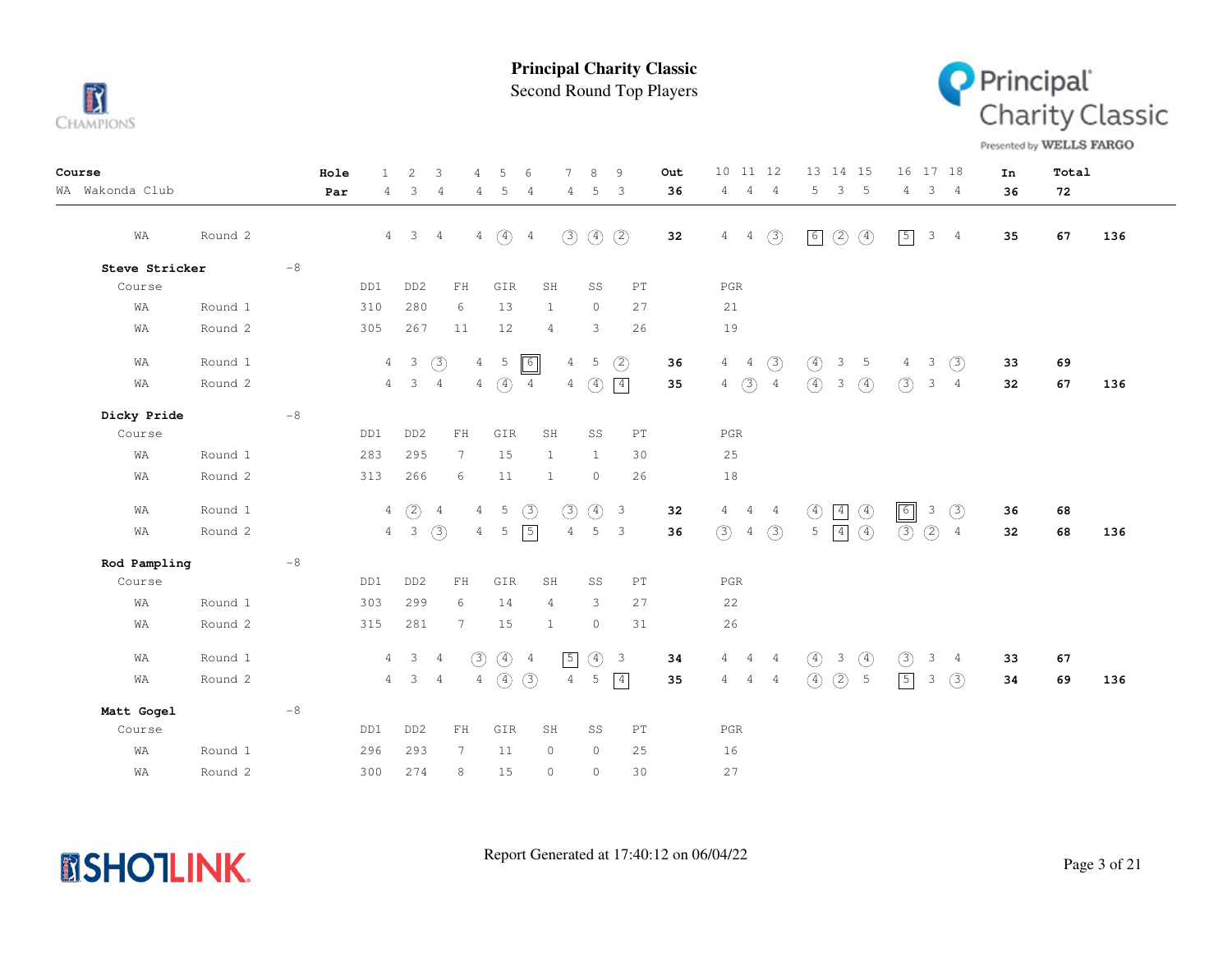

Second Round Top Players



Presented by WELLS FARGO

| Course                    | Hole<br>$\mathbf{1}$ | $\mathbf{2}$<br>3                                                   | 5<br>$\tau$<br>4<br>6                              | 8<br>9<br>Out                                | 10 11 12<br>13 14 15<br>16 17 18<br>In                                                                                           | Total     |
|---------------------------|----------------------|---------------------------------------------------------------------|----------------------------------------------------|----------------------------------------------|----------------------------------------------------------------------------------------------------------------------------------|-----------|
| WA Wakonda Club           | 4<br>Par             | 3<br>$\overline{4}$                                                 | 5<br>4<br>4<br>4                                   | 36<br>5<br>$\overline{\mathbf{3}}$           | $\overline{4}$<br>$\overline{4}$<br>3<br>-5<br>3 <sub>4</sub><br>4<br>5<br>4<br>36                                               | 72        |
|                           |                      |                                                                     |                                                    |                                              |                                                                                                                                  |           |
| WA<br>Round 1             | 4                    | $\overline{\phantom{a}}$<br>$\overline{4}$                          | $4\quad(4)$<br>$\sqrt{5}$                          | $\circled{4}$<br>$\sqrt{4}$<br>36<br>4       | $4\quad)$<br>$\circled{3}$<br>(3)<br>$\circled{4}$<br>3<br>$\overline{5}$<br>4<br>3<br>32                                        | 68        |
| Round 2<br>WA             | $\overline{4}$       | $\overline{\phantom{a}}$<br>(3)                                     | $4\quad)$<br>$\overline{4}$                        | $4\quad 5$<br>$\overline{\phantom{a}}$<br>34 | $4 \quad (3) \quad 4$<br>$\circled{4}$<br>3 <sub>5</sub><br>3 <sub>4</sub><br>$\overline{4}$<br>34                               | 68<br>136 |
| Fred Couples<br>$-8$      |                      |                                                                     |                                                    |                                              |                                                                                                                                  |           |
| Course                    | DD1                  | DD <sub>2</sub><br>${\rm FH}$                                       | GIR<br>SH                                          | SS<br>PT                                     | PGR                                                                                                                              |           |
| Round 1<br>WA             | 315                  | 277<br>$7\phantom{.0}$                                              | 14<br>2                                            | 2<br>26                                      | 22                                                                                                                               |           |
| Round 2<br>WΑ             | 316                  | 271<br>5                                                            | 14<br>2                                            | 2<br>29                                      | 24                                                                                                                               |           |
| Round 1<br>WA             |                      | $4 \overline{4}$<br>(3)                                             | $4\quad(4)$<br>$\overline{4}$                      | $4\quad(4)$ 3<br>34                          | $4\quad)$<br>$3 \quad (4)$<br>$\overline{4}$<br>$\circled{4}$<br>$3 \quad 4$<br>33<br>4                                          | 67        |
| Round 2<br>WA             |                      | $4\quad 3$<br>$\overline{4}$                                        | 5<br>$4 -$<br>$\overline{4}$                       | $4\quad(4)$ 3<br>35                          | $4\quad)$<br>6<br>$\boxed{4}$<br>$\circled{4}$<br>(2)<br>$\overline{4}$<br>$\overline{4}$<br>(3)<br>34                           | 69<br>136 |
|                           |                      |                                                                     |                                                    |                                              |                                                                                                                                  |           |
| $-8$<br>Stuart Appleby    |                      |                                                                     |                                                    |                                              |                                                                                                                                  |           |
| Course                    | DD1                  | DD <sub>2</sub><br>$\mathop{\rm F}\nolimits\mathop{\rm H}\nolimits$ | GIR<br>SH                                          | SS<br>PT                                     | $_{\rm PGR}$                                                                                                                     |           |
| Round 1<br>WA             | 303                  | 251<br>5                                                            | 16<br>$\circ$                                      | $\circ$<br>28                                | 27                                                                                                                               |           |
| Round 2<br>WΑ             | 309                  | 270<br>11                                                           | 12<br>1                                            | $\mathbf{1}$<br>29                           | 23                                                                                                                               |           |
| Round 1<br>WA             | $\sqrt{5}$           | $\mathcal{E}$<br>(3)                                                | $\circled{4}$<br>$4\overline{ }$<br>$\overline{4}$ | $\circ$<br>(2)<br>4<br>33                    | $\circled{4}$<br>3<br>$5\overline{5}$<br>(3)<br>$4 -$<br>$\overline{4}$<br>(2)<br>33<br>4<br>4                                   | 66        |
| Round 2                   | $4\overline{ }$      | $\overline{\phantom{a}}$                                            | $4\quad 5$                                         | $\overline{\mathbf{3}}$                      | $4 -$                                                                                                                            |           |
| WA                        |                      | (3)                                                                 | $\sqrt{5}$                                         | $4\quad(4)$<br>35                            | (3)<br>$\boxed{4}$<br>$\circ$<br>5<br>3 <sub>4</sub><br>4<br>4<br>35                                                             | 70<br>136 |
| Ken Tanigawa<br>$-8$      |                      |                                                                     |                                                    |                                              |                                                                                                                                  |           |
| Course                    | DD1                  | DD <sub>2</sub><br>${\rm FH}$                                       | GIR<br>SH                                          | SS<br>PT                                     | PGR                                                                                                                              |           |
| WA<br>Round 1             | 314                  | 297<br>12                                                           | 14<br>$\circ$                                      | $\circ$<br>28                                | 22                                                                                                                               |           |
| Round 2<br>WΑ             | 318                  | 293<br>$7\phantom{.0}$                                              | 15<br>$\overline{c}$                               | $\circ$<br>33                                | 28                                                                                                                               |           |
|                           |                      |                                                                     |                                                    |                                              |                                                                                                                                  |           |
| Round 1<br>WA             |                      | $\circled{3}$<br>$4 \quad 3$                                        | $4\quad(4)$<br>$\overline{4}$                      | $4$ (3)<br>$\overline{\mathbf{3}}$<br>32     | $4 \overline{5}$<br>$\circledcirc$<br>$\circled{3}$<br>$\circled{2}$<br>$\boxed{4}$<br>$\circled{4}$<br>$\frac{4}{3}$<br>33<br>4 | 65        |
| Round 2<br>WΑ             |                      | $4 \quad 3$<br>$\overline{4}$                                       | $4\quad(4)$ 4                                      | $4\quad(4)$ 3<br>34                          | $4 \overline{5}$<br>(3)<br>$\boxed{6}$<br>$\overline{\mathbf{3}}$<br>5<br>$3 \quad 4$<br>$\overline{4}$<br>37                    | 136<br>71 |
| Doug Barron<br>$-7$<br>16 |                      |                                                                     |                                                    |                                              |                                                                                                                                  |           |
| Course                    | DD1                  | DD <sub>2</sub><br>FH                                               | GIR<br>SH                                          | SS<br>PT                                     | PGR                                                                                                                              |           |
| WΑ<br>Round 1             | 298                  | 311<br>9                                                            | 15<br>2                                            | $\circ$<br>32                                | 27                                                                                                                               |           |
| Round 2<br>WA             | 329                  | 259<br>9                                                            | 14<br>$\overline{4}$                               | $\mathbf{2}$<br>28                           | 23                                                                                                                               |           |

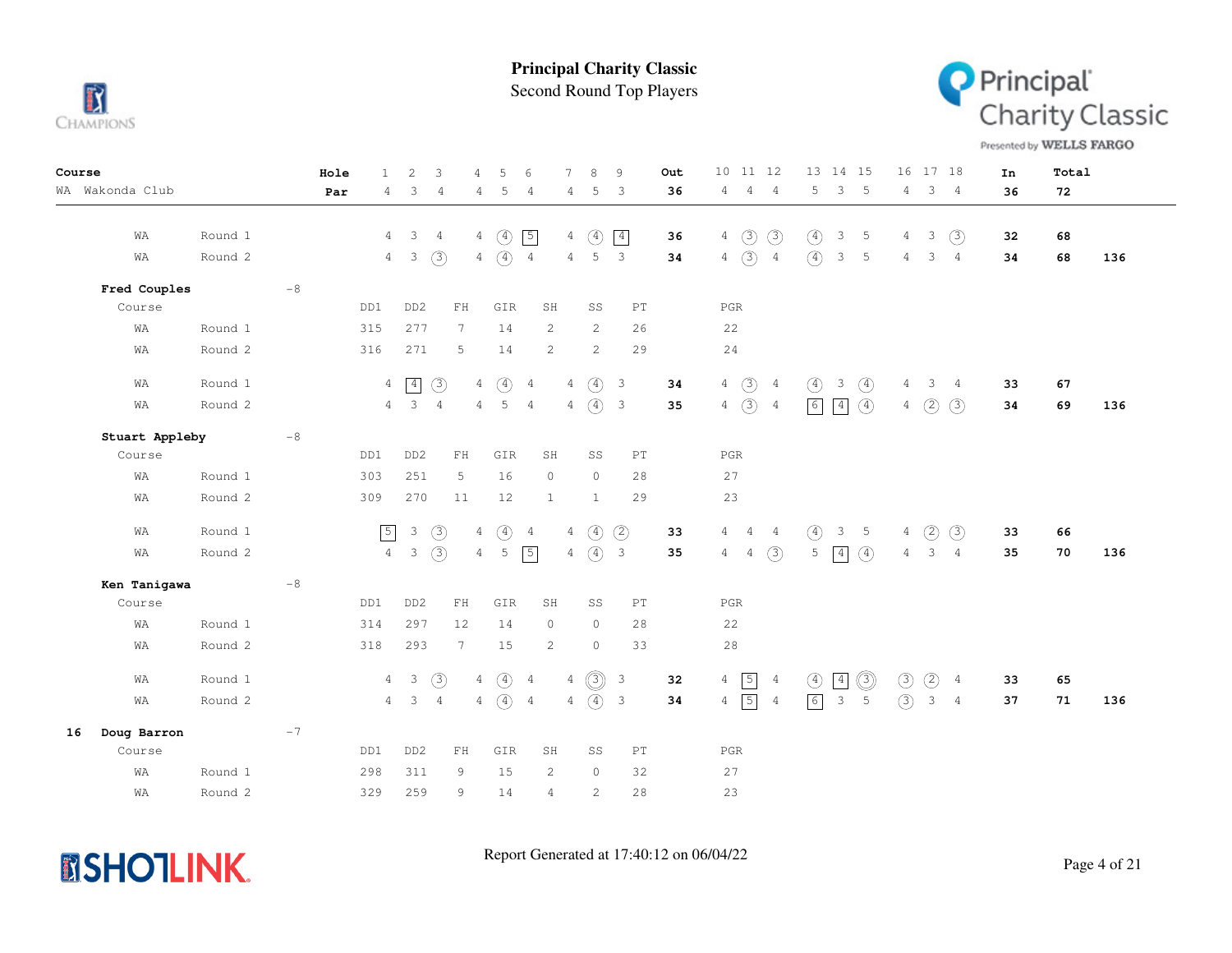

Second Round Top Players



Presented by WELLS FARGO

| Course                         | 2<br>3<br>Hole<br>$\mathbf{1}$                  | 5<br>7<br>8<br>9<br>4<br>6                                                                       | 10 11 12<br>16 17 18<br>13 14 15<br>Out                                                                                                | Total<br>In     |
|--------------------------------|-------------------------------------------------|--------------------------------------------------------------------------------------------------|----------------------------------------------------------------------------------------------------------------------------------------|-----------------|
| WA Wakonda Club                | 3<br>Par<br>4<br>4                              | 5<br>5<br>-3<br>4<br>4<br>4                                                                      | 5 <sup>5</sup><br>3 <sub>5</sub><br>$3 \quad 4$<br>$\overline{4}$<br>$\overline{4}$<br>36<br>4<br>4                                    | 36<br>72        |
|                                |                                                 |                                                                                                  |                                                                                                                                        |                 |
|                                |                                                 |                                                                                                  |                                                                                                                                        |                 |
| Round 1<br>WA                  | $\sqrt{5}$<br>3<br>$\overline{4}$               | 5<br>4<br>-5<br>$\overline{\mathbf{3}}$<br>4<br>4                                                | $\circledS$<br>$4\quad)$<br>$\circled{3}$<br>$\boxed{4}$<br>$\circled{4}$<br>37<br>3 <sub>4</sub><br>4                                 | 32<br>69        |
| Round 2<br>WA                  | $\boxed{4}$<br>$\overline{4}$<br>$\overline{4}$ | $\circled{4}$<br>(2)<br>$\boxed{5}$<br>4 5<br>4                                                  | $4 \quad 4 \quad \textcircled{3}$<br>$\left( \widehat{4}\right)$<br>$\overline{\mathbf{3}}$<br>5<br>$4\quad(2)$<br>(3)<br>36           | 32<br>137<br>68 |
| Mark Walker<br>$-7$            |                                                 |                                                                                                  |                                                                                                                                        |                 |
| Course                         | DD1<br>DD <sub>2</sub><br>${\rm FH}$            | GIR<br>SH<br>SS<br>PT                                                                            | $_{\rm PGR}$                                                                                                                           |                 |
| Round 1<br>WA                  | 301<br>265<br>8                                 | 15<br>$\circ$<br>29<br>$\circ$                                                                   | 26                                                                                                                                     |                 |
| Round 2<br>WA                  | 273<br>265<br>6                                 | 30<br>14<br>1<br>1                                                                               | 26                                                                                                                                     |                 |
|                                |                                                 |                                                                                                  |                                                                                                                                        |                 |
| Round 1<br>WA                  | $\mathbf{3}$<br>(3)<br>$\overline{4}$           | $\circled{3}$<br>5<br>$\circled{3}$<br>5<br>$\overline{\phantom{a}}$<br>$\overline{4}$           | $\circled{3}$<br>33<br>4<br>5<br>$\overline{4}$<br>$3 -$<br>$\overline{5}$<br>$\overline{4}$<br>3 <sub>4</sub>                         | 35<br>68        |
| Round 2<br>WA                  | (3)<br>$4\quad 3$                               | $\mathsf S$<br>5<br>$\overline{4}$<br>$\overline{\mathbf{3}}$<br>$\overline{4}$<br>4             | $\boxed{5}$<br>(2)<br>$\circled{4}$<br>(3)<br>35<br>$4\quad 4$<br>$5 -$<br>3 <sup>7</sup><br>4                                         | 34<br>69<br>137 |
| $-7$<br>Tom Pernice Jr.        |                                                 |                                                                                                  |                                                                                                                                        |                 |
| Course                         | DD1<br>DD <sub>2</sub><br>${\rm FH}$            | GIR<br>SH<br>SS<br>PT                                                                            | $_{\rm PGR}$                                                                                                                           |                 |
| Round 1<br>WA                  | 282<br>296<br>$\overline{4}$                    | 13<br>$\circ$<br>$\circ$<br>27                                                                   | 21                                                                                                                                     |                 |
| Round 2<br>WA                  | 303<br>309<br>6                                 | 12<br>3<br>26<br>$\mathbf{1}$                                                                    | 20                                                                                                                                     |                 |
|                                |                                                 |                                                                                                  |                                                                                                                                        |                 |
| Round 1<br>WA                  | $\mathbf{3}$<br>$\boxed{5}$<br>$\overline{4}$   | $\circledS$<br>$\circled{3}$<br>6<br>$\overline{4}$<br>$\overline{\mathbf{3}}$<br>$\overline{4}$ | (3)<br>$\circled{3}$<br>35<br>5 <sub>1</sub><br>$\boxed{6}$<br>$\circled{2}$<br>$\circled{3}$<br>3<br>$\overline{4}$<br>$\overline{4}$ | 68<br>33        |
| Round 2<br>WA                  | $\sqrt{5}$<br>$\mathbf{3}$<br>$\overline{4}$    | $\boxed{5}$<br>$\circled{4}$<br>(3)<br>$\circled{4}$<br>(2)<br>$\overline{4}$                    | $4\quad)$<br>$\circled{4}$<br>6<br>(3)<br>$\boxed{4}$<br>$\mathcal{S}$<br>34<br>$\overline{4}$<br>$\frac{4}{3}$                        | 35<br>137<br>69 |
| $-7$<br>Paul Goydos            |                                                 |                                                                                                  |                                                                                                                                        |                 |
| Course                         | DD1<br>DD <sub>2</sub><br>${\rm FH}$            | GIR<br>SH<br>SS<br>PT                                                                            | $_{\rm PGR}$                                                                                                                           |                 |
| Round 1<br>WA                  | 296<br>265<br>6                                 | 16<br>$\circledcirc$<br>30<br>$\mathbf{1}$                                                       | 28                                                                                                                                     |                 |
| Round 2<br>WA                  | 300<br>268<br>10                                | 13<br>$\mathbf{1}$<br>28<br>1                                                                    | 22                                                                                                                                     |                 |
|                                |                                                 |                                                                                                  |                                                                                                                                        |                 |
| Round 1<br>WA                  | (3)<br>$\mathcal{E}$<br>(3)                     | $\sqrt{5}$<br>5<br>$\circled{4}$<br>$\boxed{4}$<br>$\overline{4}$<br>$\overline{4}$              | $\circled{3}$<br>$3 \quad (3)$<br>35<br>$\circled{3}$<br>5<br>3 <sub>5</sub><br>4<br>$\overline{4}$                                    | 33<br>68        |
| Round 2<br>WA                  | $\sqrt{5}$<br>$\mathcal{E}$<br>$\overline{4}$   | $4\quad(4)$<br>(3)<br>$\overline{\mathbf{3}}$<br>5<br>$\overline{4}$                             | $3 \quad (3)$<br>35<br>$\overline{4}$<br>(2)<br>$\sqrt{5}$<br>$\overline{4}$<br>$\overline{4}$<br>$\circled{4}$<br>-5                  | 34<br>69<br>137 |
| Thongchai Jaidee<br>$-6$<br>20 |                                                 |                                                                                                  |                                                                                                                                        |                 |
| Course                         | DD <sub>2</sub><br>DD1<br>FH                    | GIR<br><b>SH</b><br>SS<br>PT                                                                     | $_{\rm PGR}$                                                                                                                           |                 |
| WA<br>Round 1                  | 280<br>6<br>318                                 | $\overline{c}$<br>12<br>3<br>27                                                                  | 20                                                                                                                                     |                 |

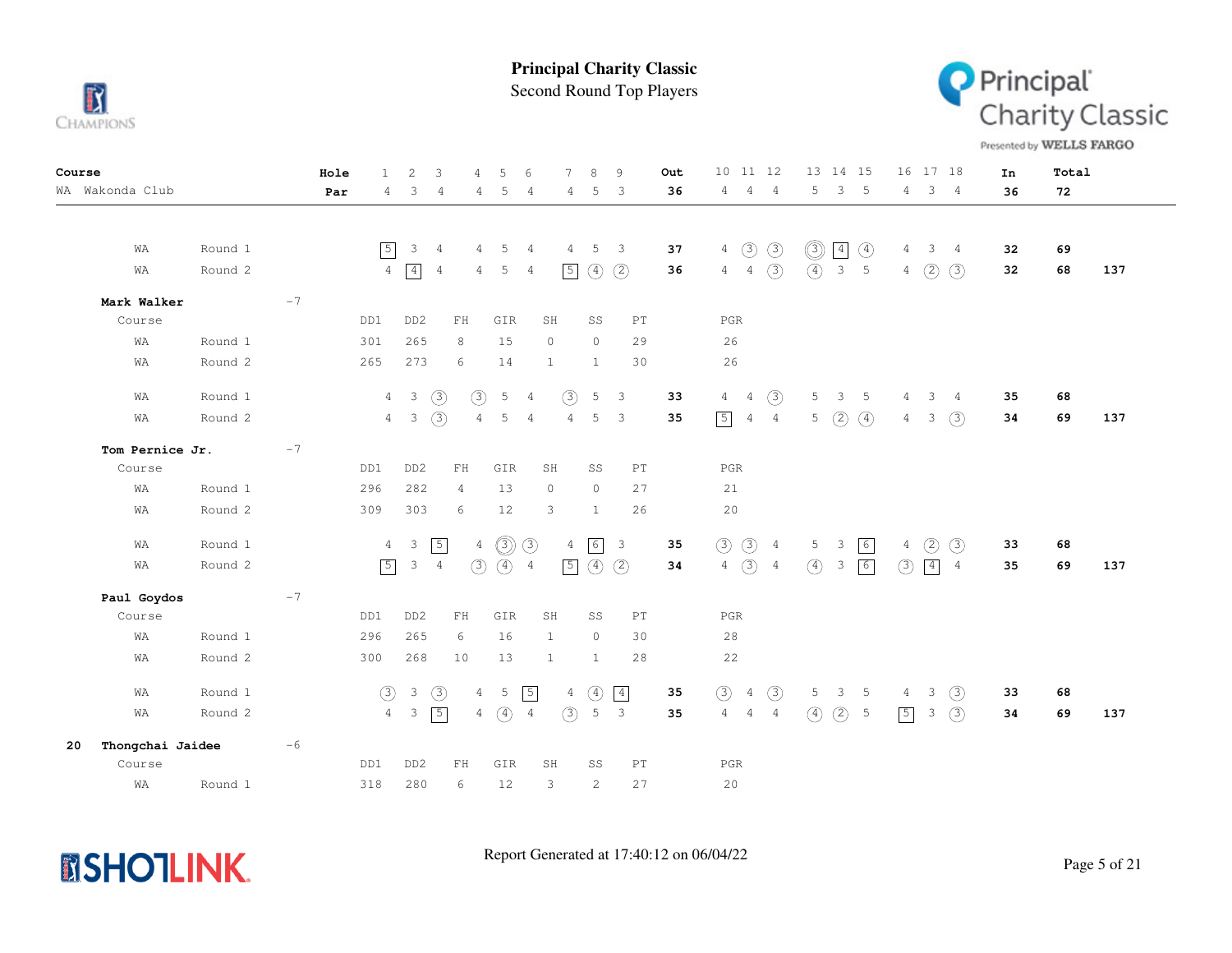

Second Round Top Players



Presented by WELLS FARGO

| Course            |         |      | Hole | $\mathbf{1}$   | $\overline{c}$          | 3              | 4               | 5             | 6              |                 | 8             | 9                       |                            | Out | 10 11 12       |                   |                |               |                | 13 14 15                    | 16             |               | 17 18          | In | Total |     |
|-------------------|---------|------|------|----------------|-------------------------|----------------|-----------------|---------------|----------------|-----------------|---------------|-------------------------|----------------------------|-----|----------------|-------------------|----------------|---------------|----------------|-----------------------------|----------------|---------------|----------------|----|-------|-----|
| WA Wakonda Club   |         |      | Par  | $\overline{4}$ | 3                       | $\overline{4}$ | 4               | 5             | 4              | 4               | 5             | 3                       |                            | 36  | $\overline{4}$ | $\overline{4}$    | $\overline{4}$ | 5             | $\mathcal{E}$  | $-5$                        | $\overline{4}$ |               | 3 <sub>4</sub> | 36 | 72    |     |
|                   |         |      |      |                |                         |                |                 |               |                |                 |               |                         |                            |     |                |                   |                |               |                |                             |                |               |                |    |       |     |
| WA                | Round 2 |      |      | 314            | 283                     |                | 6               | 14            |                | $\overline{c}$  | $\mathbf{1}$  |                         | 29                         |     | 23             |                   |                |               |                |                             |                |               |                |    |       |     |
| WA                | Round 1 |      |      | 4              | (2)                     | $\overline{4}$ | 4               | 5             | $\sqrt{5}$     | $\overline{4}$  | $\circled{4}$ | $\overline{3}$          |                            | 35  | $\overline{4}$ | $\sim$ 4          | $\overline{4}$ | 5             | $\boxed{4}$    | $\circled{4}$               | $\overline{4}$ | 3             | (3)            | 35 | 70    |     |
| WA                | Round 2 |      |      |                | $4\quad)$               | $\boxed{5}$    |                 | $4\quad)$     | $\overline{4}$ | (3)             | 5             | 3                       |                            | 34  | (3)            | 4                 | (3)            |               | $5 \mid 4$     | $\left( \widehat{4}\right)$ | $\overline{4}$ | 3             | $\overline{4}$ | 34 | 68    | 138 |
| David Branshaw    |         | $-6$ |      |                |                         |                |                 |               |                |                 |               |                         |                            |     |                |                   |                |               |                |                             |                |               |                |    |       |     |
| Course            |         |      |      | DD1            | DD <sub>2</sub>         |                | ${\rm FH}$      | GIR           |                | SH              | SS            |                         | PT                         |     | $_{\rm PGR}$   |                   |                |               |                |                             |                |               |                |    |       |     |
| WA                | Round 1 |      |      | 299            | 268                     |                | $7\phantom{.0}$ | 12            |                | $\circ$         | $\circ$       |                         | 29                         |     | 22             |                   |                |               |                |                             |                |               |                |    |       |     |
| WA                | Round 2 |      |      | 260            | 270                     |                | 9               | 14            |                | $\overline{c}$  | 2             |                         | 29                         |     | 25             |                   |                |               |                |                             |                |               |                |    |       |     |
| WA                | Round 1 |      |      |                | $4\quad 3$              | $\circled{3}$  |                 | $4\quad(4)$   | (3)            | $\overline{4}$  | 5             | 3                       |                            | 33  | 4              | $\overline{4}$    | $\overline{4}$ | 5             | $\boxed{4}$    | 5                           | 4              | 3             | $\overline{4}$ | 37 | 70    |     |
| WA                | Round 2 |      |      |                | $4\quad)$               | $\overline{4}$ |                 | $4\quad(4)$   | $\overline{4}$ | $\overline{4}$  | 5             | 3                       |                            | 34  | $\overline{4}$ | $\sim$ 4          | $\overline{4}$ | $\circ$       | $\mathbf{3}$   | $\circ$                     | 4              | 3             | $\frac{4}{3}$  | 34 | 68    | 138 |
| John Huston       |         | $-6$ |      |                |                         |                |                 |               |                |                 |               |                         |                            |     |                |                   |                |               |                |                             |                |               |                |    |       |     |
| Course            |         |      |      | DD1            | DD <sub>2</sub>         |                | ${\rm FH}$      | GIR           |                | SH              | SS            |                         | PT                         |     | $_{\rm PGR}$   |                   |                |               |                |                             |                |               |                |    |       |     |
| WA                | Round 1 |      |      | 313            | 303                     |                | 5               | 13            |                | $\circ$         | $\circ$       |                         | 28                         |     | 23             |                   |                |               |                |                             |                |               |                |    |       |     |
| WA                | Round 2 |      |      | 301            | 290                     |                | $\overline{7}$  | 13            |                | 2               | 2             |                         | 26                         |     | 21             |                   |                |               |                |                             |                |               |                |    |       |     |
| WA                | Round 1 |      |      | $\overline{4}$ | $\overline{\mathbf{3}}$ | $\overline{4}$ | (3)             | $5\quad 4$    |                | $4\overline{ }$ | $\circled{4}$ | $\overline{\mathbf{3}}$ |                            | 34  |                | $4\quad 4\quad 4$ |                | 5             | $\sqrt{5}$     | $\circled{4}$               | 4              | $\mathcal{S}$ | $\frac{4}{3}$  | 37 | 71    |     |
| WA                | Round 2 |      |      | $\overline{4}$ | $\mathbf{3}$            | $\overline{4}$ | 4               | $\circled{4}$ | $\overline{4}$ | (3)             | 5             | 3                       |                            | 34  | $\overline{4}$ | $\circled{3}$     | $\overline{4}$ | 5             | 3              | 5                           | $\overline{4}$ | (2)           | (3)            | 33 | 67    | 138 |
| Jim Furyk         |         | $-6$ |      |                |                         |                |                 |               |                |                 |               |                         |                            |     |                |                   |                |               |                |                             |                |               |                |    |       |     |
| Course            |         |      |      | DD1            | DD <sub>2</sub>         |                | FH              | GIR           |                | SH              | SS            |                         | PT                         |     | $_{\rm PGR}$   |                   |                |               |                |                             |                |               |                |    |       |     |
| WA                | Round 1 |      |      | 282            | 255                     |                | $7\phantom{.0}$ | 13            |                | $\mathbf{1}$    | $\circ$       |                         | 29                         |     | 24             |                   |                |               |                |                             |                |               |                |    |       |     |
| WA                | Round 2 |      |      | 278            | 250                     |                | 4               | 14            |                | $\circ$         | $\circ$       |                         | 26                         |     | 22             |                   |                |               |                |                             |                |               |                |    |       |     |
| WA                | Round 1 |      |      | $\circled{3}$  | $\mathbf{3}$            | $\sqrt{5}$     | $\overline{4}$  | $\circled{4}$ | $\circled{3}$  | (3)             | 5             | 3                       |                            | 33  | $\overline{4}$ | $\sqrt{5}$        | $\overline{4}$ | $\circled{4}$ | 3 <sup>7</sup> | $-5$                        | $\boxed{6}$    | 3             | $\overline{4}$ | 38 | 71    |     |
| WA                | Round 2 |      |      | $4 -$          | $\mathbf{3}$            | $\boxed{5}$    | $4\overline{ }$ | 5             | $\overline{4}$ | $\overline{4}$  | $\circled{4}$ | $\boxed{4}$             |                            | 37  | (3)            | $\circled{3}$     | $\circled{3}$  | 5             | (2)            | 5                           | $\circled{3}$  | 3             | (3)            | 30 | 67    | 138 |
| Mark Calcavecchia |         | $-6$ |      |                |                         |                |                 |               |                |                 |               |                         |                            |     |                |                   |                |               |                |                             |                |               |                |    |       |     |
| Course            |         |      |      | DD1            | DD <sub>2</sub>         |                | $\mathbf{FH}$   | GIR           |                | SH              | SS            |                         | $\mathop{\rm PT}\nolimits$ |     | $_{\rm PGR}$   |                   |                |               |                |                             |                |               |                |    |       |     |

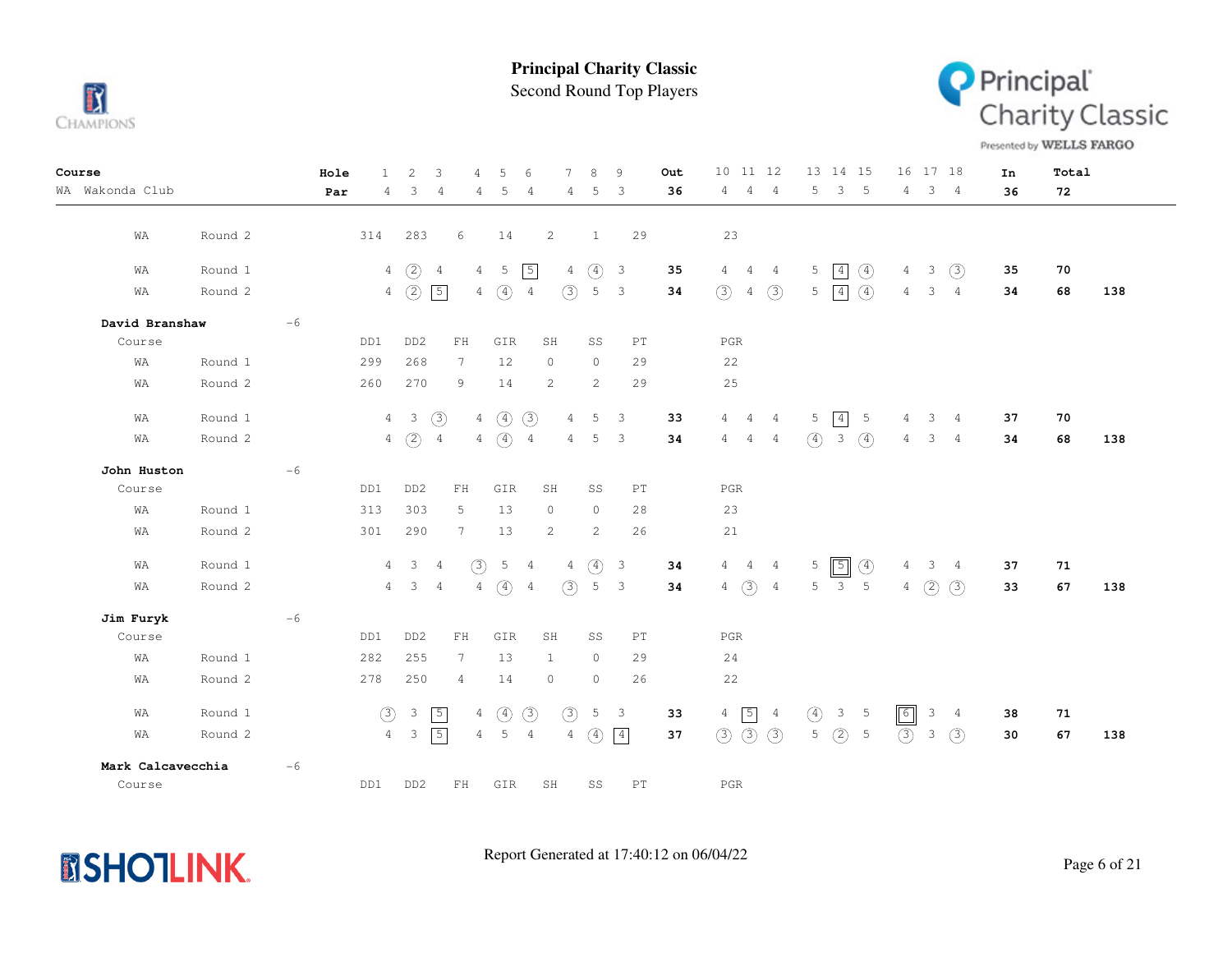

Second Round Top Players



Presented by WELLS FARGO

| Course                | Hole<br>$\mathbf{1}$ | $\overline{c}$<br>3                                        | 4                                                | 5<br>6                  |                                  | 8<br>9                                   |    | 10 11 12<br>Out                        |                | 13 14 15                                      | 16<br>17 18                          | In | Total |     |
|-----------------------|----------------------|------------------------------------------------------------|--------------------------------------------------|-------------------------|----------------------------------|------------------------------------------|----|----------------------------------------|----------------|-----------------------------------------------|--------------------------------------|----|-------|-----|
| WA Wakonda Club       | Par<br>4             | 3<br>$\overline{4}$                                        | 4                                                | 5                       | 4<br>4                           | 5<br>3                                   |    | 36<br>4<br>4                           | $\overline{4}$ | 3<br>5<br>$-5$                                | 3 <sub>4</sub><br>$\overline{4}$     | 36 | 72    |     |
|                       |                      |                                                            |                                                  |                         |                                  |                                          |    |                                        |                |                                               |                                      |    |       |     |
| Round 1<br>WA         | 218                  | 231                                                        | $7\phantom{.0}$                                  | 15                      | 2                                | $\circ$                                  | 31 | 25                                     |                |                                               |                                      |    |       |     |
| Round 2<br>WA         | 303                  | 248                                                        | $\overline{7}$                                   | 15                      | $\circ$                          | $\circ$                                  | 29 | 26                                     |                |                                               |                                      |    |       |     |
| Round 1<br>WA         | $\boxed{5}$          | $3\quad 4$                                                 |                                                  | $4\quad(4)$             | (3)<br>$\overline{4}$            | 5<br>$\boxed{4}$                         |    | $\boxed{5}$<br>36<br>$\overline{4}$    | $\overline{4}$ | $\circled{4}$<br>6<br>$\mathcal{S}$           | $\circled{3}$<br>(3)<br>(2)          | 34 | 70    |     |
| Round 2<br>WA         | $\sqrt{5}$           | $\mathcal{E}$<br>$\overline{4}$                            |                                                  | $4\quad)$               | (3)<br>4                         | $\boxed{4}$<br>5                         |    | $\circled{3}$<br>$\overline{4}$<br>36  | $\overline{4}$ | $\circled{4}$<br>$\circled{4}$<br>3           | (3)<br>$\overline{4}$<br>3           | 32 | 68    | 138 |
| Stephen Ames<br>$-6$  |                      |                                                            |                                                  |                         |                                  |                                          |    |                                        |                |                                               |                                      |    |       |     |
| Course                | DD1                  | DD <sub>2</sub>                                            | $\mathop{\rm F}\nolimits\mathop{\rm H}\nolimits$ | GIR                     | SH                               | SS                                       | PT | $_{\rm PGR}$                           |                |                                               |                                      |    |       |     |
| Round 1<br>WA         | 300                  | 283                                                        | 8                                                | 13                      | $\mathbf{1}$                     | $\mathbf{1}$                             | 29 | 23                                     |                |                                               |                                      |    |       |     |
| Round 2<br>WA         | 300                  | 267                                                        | $7\phantom{.0}$                                  | 17                      | $\circ$                          | $\circ$                                  | 31 | 29                                     |                |                                               |                                      |    |       |     |
| Round 1<br>WA         |                      | $\overline{\mathbf{3}}$<br>$\overline{4}$<br>$\frac{4}{3}$ | $\overline{4}$                                   | $\circled{4}$           | (3)<br>$\overline{4}$            | 5<br>-3                                  |    | 34<br>$4\quad 4$                       | $\frac{4}{3}$  | 6<br>5<br>$\overline{\mathbf{3}}$             | $\boxed{4}$<br>(3)<br>$\overline{4}$ | 37 | 71    |     |
| Round 2<br>WA         |                      | $\circled{3}$<br>$4 \overline{4}$                          | (3)                                              | $5\quad 4$              | (3)                              | $\circled{4}$<br>$\overline{\mathbf{3}}$ |    | $\circled{3}$<br>$\sqrt{5}$<br>33      | $\overline{4}$ | $\circled{4}$<br>5<br>$\mathbf{3}$            | (3)<br>$\mathcal{E}$<br>4            | 34 | 67    | 138 |
| Darren Clarke<br>$-6$ |                      |                                                            |                                                  |                         |                                  |                                          |    |                                        |                |                                               |                                      |    |       |     |
| Course                | DD1                  | DD <sub>2</sub>                                            | ${\rm FH}$                                       | GIR                     | SH                               | SS                                       | PT | PGR                                    |                |                                               |                                      |    |       |     |
| Round 1<br>WA         | 321                  | 320                                                        | 6                                                | 11                      | 2                                | $\mathbf{1}$                             | 28 | 19                                     |                |                                               |                                      |    |       |     |
| Round 2<br>WA         | 323                  | 290                                                        | $7\phantom{.0}$                                  | 15                      | 2                                | 2                                        | 28 | 24                                     |                |                                               |                                      |    |       |     |
| Round 1<br>WA         |                      | $\mathbf{3}$<br>$\overline{4}$<br>$\overline{4}$           | $\sqrt{5}$                                       | $5 -$<br>$\overline{4}$ | $\overline{4}$                   | $\circled{4}$<br>$\overline{\mathbf{3}}$ |    | (3)<br>36<br>$\overline{4}$            | $\overline{4}$ | $\boxed{4}$<br>$\circled{4}$<br>$5^{\circ}$   | 3<br>4<br>$\overline{4}$             | 35 | 71    |     |
| Round 2<br>WA         |                      | $\mathbf{3}$<br>$\overline{4}$<br>$\overline{4}$           | 4                                                | 5                       | (3)<br>(3)                       | $(4)$ 3                                  |    | $\overline{4}$<br>33<br>$\overline{4}$ | $\overline{4}$ | $\circled{4}$<br>$\circled{4}$<br>$\boxed{4}$ | (2)<br>4<br>-4                       | 34 | 67    | 138 |
| $-6$<br>Tom Gillis    |                      |                                                            |                                                  |                         |                                  |                                          |    |                                        |                |                                               |                                      |    |       |     |
| Course                | DD1                  | DD <sub>2</sub>                                            | ${\rm FH}$                                       | GIR                     | SH                               | SS                                       | PT | $_{\rm PGR}$                           |                |                                               |                                      |    |       |     |
| WA<br>Round 1         | 310                  | 319                                                        | 7                                                | 12                      | $\overline{4}$                   | $\overline{4}$                           | 28 | 20                                     |                |                                               |                                      |    |       |     |
| WA<br>Round 2         | 287                  | 268                                                        | 5                                                | 15                      | $\mathbf{1}$                     | $\circ$                                  | 30 | 26                                     |                |                                               |                                      |    |       |     |
| Round 1<br>WA         | $\overline{5}$       | 3<br>$\overline{4}$                                        | 4                                                | -5                      | $\overline{4}$<br>$\overline{4}$ | 5<br>3                                   |    | (3)<br>37<br>4                         | $\overline{4}$ | $\boxed{5}$<br>$\circled{4}$<br>(4)           | (2)<br>(3)<br>4                      | 33 | 70    |     |
| Round 2<br>WA         | $\boxed{5}$          | 3 <sub>4</sub>                                             | 4                                                | 5                       | (3)<br>$\circled{3}$             | $\circled{4}$<br>$\overline{\mathbf{3}}$ |    | 34<br>$\overline{4}$<br>4              | $\overline{4}$ | $\circled{4}$<br>$\mathbf{3}$<br>5            | $\circled{3}$<br>3<br>4              | 34 | 68    | 138 |

**MSHOTLINK.**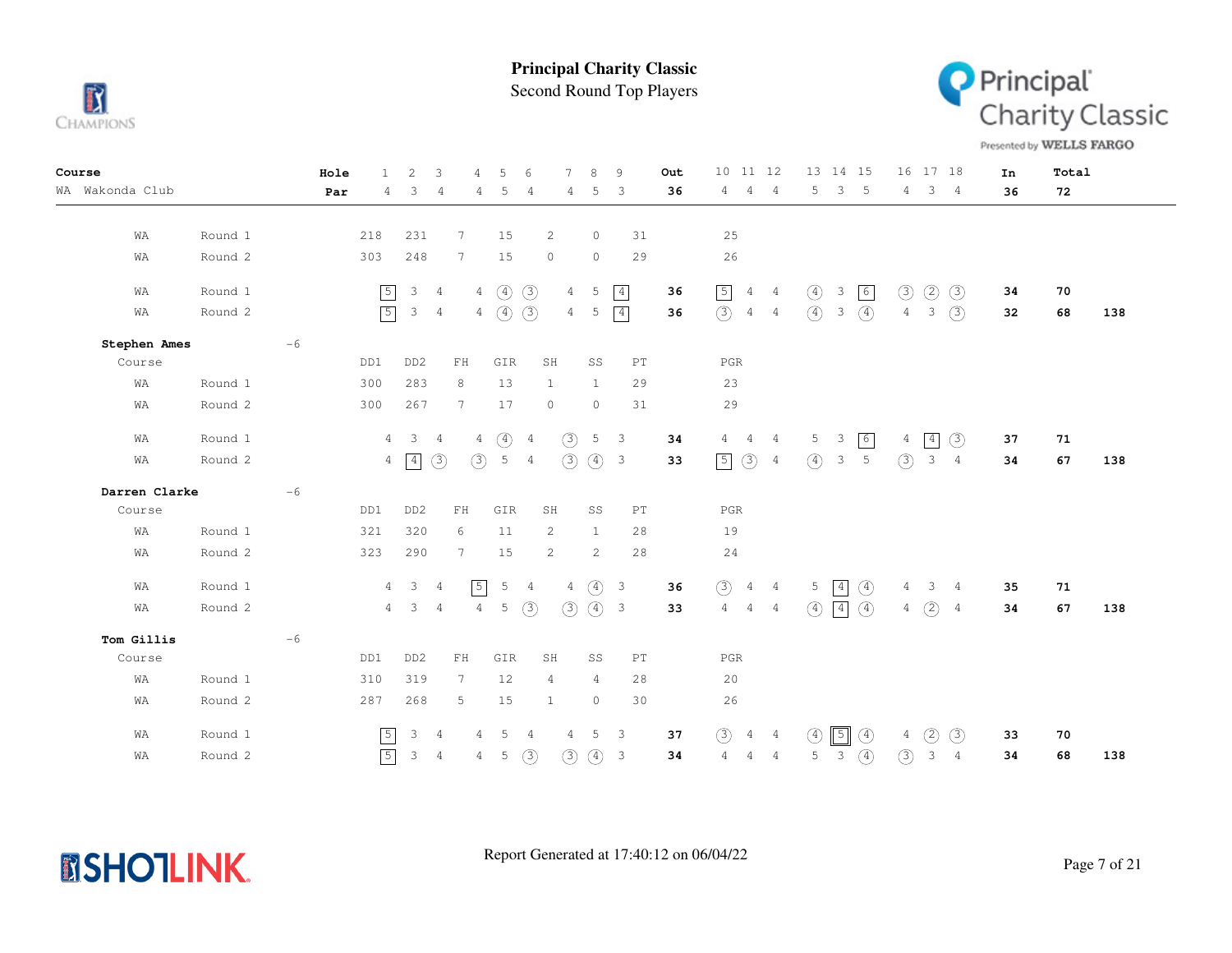

Second Round Top Players



Presented by WELLS FARGO

| Course |                 |         |      | Hole | $\mathbf{1}$   | 2                     | 3               | 4                                                | 5                | 6              | 7              | 8             | 9                          | Out | 10 <sup>°</sup><br>11 12         |                |                  | 13 14 15      |                 | 16             | 17 18         |                | In | Total |     |
|--------|-----------------|---------|------|------|----------------|-----------------------|-----------------|--------------------------------------------------|------------------|----------------|----------------|---------------|----------------------------|-----|----------------------------------|----------------|------------------|---------------|-----------------|----------------|---------------|----------------|----|-------|-----|
|        | WA Wakonda Club |         |      | Par  | 4              | 3                     | $\overline{4}$  | 4                                                | 5                | $\overline{4}$ | 4              | 5             | 3                          | 36  | $\overline{4}$<br>4              | $\overline{4}$ | 5                | 3             | $-5$            | 4              |               | 3 <sub>4</sub> | 36 | 72    |     |
| 28     | Ernie Els       |         | $-5$ |      |                |                       |                 |                                                  |                  |                |                |               |                            |     |                                  |                |                  |               |                 |                |               |                |    |       |     |
|        | Course          |         |      |      | DD1            | DD <sub>2</sub>       |                 | ${\rm FH}$                                       | GIR              |                | SH             | SS            | PT                         |     | $_{\rm PGR}$                     |                |                  |               |                 |                |               |                |    |       |     |
|        | WA              | Round 1 |      |      | 319            | 291                   |                 | $7\phantom{.0}$                                  | 13               |                | 3              | 1             | 29                         |     | 22                               |                |                  |               |                 |                |               |                |    |       |     |
|        | WA              | Round 2 |      |      | 309            | 293                   |                 | $7\phantom{.0}$                                  | 12               |                | 1              | $\circ$       | 28                         |     | 21                               |                |                  |               |                 |                |               |                |    |       |     |
|        | WA              | Round 1 |      |      |                | $4 \mid 4$            | $\circled{3}$   | $\circled{3}$                                    | 5                | $\overline{4}$ | $\sqrt{5}$     | 5             | 3                          | 36  | $\circled{3}$<br>$4\overline{ }$ | $\overline{4}$ | $\circled{4}$    | $\mathcal{S}$ | 5               | 4              | $\mathbf{3}$  | $\frac{4}{3}$  | 34 | 70    |     |
|        | WA              | Round 2 |      |      |                | $4 \qquad 3 \qquad 4$ |                 | $\overline{4}$                                   | $\circ$          | $\overline{4}$ | $\overline{4}$ | 5             | 3                          | 35  | $\sqrt{5}$<br>$4 -$              | $\overline{4}$ | $\left(4\right)$ | $\mathcal{S}$ | $5\phantom{.0}$ | 4              | (2)           | (3)            | 34 | 69    | 139 |
|        | Steve Jones     |         | $-5$ |      |                |                       |                 |                                                  |                  |                |                |               |                            |     |                                  |                |                  |               |                 |                |               |                |    |       |     |
|        | Course          |         |      |      | DD1            | DD <sub>2</sub>       |                 | $\mathop{\rm F}\nolimits\mathop{\rm H}\nolimits$ | GIR              |                | SH             | SS            | $\mathop{\rm PT}\nolimits$ |     | $_{\rm PGR}$                     |                |                  |               |                 |                |               |                |    |       |     |
|        | WA              | Round 1 |      |      | 287            | 278                   |                 | 5                                                | 12               |                | $\circ$        | $\circ$       | 29                         |     | 22                               |                |                  |               |                 |                |               |                |    |       |     |
|        | WA              | Round 2 |      |      | 306            | 276                   |                 | 11                                               | 16               |                | $\circ$        | $\circ$       | 30                         |     | 27                               |                |                  |               |                 |                |               |                |    |       |     |
|        | WA              | Round 1 |      |      |                | $4\quad 3$            | $\sqrt{5}$      | 4                                                | 5                | 4              | 4              | 5             | $\overline{\phantom{a}}$   | 37  | $4\quad 4$                       | $\overline{4}$ |                  | $5 \quad 3$   | $\circled{4}$   | (3)            | 3             | $\frac{4}{3}$  | 34 | 71    |     |
|        | WA              | Round 2 |      |      |                | $4\quad)$             | $\overline{4}$  | $\overline{4}$                                   | 5                | $\sqrt{5}$     | $\overline{4}$ | (4) 3         |                            | 35  | $4\quad 4$                       | -4             | $\circled{4}$    | $\boxed{4}$   | $\circled{4}$   | (3) 3          |               | (3)            | 33 | 68    | 139 |
|        | David Toms      |         | $-5$ |      |                |                       |                 |                                                  |                  |                |                |               |                            |     |                                  |                |                  |               |                 |                |               |                |    |       |     |
|        | Course          |         |      |      | DD1            | DD <sub>2</sub>       |                 | ${\rm FH}$                                       | GIR              |                | SH             | SS            | $\mathop{\rm PT}\nolimits$ |     | $_{\rm PGR}$                     |                |                  |               |                 |                |               |                |    |       |     |
|        | WA              | Round 1 |      |      | 284            | 279                   |                 | 6                                                | 15               |                | $\circ$        | $\circ$       | 33                         |     | 27                               |                |                  |               |                 |                |               |                |    |       |     |
|        | WA              | Round 2 |      |      | 313            | 269                   |                 | 5                                                | 16               |                | $\circ$        | $\circ$       | 29                         |     | 27                               |                |                  |               |                 |                |               |                |    |       |     |
|        | WA              | Round 1 |      |      |                | $4 \quad 3 \quad 4$   |                 | 4                                                | $\left(4\right)$ | $\overline{4}$ | $\circled{3}$  | $\circled{4}$ | $\boxed{4}$                | 34  | $\boxed{5}$                      | 4 4            | 5 <sub>1</sub>   | $\boxed{4}$   | $\circled{4}$   | $\sqrt{5}$     | $\circled{2}$ | $\overline{4}$ | 37 | 71    |     |
|        | WA              | Round 2 |      |      |                | $4\quad)$             | $4\overline{4}$ | $4 -$                                            | $\left(4\right)$ | $\overline{4}$ | $\sqrt{5}$     | 5             | $\mathbf{3}$               | 35  | $4\quad 4$                       | $\overline{4}$ | $\circled{4}$    | $\mathcal{E}$ | $\circledcirc$  | $\boxed{5}$    | $\mathcal{E}$ | $\circled{3}$  | 33 | 68    | 139 |
|        | Jay Haas        |         | $-5$ |      |                |                       |                 |                                                  |                  |                |                |               |                            |     |                                  |                |                  |               |                 |                |               |                |    |       |     |
|        | Course          |         |      |      | DD1            | DD <sub>2</sub>       |                 | $\mathop{\rm F}\nolimits\mathop{\rm H}\nolimits$ | GIR              |                | SH             | SS            | PT                         |     | $_{\rm PGR}$                     |                |                  |               |                 |                |               |                |    |       |     |
|        | WA              | Round 1 |      |      | 292            | 268                   |                 | 10                                               | 10               |                | 2              | 2             | 25                         |     | 17                               |                |                  |               |                 |                |               |                |    |       |     |
|        | WΑ              | Round 2 |      |      | 275            | 250                   |                 | $7\phantom{.0}$                                  | 14               |                | $\mathbf{1}$   | $\mathbf{1}$  | 29                         |     | 25                               |                |                  |               |                 |                |               |                |    |       |     |
|        | WA              | Round 1 |      |      | $\overline{4}$ | $\mathbf{3}$          | $\sqrt{5}$      | $\overline{4}$                                   | 6                | (3)            | $\overline{4}$ | $\circled{4}$ | $\overline{3}$             | 36  | (3)<br>$\overline{4}$            | $\overline{4}$ | $\circled{4}$    | 4             | 5               | 4              | 3             | (3)            | 34 | 70    |     |
|        | WA              | Round 2 |      |      |                | 4 3                   | $\overline{4}$  | $\overline{4}$                                   | $\mathsf S$      | $\overline{4}$ | $\overline{4}$ | $\circled{4}$ | $\mathbf{3}$               | 35  | $\circled{3}$<br>$\overline{4}$  | $\overline{4}$ | 5                | (2)           | $\mathsf S$     | $\overline{4}$ | 3             | $\overline{4}$ | 34 | 69    | 139 |

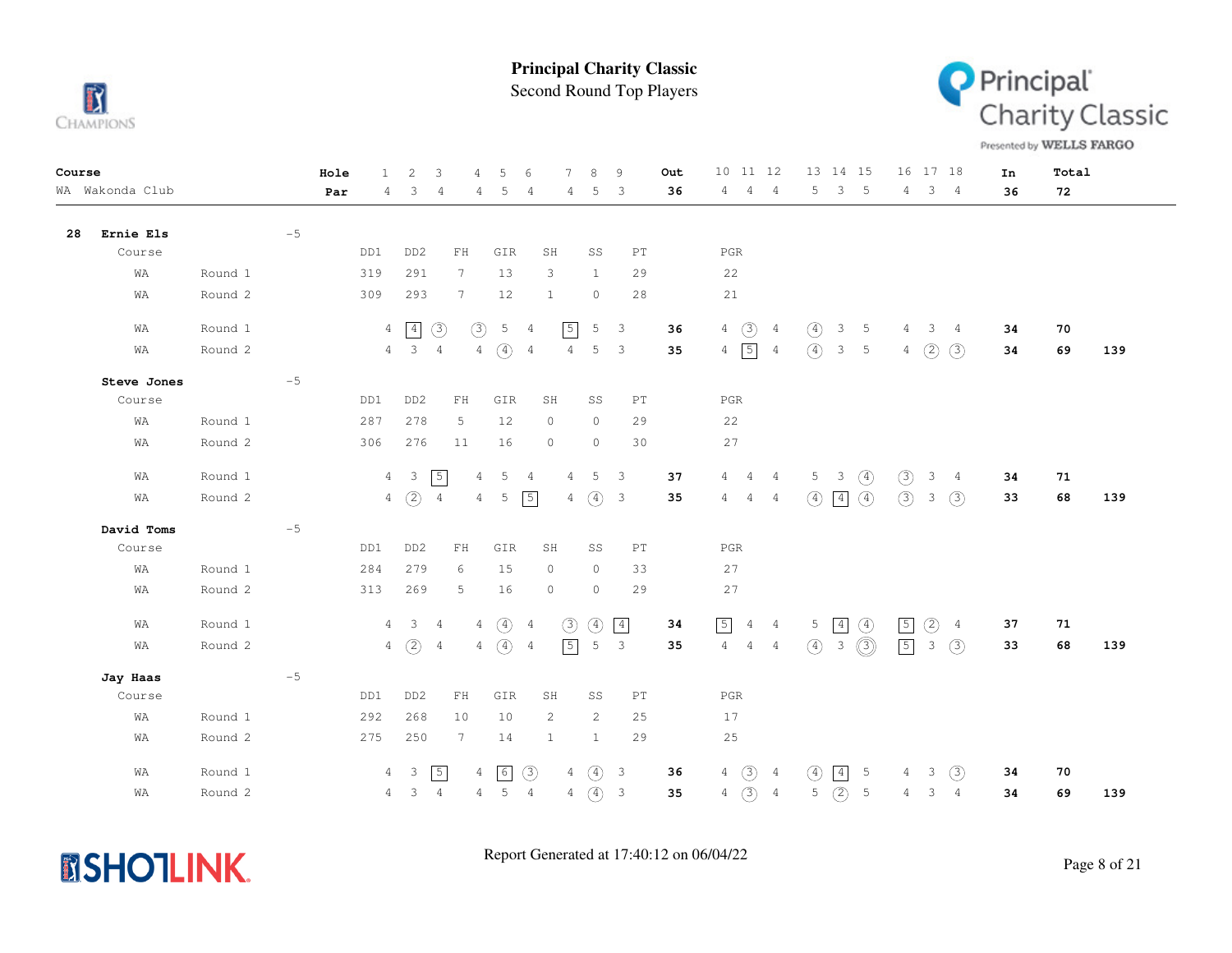

Second Round Top Players



Presented by WELLS FARGO

| Course |                 |         |      | Hole | $\mathbf{1}$   | 2                   | 3              | 4                          | 5                         | 6              | 7                     | 8             | 9                          | Out | 10 11 12                         |                |               | 13 14 15                |                 |                | 16 17 18 |                 | In | Total |     |
|--------|-----------------|---------|------|------|----------------|---------------------|----------------|----------------------------|---------------------------|----------------|-----------------------|---------------|----------------------------|-----|----------------------------------|----------------|---------------|-------------------------|-----------------|----------------|----------|-----------------|----|-------|-----|
|        | WA Wakonda Club |         |      | Par  | 4              | 3                   | 4              | 4                          | 5                         | 4              | $\overline{4}$        | 5             | -3                         | 36  | 4<br>$\overline{4}$              | $\frac{4}{3}$  | 5             | 3                       | 5               | $4 -$          | 3        | $\overline{4}$  | 36 | 72    |     |
|        |                 |         |      |      |                |                     |                |                            |                           |                |                       |               |                            |     |                                  |                |               |                         |                 |                |          |                 |    |       |     |
|        | Gene Sauers     |         | $-5$ |      |                |                     |                |                            |                           |                |                       |               |                            |     |                                  |                |               |                         |                 |                |          |                 |    |       |     |
|        | Course          |         |      |      | DD1            | DD <sub>2</sub>     |                | ${\rm FH}$                 | GIR                       |                | SH                    | SS            | $\mathop{\rm PT}\nolimits$ |     | $_{\rm PGR}$                     |                |               |                         |                 |                |          |                 |    |       |     |
|        | WA              | Round 1 |      |      | 305            | 271                 |                | 5                          | 12                        |                | 3                     | 2             | 30                         |     | 22                               |                |               |                         |                 |                |          |                 |    |       |     |
|        | WA              | Round 2 |      |      | 319            | 269                 |                | 8                          | 13                        |                | $\mathbf{1}$          | $\circ$       | 27                         |     | 23                               |                |               |                         |                 |                |          |                 |    |       |     |
|        | WA              | Round 1 |      |      | $\boxed{5}$    | $\circled{2}$       | $\overline{4}$ | $\sqrt{5}$                 | $\boxed{6}$               | $\overline{4}$ | $\overline{4}$        | 5             | $\overline{\mathbf{3}}$    | 38  | $\overline{4}$<br>$\overline{4}$ | 4              | $\circled{4}$ | 3                       | 5               | 4              | 3        | (3)             | 34 | 72    |     |
|        | WA              | Round 2 |      |      | $4 -$          | $3 -$               | $\overline{4}$ | $\sqrt{5}$                 | $5\phantom{.0}$           | 4              | (3)                   | $\circled{4}$ | (2)                        | 34  | (3)<br>$\overline{4}$            | $\overline{4}$ | $\circled{4}$ | $\mathcal{S}$           | $\circled{4}$   | 4              | 3        | 4               | 33 | 67    | 139 |
|        | Alex Cejka      |         | $-5$ |      |                |                     |                |                            |                           |                |                       |               |                            |     |                                  |                |               |                         |                 |                |          |                 |    |       |     |
|        | Course          |         |      |      | DD1            | DD <sub>2</sub>     |                | $\mathbb{F} \, \mathbb{H}$ | GIR                       |                | SH                    | SS            | $\mathop{\rm PT}\nolimits$ |     | $_{\rm PGR}$                     |                |               |                         |                 |                |          |                 |    |       |     |
|        | WA              | Round 1 |      |      | 313            | 286                 |                | 8                          | 15                        |                | $\mathbf{2}^{\prime}$ | $\circ$       | 29                         |     | 25                               |                |               |                         |                 |                |          |                 |    |       |     |
|        | WA              | Round 2 |      |      | 318            | 284                 |                | 9                          | 12                        |                | $\mathbf{2}$          | $\mathbf{1}$  | 30                         |     | 21                               |                |               |                         |                 |                |          |                 |    |       |     |
|        | WA              | Round 1 |      |      |                | $4\quad)$           | $\overline{4}$ |                            | $4\quad)$                 | $\sqrt{5}$     | $\overline{4}$        | 5             | $\circled{2}$              | 34  | $\overline{4}$<br>$\overline{4}$ | $\circled{3}$  | $\circ$       | $\overline{\mathbf{3}}$ | $\circled{4}$   | 4              | 3        | 4               | 33 | 67    |     |
|        | WA              | Round 2 |      |      |                | $4 \quad 3 \quad 4$ |                |                            | $4\quad(4)\quad\boxed{5}$ |                | $\overline{4}$        | (4) 3         |                            | 35  | $\overline{4}$<br>$4\quad 4$     |                | $\circled{4}$ | $\boxed{4}$             | $5\phantom{.0}$ | $\sqrt{5}$     | 3        | 4               | 37 | 72    | 139 |
| 34     | Willie Wood     |         | $-4$ |      |                |                     |                |                            |                           |                |                       |               |                            |     |                                  |                |               |                         |                 |                |          |                 |    |       |     |
|        | Course          |         |      |      | DD1            | DD <sub>2</sub>     |                | $\mathbb{F} \, \mathbb{H}$ | GIR                       |                | SH                    | SS            | $\mathop{\rm PT}\nolimits$ |     | $_{\rm PGR}$                     |                |               |                         |                 |                |          |                 |    |       |     |
|        | WA              | Round 1 |      |      | 231            | 252                 |                | 5                          | 11                        |                | 2                     | $\mathbf{1}$  | 28                         |     | 19                               |                |               |                         |                 |                |          |                 |    |       |     |
|        | WΑ              | Round 2 |      |      | 258            | 264                 |                | 9                          | 13                        |                | $\mathbf{1}$          | $\mathbf{1}$  | 29                         |     | 23                               |                |               |                         |                 |                |          |                 |    |       |     |
|        | WA              | Round 1 |      |      | $\overline{4}$ | $\circled{2}$       | $\sqrt{5}$     | 4                          | 5                         | $\overline{4}$ | $\circled{3}$         | 5             | $\boxed{4}$                | 36  | $\overline{4}$<br>$4\quad 4$     |                | $\circ$       | $\mathcal{E}$           | $5\overline{)}$ | $\overline{4}$ | 3        | $4\overline{ }$ | 35 | 71    |     |
|        | WA              | Round 2 |      |      | (3)            | $\mathcal{E}$       | $\sqrt{5}$     | $\overline{4}$             | 5                         | (3)            | (3)                   | 6             | $\overline{\mathbf{3}}$    | 35  | $\overline{4}$<br>$4\quad 4$     |                | $\circled{4}$ | $\mathbf{3}$            | $\circled{4}$   | 4              | 3        | $\overline{4}$  | 34 | 69    | 140 |
|        | Corey Pavin     |         | $-4$ |      |                |                     |                |                            |                           |                |                       |               |                            |     |                                  |                |               |                         |                 |                |          |                 |    |       |     |
|        | Course          |         |      |      | DD1            | DD <sub>2</sub>     |                | ${\rm FH}$                 | GIR                       |                | SH                    | SS            | $\mathop{\rm PT}\nolimits$ |     | $_{\rm PGR}$                     |                |               |                         |                 |                |          |                 |    |       |     |
|        | WA              | Round 1 |      |      | 312            | 257                 |                | 8                          | 12                        |                | $\circ$               | $\circ$       | 27                         |     | 20                               |                |               |                         |                 |                |          |                 |    |       |     |
|        | WA              | Round 2 |      |      | 285            | 272                 |                | 8                          | 15                        |                | $\circ$               | $\circ$       | 32                         |     | 29                               |                |               |                         |                 |                |          |                 |    |       |     |
|        | WA              | Round 1 |      |      | $\sqrt{5}$     | 3 <sub>4</sub>      |                | $\overline{4}$             | 5                         | 4              | (3)                   | $\circled{4}$ | $\overline{\phantom{a}}$   | 35  | 4 4                              | $\overline{4}$ | $\circled{4}$ | $\boxed{4}$             | $\circled{4}$   | 4              | 3        | 4               | 35 | 70    |     |

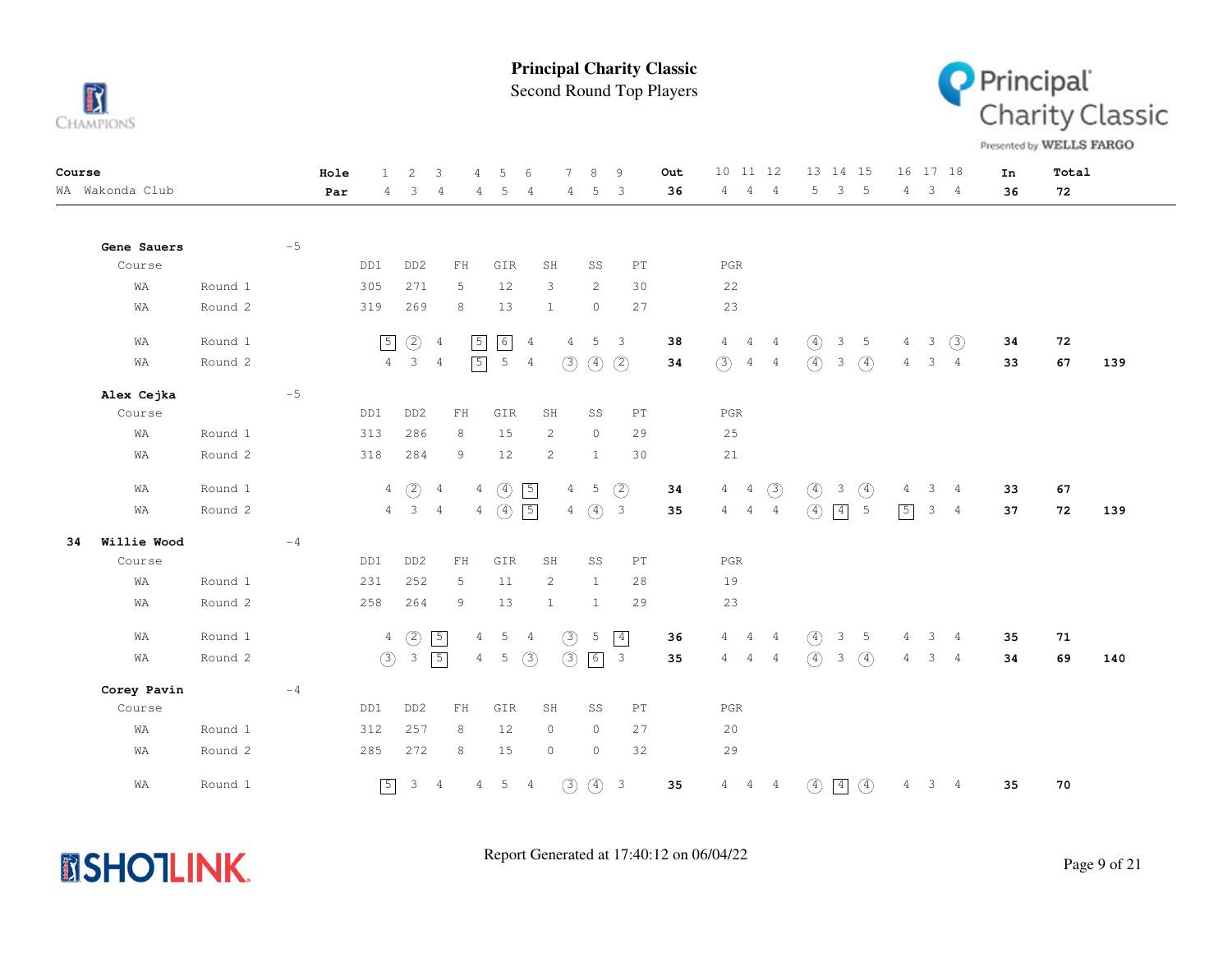

Second Round Top Players



Presented by WELLS FARGO

| Course          |         | Hole | 1.             | 2                     | 3              | $\overline{4}$                                   | 5               | 6              | $\tau$         | 8<br>9                                   |                            | Out | 10 11 12                      |                |                | 13 14 15      |                 |                | 16 17 18       |                | In | Total |     |
|-----------------|---------|------|----------------|-----------------------|----------------|--------------------------------------------------|-----------------|----------------|----------------|------------------------------------------|----------------------------|-----|-------------------------------|----------------|----------------|---------------|-----------------|----------------|----------------|----------------|----|-------|-----|
| WA Wakonda Club |         | Par  | 4              | 3                     | 4              | 4                                                | 5               | $\overline{4}$ | 4              | 5                                        | 3                          | 36  | $\overline{4}$<br>4           | - 4            | 5              |               | 3 <sub>5</sub>  | 4              | 3 <sub>4</sub> |                | 36 | 72    |     |
| WA              | Round 2 |      |                | $4 \quad 3 \quad 4$   |                | 4                                                | 5               | 4              | (3)            | $5 \quad 3$                              |                            | 35  | $4\quad 4$                    | $\boxed{5}$    | $\circledcirc$ | $\mathcal{S}$ | $5\phantom{0}$  | $\overline{4}$ | 3 <sub>4</sub> |                | 35 | 70    | 140 |
| Scott Parel     |         | $-4$ |                |                       |                |                                                  |                 |                |                |                                          |                            |     |                               |                |                |               |                 |                |                |                |    |       |     |
| Course          |         |      | DD1            | DD <sub>2</sub>       |                | FH                                               | GIR             | SH             |                | SS                                       | PT                         |     | PGR                           |                |                |               |                 |                |                |                |    |       |     |
| WA              | Round 1 |      | 324            | 308                   |                | 8                                                | 11              | 1              |                | 1                                        | 28                         |     | 20                            |                |                |               |                 |                |                |                |    |       |     |
| WA              | Round 2 |      | 312            | 273                   |                | 8                                                | 12              | $\overline{c}$ |                | 1                                        | 28                         |     | 21                            |                |                |               |                 |                |                |                |    |       |     |
| WA              | Round 1 |      |                | $4 \qquad 3 \qquad 4$ |                | (3)                                              | $\boxed{6}$ 4   |                | $4 -$          | $\circled{4}$<br>$\overline{\mathbf{3}}$ |                            | 35  | $\sqrt{5}$<br>$\sqrt{5}$      | $\overline{4}$ | $\circled{4}$  | $\mathcal{S}$ | $5\phantom{.0}$ | $\overline{4}$ | (2)            | 4              | 36 | 71    |     |
| WA              | Round 2 |      |                | $4\quad 3$            | $\overline{4}$ | $\sqrt{5}$                                       | $(4)$ 4         |                | 4              | 5                                        | $\boxed{4}$                | 37  | $(3)$ 4 4                     |                | 5              | $\mathcal{S}$ | $\circled{4}$   | (3)            | (2)            | 4              | 32 | 69    | 140 |
| Mario Tiziani   |         | $-4$ |                |                       |                |                                                  |                 |                |                |                                          |                            |     |                               |                |                |               |                 |                |                |                |    |       |     |
| Course          |         |      | DD1            | DD <sub>2</sub>       |                | ${\rm FH}$                                       | GIR             | SH             |                | SS                                       | $\mathop{\rm PT}\nolimits$ |     | PGR                           |                |                |               |                 |                |                |                |    |       |     |
| WA              | Round 1 |      | 301            | 299                   |                | 5                                                | 12              | 1              |                | $\circ$                                  | 29                         |     | 22                            |                |                |               |                 |                |                |                |    |       |     |
| WA              | Round 2 |      | 311            | 288                   |                | 6                                                | 13              | 1              |                | $\circ$                                  | 27                         |     | 20                            |                |                |               |                 |                |                |                |    |       |     |
| WA              | Round 1 |      | 4              | $\mathcal{S}$         | $\overline{4}$ | 4                                                | 5               | 4              | 4              | 5                                        | $\mathbf{3}$               | 36  | $4\quad 4$                    | $\overline{4}$ | 6              | (2)           | $\circled{4}$   | 4              | 3              | 4              | 35 | 71    |     |
| WA              | Round 2 |      | 4              | 3                     | $\overline{4}$ | $\sqrt{5}$                                       | $\boxed{7}$     | $\overline{4}$ | 4              | $\circled{4}$                            | $\overline{\mathbf{3}}$    | 38  | (3)<br>$\overline{4}$         | $\overline{4}$ | 5              | (2)           | $\circled{4}$   | $\circled{3}$  | (2)            | $\overline{4}$ | 31 | 69    | 140 |
| Harrison Frazar |         | $-4$ |                |                       |                |                                                  |                 |                |                |                                          |                            |     |                               |                |                |               |                 |                |                |                |    |       |     |
| Course          |         |      | DD1            | DD <sub>2</sub>       |                | ${\rm FH}$                                       | GIR             | SH             |                | SS                                       | $\mathop{\rm PT}\nolimits$ |     | $_{\rm PGR}$                  |                |                |               |                 |                |                |                |    |       |     |
| WA              | Round 1 |      | 323            | 236                   |                | 4                                                | 13              | 1              |                | $\circ$                                  | 33                         |     | 25                            |                |                |               |                 |                |                |                |    |       |     |
| WA              | Round 2 |      | 304            | 298                   |                | 8                                                | 10              | 1              |                | -1                                       | 24                         |     | 15                            |                |                |               |                 |                |                |                |    |       |     |
| WA              | Round 1 |      | $\sqrt{5}$     | $3 \quad 4$           |                | $\sqrt{5}$                                       | $5\overline{)}$ | $\overline{4}$ | $\boxed{5}$    | $\circ$<br>$\overline{\mathbf{3}}$       |                            | 38  | $4\quad 4\quad 4$             |                |                | $5 \quad 3$   | $\circ$         |                | $4 \quad 3$    | $\circled{3}$  | 34 | 72    |     |
| WA              | Round 2 |      | $4\phantom{0}$ | 3 <sup>7</sup>        | $\overline{4}$ | $\overline{4}$                                   | $\circled{4}$   | 4              | $\overline{4}$ | $\circ$<br>$\overline{\mathbf{3}}$       |                            | 34  | $\boxed{5}$<br>$\overline{4}$ | $\overline{4}$ | $\circ$        | 3             | $\circled{4}$   | $\overline{4}$ | (2)            | $\overline{4}$ | 34 | 68    | 140 |
| Tim Herron      |         | $-4$ |                |                       |                |                                                  |                 |                |                |                                          |                            |     |                               |                |                |               |                 |                |                |                |    |       |     |
| Course          |         |      | DD1            | DD <sub>2</sub>       |                | $\mathop{\rm F}\nolimits\mathop{\rm H}\nolimits$ | GIR             | SH             |                | SS                                       | $\mathop{\rm PT}\nolimits$ |     | $_{\rm PGR}$                  |                |                |               |                 |                |                |                |    |       |     |
| WA              | Round 1 |      | 255            | 296                   |                | 6                                                | 14              | 2              |                | $\circ$                                  | 32                         |     | 26                            |                |                |               |                 |                |                |                |    |       |     |
| WA              | Round 2 |      | 316            | 279                   |                | 4                                                | 15              | 1              |                | $\circ$                                  | 29                         |     | 25                            |                |                |               |                 |                |                |                |    |       |     |

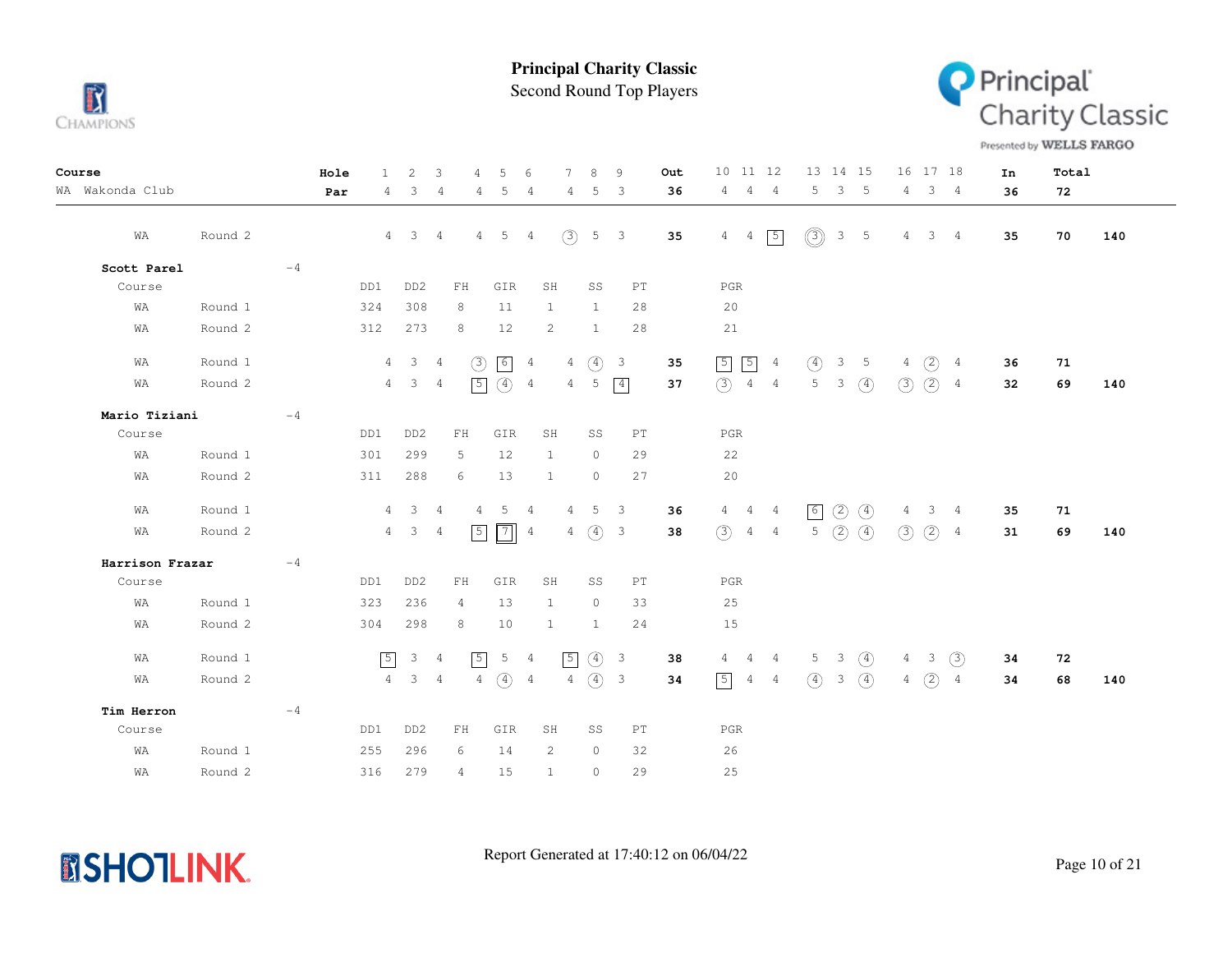

Second Round Top Players



Presented by WELLS FARGO

| Course          |                     |      | Hole<br>$\mathbf{1}$  | 2                       | 3               | 4               | 5               | 6              | 7              | 8              | 9                        | <b>Out</b> | 10 11 12                                            | 13 14 15                                           | 16 17 18                                | In | Total |     |
|-----------------|---------------------|------|-----------------------|-------------------------|-----------------|-----------------|-----------------|----------------|----------------|----------------|--------------------------|------------|-----------------------------------------------------|----------------------------------------------------|-----------------------------------------|----|-------|-----|
| WA Wakonda Club |                     |      | Par<br>$\overline{4}$ | 3                       | 4               | 4               | 5               | 4              | 4              | 5              | $\overline{\mathbf{3}}$  | 36         | 4<br>$\overline{4}$<br>$\overline{4}$               | 5<br>$3 -$<br>5                                    | 3 <sub>4</sub><br>4                     | 36 | 72    |     |
|                 |                     |      |                       |                         |                 |                 |                 |                |                |                |                          |            |                                                     |                                                    |                                         |    |       |     |
| WA              | Round 1             |      | 5                     | (2)                     | $\overline{4}$  | $\overline{4}$  | $\circled{4}$   | $\overline{4}$ | 4              | 5              | $\overline{\mathbf{3}}$  | 35         | 4<br>$\overline{4}$<br>4                            | 6<br>5<br>3                                        | 3<br>$\overline{4}$<br>4                | 37 | 72    |     |
| WΑ              | Round 2             |      | $\overline{4}$        | $\overline{\mathbf{3}}$ | $\frac{4}{3}$   | $\overline{4}$  | $5\overline{5}$ | $\overline{4}$ | (3)            | $(4)$ 3        |                          | 34         | $5\overline{)}$<br>$\overline{4}$<br>$\overline{4}$ | (2)<br>$\mathsf S$<br>$\circled{4}$                | (2)<br>4<br>$\overline{4}$              | 34 | 68    | 140 |
|                 | José María Olazábal | $-4$ |                       |                         |                 |                 |                 |                |                |                |                          |            |                                                     |                                                    |                                         |    |       |     |
| Course          |                     |      | DD1                   | DD <sub>2</sub>         | FH              |                 | GIR             |                | SH             | SS             | PT                       |            | $_{\rm PGR}$                                        |                                                    |                                         |    |       |     |
| WΑ              | Round 1             |      | 229                   | 270                     | 8               |                 | 10              |                | $\mathbf{1}$   | $\mathbf{1}$   | 26                       |            | 15                                                  |                                                    |                                         |    |       |     |
| WΑ              | Round 2             |      | 262                   | 255                     | 7               |                 | 12              |                | 2              | 2              | 29                       |            | 22                                                  |                                                    |                                         |    |       |     |
| WΑ              | Round 1             |      | $\overline{4}$        | $\overline{\mathbf{3}}$ | $\sqrt{5}$      | $4\overline{ }$ | 5               | $\overline{4}$ | (3)            | $\circled{4}$  | $\boxed{4}$              | 36         | $\boxed{5}$<br>$\circled{3}$<br>$\circled{3}$       | $\circled{4}$<br>$\circled{4}$<br>3                | 3<br>$\overline{4}$<br>4                | 33 | 69    |     |
| WΑ              | Round 2             |      |                       | $4 \quad 3$             | $\overline{4}$  | 4               | 6               | 4              | $\overline{4}$ | 5              | $\overline{\phantom{a}}$ | 37         | $\circled{3}$<br>$4\quad 4$                         | 5<br>$\circled{4}$<br>$\vert 4 \vert$              | (3)<br>3 <sub>4</sub>                   | 34 | 71    | 140 |
|                 |                     |      |                       |                         |                 |                 |                 |                |                |                |                          |            |                                                     |                                                    |                                         |    |       |     |
| Lee Janzen      |                     | $-4$ |                       |                         |                 |                 |                 |                |                |                |                          |            |                                                     |                                                    |                                         |    |       |     |
| Course          |                     |      | DD1                   | DD <sub>2</sub>         | ${\rm FH}$      |                 | GIR             |                | SH             | SS             | PT                       |            | $_{\rm PGR}$                                        |                                                    |                                         |    |       |     |
| WA              | Round 1             |      | 296                   | 272                     | $7\phantom{.0}$ |                 | 10              |                | 2              | $\mathbf{1}$   | 28                       |            | 18                                                  |                                                    |                                         |    |       |     |
| WA              | Round 2             |      | 289                   | 253                     | 6               |                 | 12              |                | 2              | $\circ$        | 27                       |            | 20                                                  |                                                    |                                         |    |       |     |
| WA              | Round 1             |      | $\overline{4}$        | $\overline{\mathbf{3}}$ | $\boxed{5}$     | $\overline{4}$  | 5               | (3)            | $\overline{4}$ | ④              | $\overline{\mathbf{3}}$  | 35         | $\boxed{5}$<br>$\overline{4}$<br>$\overline{4}$     | 5<br>3<br>5                                        | 3 <sub>4</sub><br>4                     | 37 | 72    |     |
| WA              | Round 2             |      |                       | $4 \quad 3$             | $\overline{4}$  | $\overline{4}$  | $\circled{4}$   | $\overline{4}$ | (3)            | 5              | $\vert 4 \vert$          | 35         | $\circled{3}$<br>$\overline{4}$<br>$\overline{4}$   | $\circled{4}$<br>3 <sup>7</sup><br>$5\phantom{.0}$ | (2)<br>$\overline{4}$<br>$\overline{4}$ | 33 | 68    | 140 |
| Tom Lehman      |                     | $-4$ |                       |                         |                 |                 |                 |                |                |                |                          |            |                                                     |                                                    |                                         |    |       |     |
| Course          |                     |      | DD1                   | DD <sub>2</sub>         | ${\rm FH}$      |                 | GIR             |                | SH             | SS             | PT                       |            | $_{\rm PGR}$                                        |                                                    |                                         |    |       |     |
| WA              | Round 1             |      | 269                   | 285                     | 8               |                 | 14              |                | $\mathbf{1}$   | $\mathbf{1}$   | 28                       |            | 24                                                  |                                                    |                                         |    |       |     |
| WΑ              | Round 2             |      | 277                   | 264                     | 5               |                 | $10$            |                | 3              | 2              | 27                       |            | 18                                                  |                                                    |                                         |    |       |     |
| WA              | Round 1             |      | $\overline{4}$        | $\overline{\mathbf{3}}$ | 4               | 4               | -5              | $\overline{4}$ | $\overline{4}$ | $\circled{4}$  | (2)                      | 34         | $4\quad)$<br>$\frac{4}{3}$                          | $5 \quad 3$<br>$\circled{4}$                       | $3 -$<br>$\overline{4}$<br>4            | 34 | 68    |     |
| WA              | Round 2             |      | $\overline{4}$        | $\boxed{4}$             | $\frac{4}{3}$   | 4               | 5               | $\sqrt{5}$     | $\overline{4}$ | $5\phantom{0}$ | $\overline{\mathbf{3}}$  | 38         | $4\quad(3)$<br>$\overline{4}$                       | $\circ$<br>3 <sub>5</sub>                          | 3 <sub>4</sub><br>4                     | 34 | 72    | 140 |
|                 |                     |      |                       |                         |                 |                 |                 |                |                |                |                          |            |                                                     |                                                    |                                         |    |       |     |
| Billy Mayfair   |                     | $-4$ |                       |                         |                 |                 |                 |                |                |                |                          |            |                                                     |                                                    |                                         |    |       |     |
| Course          |                     |      | DD1                   | DD <sub>2</sub>         | FH              |                 | GIR             |                | SH             | SS             | PT                       |            | $_{\rm PGR}$                                        |                                                    |                                         |    |       |     |
| WA              | Round 1             |      | 299                   | 290                     | 8               |                 | 12              |                | 5              | $\mathbf{1}$   | 33                       |            | 22                                                  |                                                    |                                         |    |       |     |
| WΑ              | Round 2             |      | 288                   | 273                     | 8               |                 | 14              |                | 3              | 3              | 26                       |            | 21                                                  |                                                    |                                         |    |       |     |

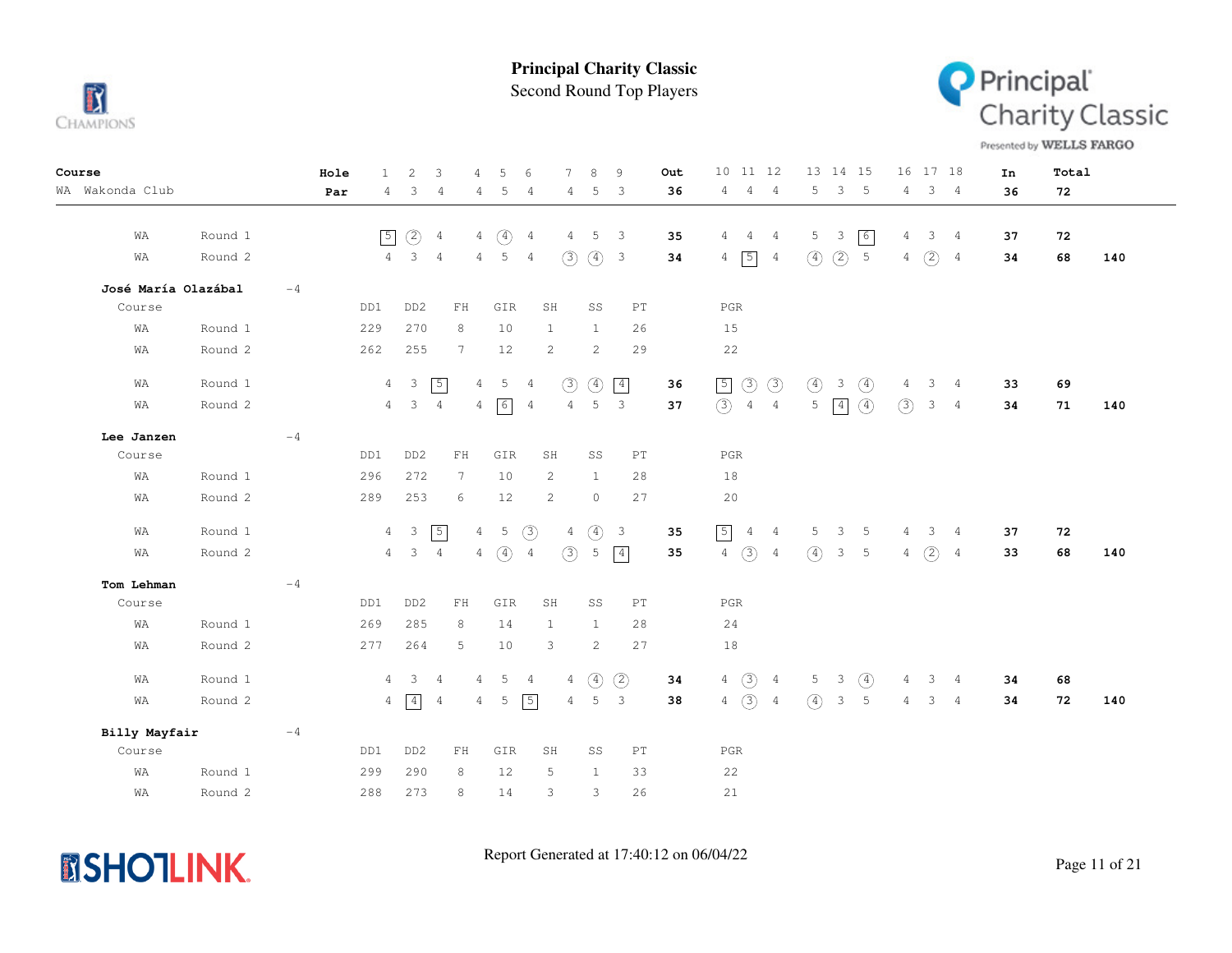

Second Round Top Players



Presented by WELLS FARGO

| Course |                      |         |      | Hole | $\mathbf{1}$   | 2                       | 3              | 4                          | 5                           | 6              | $\overline{7}$ | 8                  | 9                          | Out |                 | 10 11 12        |                |                  | 13 14 15                |                 |                | 16 17 18            |                | In | Total |     |
|--------|----------------------|---------|------|------|----------------|-------------------------|----------------|----------------------------|-----------------------------|----------------|----------------|--------------------|----------------------------|-----|-----------------|-----------------|----------------|------------------|-------------------------|-----------------|----------------|---------------------|----------------|----|-------|-----|
|        | WA Wakonda Club      |         |      | Par  | 4              | 3                       | $\overline{4}$ | 4                          | 5                           | 4              | 4              | 5                  | $\mathbf{3}$               | 36  | $4\overline{ }$ | $\overline{4}$  | $\overline{4}$ | 5                | $\overline{\mathbf{3}}$ | $-5$            |                | $4 \quad 3 \quad 4$ |                | 36 | 72    |     |
|        |                      |         |      |      |                |                         |                |                            |                             |                |                |                    |                            |     |                 |                 |                |                  |                         |                 |                |                     |                |    |       |     |
|        |                      |         |      |      |                |                         |                |                            |                             |                |                |                    |                            |     |                 |                 |                |                  |                         |                 |                |                     |                |    |       |     |
|        | WA                   | Round 1 |      |      | $\overline{4}$ | $\boxed{4}$             | $\overline{4}$ | $\sqrt{5}$                 | $\circled{4}$               | $\overline{4}$ | $\boxed{6}$    | 5                  | $\mathbf{3}$               | 39  | $\sqrt{5}$      | $\circled{3}$   | $\overline{4}$ | $\circled{4}$    |                         | $\boxed{4}$ 5   | $\circled{3}$  |                     | 3 <sub>4</sub> | 35 | 74    |     |
|        | WA                   | Round 2 |      |      |                | $4\quad)$               | $\circled{3}$  |                            | $\circled{3}$ $\circled{4}$ | $\sqrt{5}$     | $\overline{4}$ | 5                  | $\mathbf{3}$               | 33  |                 | $4\quad)$       | $\overline{4}$ | $\left(4\right)$ | $\boxed{4}$             | $\circ$         | $4 -$          | (2)                 | $\frac{4}{3}$  | 33 | 66    | 140 |
| 44     | Stephen Dodd         |         | $-3$ |      |                |                         |                |                            |                             |                |                |                    |                            |     |                 |                 |                |                  |                         |                 |                |                     |                |    |       |     |
|        | Course               |         |      |      | DD1            | DD <sub>2</sub>         |                | $\mathbb{F} \, \mathbb{H}$ | GIR                         |                | SH             | SS                 | PT                         |     | $_{\rm PGR}$    |                 |                |                  |                         |                 |                |                     |                |    |       |     |
|        | WA                   | Round 1 |      |      | 331            | 313                     |                | 5                          | 14                          |                | 1              | $\circ$            | 30                         |     | 25              |                 |                |                  |                         |                 |                |                     |                |    |       |     |
|        | WA                   | Round 2 |      |      | 326            | 285                     |                | $7\phantom{.0}$            | 14                          |                | $\mathbf{1}$   | $\mathbf{1}$       | 31                         |     | 26              |                 |                |                  |                         |                 |                |                     |                |    |       |     |
|        | WA                   | Round 1 |      |      | 4              | $\circled{2}$           | $\overline{4}$ | $\overline{4}$             | 5                           | 4              | $\sqrt{5}$     | 5                  | $\overline{\mathbf{3}}$    | 36  |                 | $4\quad 4$      | $\circled{3}$  | 5 <sub>5</sub>   | 3 <sub>5</sub>          |                 | (3)            |                     | $3 \quad 4$    | 34 | 70    |     |
|        | WA                   |         |      |      |                |                         | $\overline{4}$ |                            | 5                           | $\overline{4}$ | $\overline{4}$ |                    |                            |     | $\overline{4}$  |                 | $\overline{4}$ | 5                |                         |                 |                | 3                   | $\overline{4}$ |    |       |     |
|        |                      | Round 2 |      |      | (3)            | 3                       |                | $\overline{4}$             |                             |                |                | $\circled{4}$      | $\overline{\mathbf{3}}$    | 34  |                 | $4\overline{4}$ |                |                  | $\overline{\mathbf{3}}$ | 6               | $\overline{4}$ |                     |                | 37 | 71    | 141 |
|        | Y.E. Yang            |         | $-3$ |      |                |                         |                |                            |                             |                |                |                    |                            |     |                 |                 |                |                  |                         |                 |                |                     |                |    |       |     |
|        | Course               |         |      |      | DD1            | DD <sub>2</sub>         |                | $\mathbb{F} \, \mathbb{H}$ | GIR                         |                | SH             | SS                 | $\mathbb{P}\mathbb{T}$     |     | $_{\rm PGR}$    |                 |                |                  |                         |                 |                |                     |                |    |       |     |
|        | WA                   | Round 1 |      |      | 298            | 322                     |                | 5                          | 11                          |                | $\circ$        | $\circ$            | 28                         |     | 18              |                 |                |                  |                         |                 |                |                     |                |    |       |     |
|        | WA                   | Round 2 |      |      | 305            | 200                     |                | 8                          | 11                          |                | 3              | $\mathbf{1}$       | 29                         |     | 22              |                 |                |                  |                         |                 |                |                     |                |    |       |     |
|        | WA                   | Round 1 |      |      | $\overline{4}$ | $\mathbf{3}$            | $\sqrt{5}$     | $\sqrt{5}$                 |                             | 4              | 4              |                    | $\mathcal{E}$              | 36  | $\overline{4}$  |                 | $\overline{4}$ |                  | $5 \mid 4$              |                 | 4              | 3                   | $\frac{4}{3}$  | 34 | 70    |     |
|        |                      | Round 2 |      |      |                |                         |                |                            | $\circled{4}$<br>5          |                |                | $\circled{4}$<br>5 |                            |     |                 | $\circled{3}$   |                |                  |                         | O)              |                |                     |                |    |       |     |
|        | WA                   |         |      |      | $\overline{4}$ | $\overline{\mathbf{3}}$ | $\overline{4}$ | $\overline{4}$             |                             | $\sqrt{5}$     | $\overline{4}$ |                    | $\overline{\mathbf{3}}$    | 37  | 4               | $\overline{4}$  | (3)            | $\circled{4}$    | $\circled{2}$           | $\sqrt{6}$      | $\overline{4}$ | $\mathcal{S}$       | $\overline{4}$ | 34 | 71    | 141 |
|        | Miguel Angel Jiménez |         | $-3$ |      |                |                         |                |                            |                             |                |                |                    |                            |     |                 |                 |                |                  |                         |                 |                |                     |                |    |       |     |
|        | Course               |         |      |      | DD1            | DD <sub>2</sub>         |                | ${\rm FH}$                 | GIR                         |                | SH             | SS                 | PT                         |     | PGR             |                 |                |                  |                         |                 |                |                     |                |    |       |     |
|        | WA                   | Round 1 |      |      | 301            | 290                     |                | 9                          | 10                          |                | 4              | 3                  | 28                         |     | 18              |                 |                |                  |                         |                 |                |                     |                |    |       |     |
|        | WA                   | Round 2 |      |      | 310            | 265                     |                | $7\phantom{.0}$            | 13                          |                | $\mathbf{1}$   | $\circ$            | 31                         |     | 25              |                 |                |                  |                         |                 |                |                     |                |    |       |     |
|        |                      |         |      |      |                |                         |                |                            |                             |                |                |                    |                            |     |                 |                 |                |                  |                         |                 |                |                     |                |    |       |     |
|        | WA                   | Round 1 |      |      | $\overline{4}$ | $\mathbf{3}$            | $\overline{4}$ | $\overline{4}$             | $\circled{4}$               | $\frac{4}{3}$  | (3)            | $\circled{4}$      | $\overline{\mathbf{3}}$    | 33  | $\overline{4}$  | $\sqrt{5}$      | $\overline{4}$ | $\circled{4}$    | $3 -$                   | $-5$            | $\sqrt{5}$     | 3                   | $\overline{4}$ | 37 | 70    |     |
|        | WA                   | Round 2 |      |      | 4              | $\mathbf{3}$            | $\overline{4}$ | $\overline{4}$             | $\circ$                     | $\overline{4}$ | (3)            | 5                  | $\mathbf{3}$               | 34  | $\overline{4}$  | $\overline{4}$  | $\overline{4}$ | 5                | $\boxed{4}$             | $5\phantom{.0}$ | $\sqrt{5}$     | 3                   | (3)            | 37 | 71    | 141 |
|        | Scott Verplank       |         | $-3$ |      |                |                         |                |                            |                             |                |                |                    |                            |     |                 |                 |                |                  |                         |                 |                |                     |                |    |       |     |
|        | Course               |         |      |      | DD1            | DD <sub>2</sub>         |                | FH                         | GIR                         |                | SH             | SS                 | $\mathop{\rm PT}\nolimits$ |     | PGR             |                 |                |                  |                         |                 |                |                     |                |    |       |     |
|        | WA                   | Round 1 |      |      | 298            | 275                     |                | 8                          | 15                          |                | $\mathbf{1}$   | $\mathbb O$        | 31                         |     | 26              |                 |                |                  |                         |                 |                |                     |                |    |       |     |

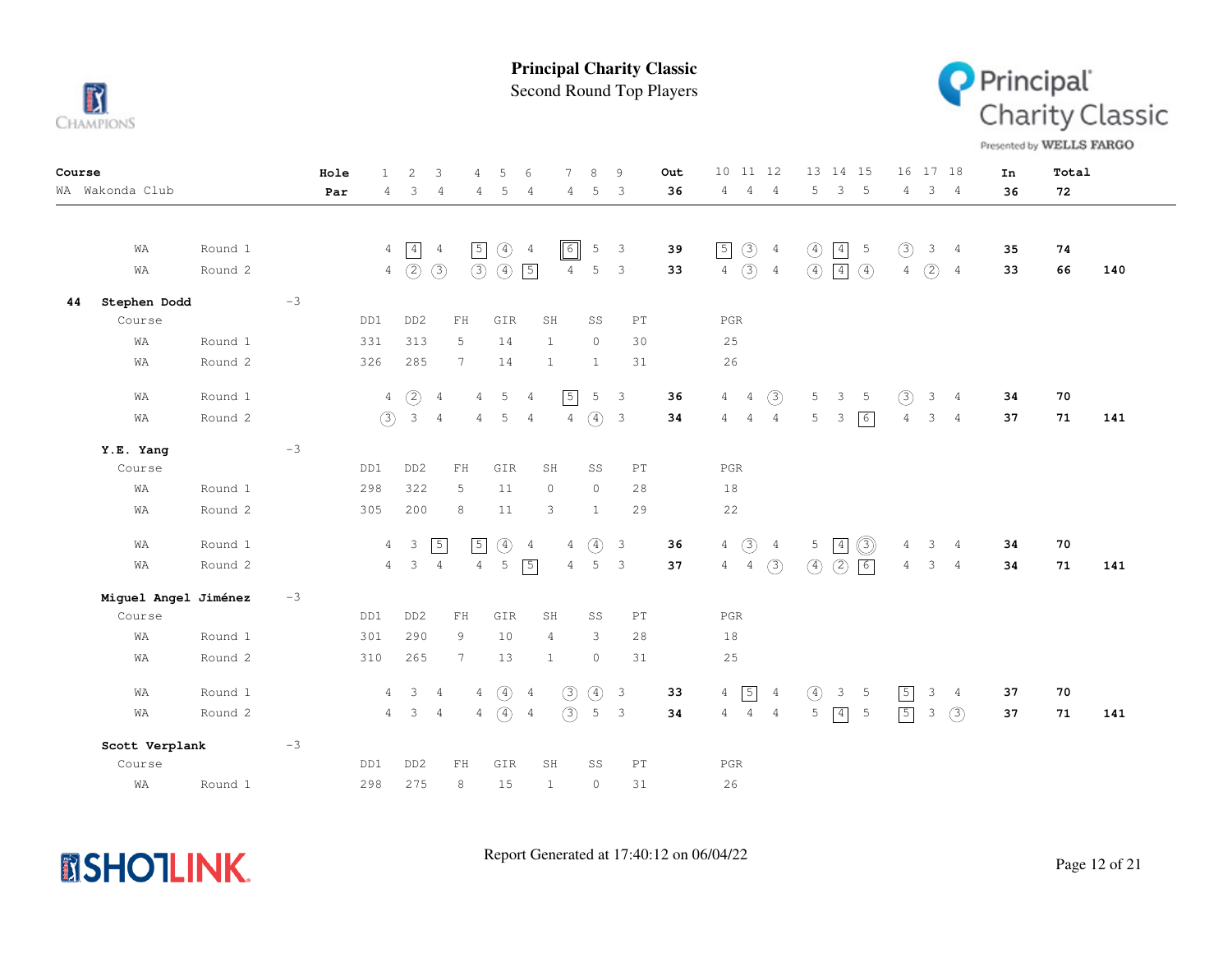

Second Round Top Players



Presented by WELLS FARGO

| Course |                  |         |      | Hole | $\mathbf{1}$   | 2                       | 3              | $\overline{4}$  | 5                 | 6              | 7              | 8              | 9                          | Out | 10 11 12        |                |                |               | 13 14 15      |                 | 16 17 18       |               |                | In | Total |     |
|--------|------------------|---------|------|------|----------------|-------------------------|----------------|-----------------|-------------------|----------------|----------------|----------------|----------------------------|-----|-----------------|----------------|----------------|---------------|---------------|-----------------|----------------|---------------|----------------|----|-------|-----|
|        | WA Wakonda Club  |         |      | Par  | 4              | 3                       | $\overline{4}$ | 4               | 5                 | $\overline{4}$ | 4              | 5              | 3                          | 36  | $4^{\circ}$     | $\overline{4}$ | $\overline{4}$ | 5             | 3             | $-5$            | 4              |               | $3 \quad 4$    | 36 | 72    |     |
|        |                  |         |      |      |                |                         |                |                 |                   |                |                |                |                            |     |                 |                |                |               |               |                 |                |               |                |    |       |     |
|        | WA               | Round 2 |      |      | 304            | 275                     |                | 9               | 12                |                | $\circ$        | $\circ$        | 29                         |     | 22              |                |                |               |               |                 |                |               |                |    |       |     |
|        | WA               | Round 1 |      |      | $\boxed{5}$    | $\boxed{4}$             | $\overline{4}$ | (3)             | $\lceil 6 \rceil$ | $\overline{4}$ | $\boxed{5}$    | 5              | $\overline{\mathbf{3}}$    | 39  | $4\overline{ }$ | (3)            | (3)            | 5             | $\mathcal{E}$ | $\circled{4}$   | $\overline{4}$ | $\mathbf{3}$  | (3)            | 32 | 71    |     |
|        | WA               | Round 2 |      |      | $\overline{4}$ | $\overline{\mathbf{3}}$ | $\sqrt{5}$     | $\overline{4}$  | 5                 | $\overline{4}$ | $\boxed{5}$    | 5              | $\overline{\phantom{a}}$   | 38  | (3)             | 4              | $\overline{4}$ | $\circledS$   | $\mathcal{S}$ | $\circled{4}$   | $\overline{4}$ | 3             | $\overline{4}$ | 32 | 70    | 141 |
|        | Tim Petrovic     |         | $-3$ |      |                |                         |                |                 |                   |                |                |                |                            |     |                 |                |                |               |               |                 |                |               |                |    |       |     |
|        | Course           |         |      |      | DD1            | DD <sub>2</sub>         |                | FH              | GIR               |                | SH             | SS             | PT                         |     | $_{\rm PGR}$    |                |                |               |               |                 |                |               |                |    |       |     |
|        | WA               | Round 1 |      |      | 283            | 305                     |                | 6               | 16                |                | $\mathbf{1}$   | $\circ$        | 30                         |     | 28              |                |                |               |               |                 |                |               |                |    |       |     |
|        | WΑ               | Round 2 |      |      | 318            | 277                     |                | 6               | 12                |                | 1              | $\circ$        | 31                         |     | 24              |                |                |               |               |                 |                |               |                |    |       |     |
|        | WA               | Round 1 |      |      |                | $4 \quad 3$             | $\circled{3}$  | 4               | $5\phantom{.0}$   | (3)            | (3)            | $\overline{7}$ | $\overline{\mathbf{3}}$    | 35  | 4               | $\overline{4}$ | 4              | $\circled{4}$ | $\mathcal{S}$ | $5\phantom{0}$  | (3)            | 3             | $\overline{4}$ | 34 | 69    |     |
|        | WΑ               | Round 2 |      |      |                | $4 \quad 3 \quad 4$     |                | (3)             | 5                 | $\overline{4}$ | 4              | $5 -$          | $\overline{3}$             | 35  | $\overline{4}$  | 4              | (3)            | 5             | $\boxed{4}$   | $5\phantom{.0}$ | $\boxed{5}$    | $\mathcal{S}$ | $\overline{4}$ | 37 | 72    | 141 |
|        | Shane Bertsch    |         | $-3$ |      |                |                         |                |                 |                   |                |                |                |                            |     |                 |                |                |               |               |                 |                |               |                |    |       |     |
|        | Course           |         |      |      | DD1            | DD <sub>2</sub>         |                | ${\rm FH}$      | GIR               |                | SH             | SS             | $\mathop{\rm PT}\nolimits$ |     | PGR             |                |                |               |               |                 |                |               |                |    |       |     |
|        | WA               | Round 1 |      |      | 272            | 285                     |                | $7\phantom{.0}$ | 13                |                | 2              | 2              | 30                         |     | 24              |                |                |               |               |                 |                |               |                |    |       |     |
|        | WΑ               | Round 2 |      |      | 302            | 269                     |                | 9               | 14                |                | 2              | $\mathbf{1}$   | 31                         |     | 26              |                |                |               |               |                 |                |               |                |    |       |     |
|        | WA               | Round 1 |      |      | $\boxed{5}$    | $3 \quad 4$             |                |                 | $4\quad)$         | $\sqrt{5}$     | $\circled{3}$  | 5              | $\overline{\mathbf{3}}$    | 36  | $\overline{4}$  | $\sqrt{5}$     | $\circled{3}$  | 5             | $\boxed{4}$   | $\circled{4}$   | 4              | $\mathcal{S}$ | $\overline{4}$ | 36 | 72    |     |
|        | WA               | Round 2 |      |      | $\boxed{5}$    | $\mathcal{S}$           | $\overline{4}$ | (3)             | $\circled{4}$     | $\overline{4}$ | $\overline{4}$ | 5              | 3                          | 35  | $\overline{4}$  | $\overline{4}$ | $\overline{4}$ | $\circ$       | $\mathcal{S}$ | $\circ$         | $\overline{4}$ | $\mathcal{S}$ | $\frac{4}{3}$  | 34 | 69    | 141 |
|        | Billy Andrade    |         | $-3$ |      |                |                         |                |                 |                   |                |                |                |                            |     |                 |                |                |               |               |                 |                |               |                |    |       |     |
|        | Course           |         |      |      | DD1            | DD <sub>2</sub>         |                | ${\rm FH}$      | GIR               |                | SH             | SS             | PT                         |     | PGR             |                |                |               |               |                 |                |               |                |    |       |     |
|        | WA               | Round 1 |      |      | 301            | 274                     |                | $\overline{4}$  | 13                |                | 2              | 2              | 28                         |     | 23              |                |                |               |               |                 |                |               |                |    |       |     |
|        | WA               | Round 2 |      |      | 318            | 276                     |                | 5               | 11                |                | $\mathbf{1}$   | $\circ$        | 29                         |     | 20              |                |                |               |               |                 |                |               |                |    |       |     |
|        | WA               | Round 1 |      |      | $\overline{4}$ | $\mathcal{S}$           | $\overline{4}$ | $\overline{4}$  | 5                 | (3)            | 4              | $\circled{4}$  | $\overline{3}$             | 34  | $4\quad 4$      |                | $\circled{3}$  | $\circled{4}$ | 3             | 5               | 4              | 3             | $\frac{4}{3}$  | 34 | 68    |     |
|        | WA               | Round 2 |      |      | $\boxed{5}$    | 3                       | $\circled{3}$  | $\sqrt{5}$      | 5                 | $\sqrt{5}$     | 4              | 5              | 3                          | 38  | (3)             | 4              | (3)            | 5             | $\boxed{4}$   | $5\phantom{.0}$ | 4              | 3             | $\overline{4}$ | 35 | 73    | 141 |
| 51     | David Morland IV |         | $-2$ |      |                |                         |                |                 |                   |                |                |                |                            |     |                 |                |                |               |               |                 |                |               |                |    |       |     |
|        | Course           |         |      |      | DD1            | DD <sub>2</sub>         |                | ${\rm FH}$      | GIR               |                | SH             | SS             | $\mathop{\rm PT}\nolimits$ |     | $_{\rm PGR}$    |                |                |               |               |                 |                |               |                |    |       |     |

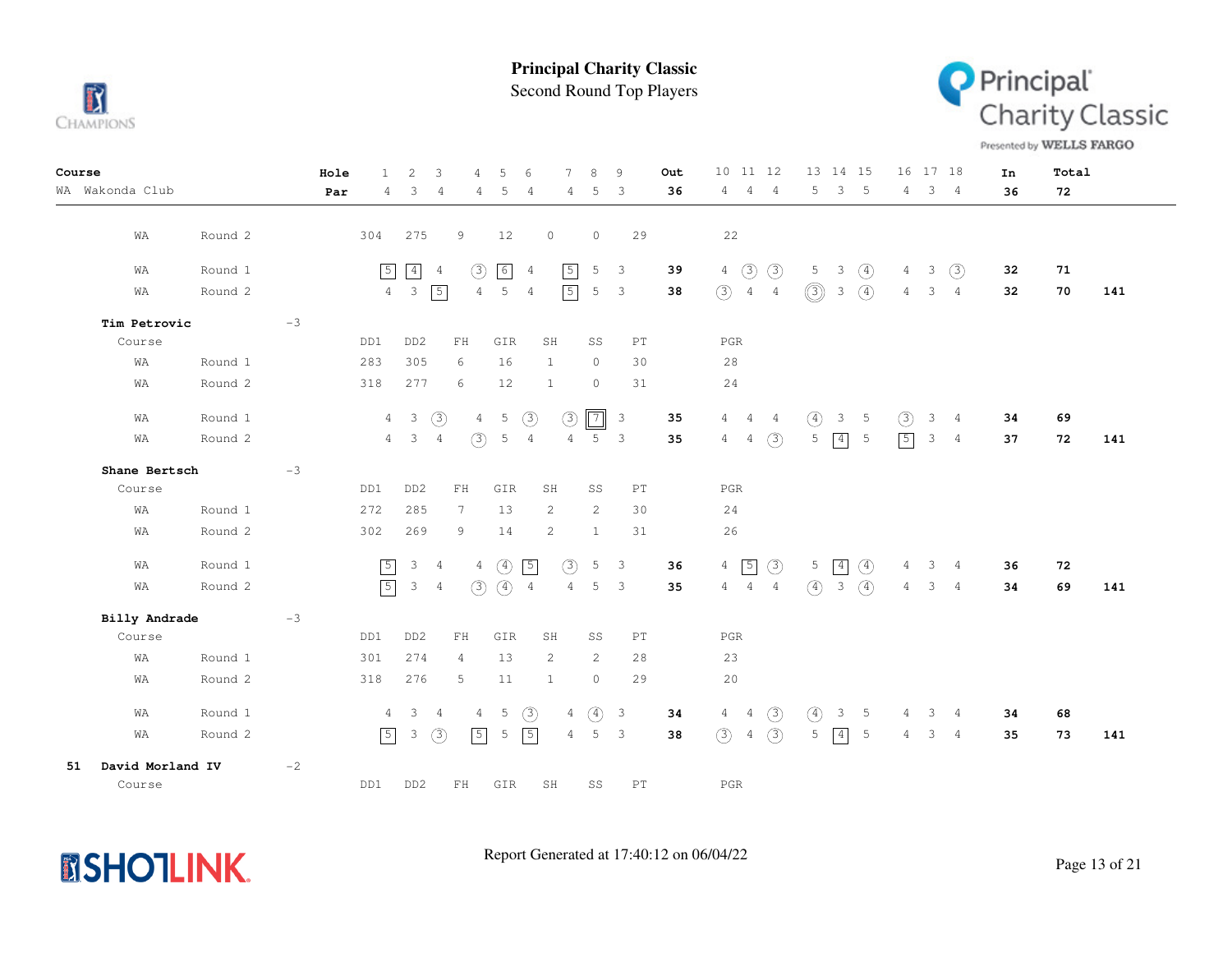

Second Round Top Players



Presented by WELLS FARGO

| Course          |         | Hole |                | $\overline{c}$          | 3               | $\overline{4}$ | 5              | 6              | 7              | 8              | 9                          | Out | 10 11 12       |                |                | 13 14 15      |                         |                             |                | 16 17 18              |                | In | Total |     |
|-----------------|---------|------|----------------|-------------------------|-----------------|----------------|----------------|----------------|----------------|----------------|----------------------------|-----|----------------|----------------|----------------|---------------|-------------------------|-----------------------------|----------------|-----------------------|----------------|----|-------|-----|
| WA Wakonda Club |         | Par  | 4              | 3                       | $\overline{4}$  | 4              | 5              | $\overline{4}$ | 4              | 5              | 3                          | 36  | 4 4            |                | $\overline{4}$ | 5             | $\sqrt{3}$              | $-5$                        | $4\phantom{0}$ |                       | $3 \quad 4$    | 36 | 72    |     |
|                 |         |      |                |                         |                 |                |                |                |                |                |                            |     |                |                |                |               |                         |                             |                |                       |                |    |       |     |
| WA              | Round 1 |      | 291            | 269                     | 8               |                | 12             |                | $\circ$        | $\circ$        | 28                         |     | 19             |                |                |               |                         |                             |                |                       |                |    |       |     |
| WA              | Round 2 |      | 302            | 253                     | 8               |                | 12             |                | $\mathbf{2}$   | $\mathbf{1}$   | 31                         |     | 25             |                |                |               |                         |                             |                |                       |                |    |       |     |
| WA              | Round 1 |      | $\sqrt{5}$     | $\circled{2}$           | $\overline{4}$  | $\overline{4}$ | $\circled{4}$  | $\overline{4}$ | (3)            | 5              | $\boxed{4}$                | 35  | (3)            | $4\quad 4$     |                | 5             | $\boxed{4}$             | $\circled{4}$               |                | $4\quad(2)\quad 4$    |                | 34 | 69    |     |
| WA              | Round 2 |      | $\sqrt{5}$     | 3 <sub>4</sub>          |                 | $4 -$          | 5 <sub>5</sub> | $\overline{4}$ | $\boxed{5}$    | $\circled{4}$  | $\boxed{4}$                | 38  | $\overline{4}$ | $\overline{4}$ | 4              | 5             | $\overline{\mathbf{3}}$ | $-5$                        | $4 -$          | $\circled{2}$         | $\overline{4}$ | 35 | 73    | 142 |
| Woody Austin    |         | $-2$ |                |                         |                 |                |                |                |                |                |                            |     |                |                |                |               |                         |                             |                |                       |                |    |       |     |
| Course          |         |      | DD1            | DD <sub>2</sub>         | $\mathbf{FH}$   |                | GIR            | SH             |                | SS             | $\mathop{\rm PT}\nolimits$ |     | $_{\rm PGR}$   |                |                |               |                         |                             |                |                       |                |    |       |     |
| WA              | Round 1 |      | 312            | 284                     | 6               |                | 16             | 1              |                | $\overline{0}$ | 31                         |     | 29             |                |                |               |                         |                             |                |                       |                |    |       |     |
| WA              | Round 2 |      | 294            | 268                     | $7\phantom{.0}$ |                | 9              | $\mathbf{1}$   |                | $\mathbf{1}$   | 28                         |     | 18             |                |                |               |                         |                             |                |                       |                |    |       |     |
| WA              | Round 1 |      | $\overline{4}$ | $\overline{\mathbf{3}}$ | $\overline{4}$  | $\overline{4}$ | 5              | $\overline{4}$ | 4              | 5              | $\overline{\mathbf{3}}$    | 36  | 4              |                | $4\quad)$      |               | $5 \mid 4$              | ◎                           | $\overline{4}$ | $\mathcal{S}$         | (3)            | 33 | 69    |     |
| WA              | Round 2 |      |                | $4 \sqrt{4}$            | $\overline{4}$  | 4              | 5              | $\sqrt{5}$     | $\sqrt{5}$     | 5              | $\boxed{5}$                | 41  | $\overline{4}$ | $\circled{3}$  | (3)            | $\circled{4}$ | $\overline{\mathbf{3}}$ | $\left( \widehat{4}\right)$ |                | $4 \qquad 3 \qquad 4$ |                | 32 | 73    | 142 |
| Joe Durant      |         | $-2$ |                |                         |                 |                |                |                |                |                |                            |     |                |                |                |               |                         |                             |                |                       |                |    |       |     |
| Course          |         |      | DD1            | DD <sub>2</sub>         | ${\rm FH}$      |                | GIR            | SH             |                | SS             | PT                         |     | PGR            |                |                |               |                         |                             |                |                       |                |    |       |     |
| WA              | Round 1 |      | 303            | 274                     | 8               |                | 14             |                | $\circ$        | $\circ$        | 31                         |     | 25             |                |                |               |                         |                             |                |                       |                |    |       |     |
| WA              | Round 2 |      | 301            | 275                     | $7\overline{ }$ |                | 12             |                | $\mathbf{1}$   | $\mathbf{1}$   | 28                         |     | 21             |                |                |               |                         |                             |                |                       |                |    |       |     |
| WA              | Round 1 |      | $\sqrt{5}$     | 3 <sub>4</sub>          |                 | $\overline{4}$ | $\circled{4}$  | $\overline{4}$ | $\overline{4}$ | $\circled{4}$  | $\boxed{4}$                | 36  | 4              | $\overline{4}$ | $\overline{4}$ | $\circled{4}$ | 3                       | $5\phantom{0}$              | $\sqrt{5}$     | 3                     | $\frac{4}{3}$  | 36 | 72    |     |
| WA              | Round 2 |      | (3)            | $\mathbf{3}$            | $\frac{4}{3}$   | $\sqrt{5}$     | $\circled{4}$  | $\overline{4}$ | $\overline{4}$ | 5              | $\mathbf{3}$               | 35  | $4\quad 4$     |                | $\overline{4}$ | $\circ$       | $\overline{\mathbf{3}}$ | $5\phantom{.0}$             | $\overline{4}$ |                       | $3 \quad 4$    | 35 | 70    | 142 |
| Esteban Toledo  |         | $-2$ |                |                         |                 |                |                |                |                |                |                            |     |                |                |                |               |                         |                             |                |                       |                |    |       |     |
| Course          |         |      | DD1            | DD <sub>2</sub>         | ${\rm FH}$      |                | GIR            |                | SH             | SS             | PT                         |     | $_{\rm PGR}$   |                |                |               |                         |                             |                |                       |                |    |       |     |
| WA              | Round 1 |      | 318            | 225                     | 9               |                | 12             |                | $\mathbf{1}$   | $\circ$        | 31                         |     | 23             |                |                |               |                         |                             |                |                       |                |    |       |     |
| WA              | Round 2 |      | 297            | 265                     | 10              |                | 14             |                | 2              | $\circ$        | 29                         |     | 23             |                |                |               |                         |                             |                |                       |                |    |       |     |
| WA              | Round 1 |      | 4              | $\overline{\mathbf{3}}$ | - 4             | 4              | 6              | $\sqrt{5}$     | (3)            | 5              | $\overline{3}$             | 37  | $\overline{4}$ | $\overline{4}$ | (3)            | 5             | 4                       | 5                           | 4              | $\mathbf{3}$          | 4              | 36 | 73    |     |
| WA              | Round 2 |      | 4              | $3 \quad 4$             |                 | $4 -$          | $5\quad 4$     |                | (3)            | $\mathsf S$    | $\mathbf{3}$               | 35  | $\boxed{5}$    | 4              | $\sqrt{5}$     | (4)           | (2)                     | 5                           | 4              | (2)                   | (3)            | 34 | 69    | 142 |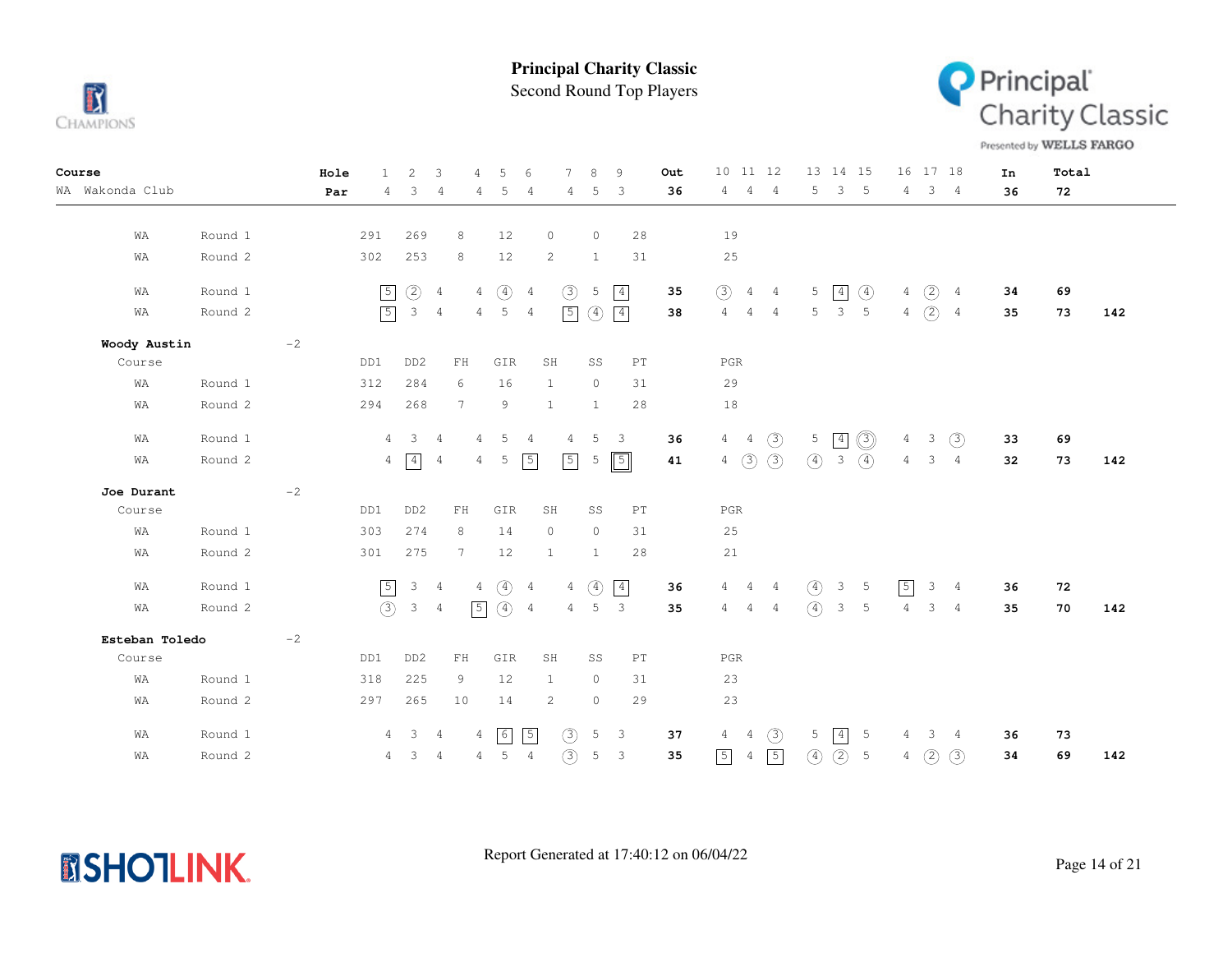

Second Round Top Players



Presented by WELLS FARGO

| Course                      | Hole<br>$\mathbf{1}$ | 2<br>3<br>$\overline{4}$                                    | 5<br>6                                            | 8<br>9<br>Out                                  | 10 11 12                                           | 13 14 15                                     | 16 17 18                                    | Total<br>In     |
|-----------------------------|----------------------|-------------------------------------------------------------|---------------------------------------------------|------------------------------------------------|----------------------------------------------------|----------------------------------------------|---------------------------------------------|-----------------|
| WA Wakonda Club             | Par<br>4             | 3<br>$\overline{4}$<br>4                                    | 5<br>$\overline{4}$<br>4                          | 36<br>5<br>3                                   | 4<br>4<br>$\overline{4}$                           | 5<br>$\overline{\phantom{a}}$<br>$5^{\circ}$ | $4 \quad 3 \quad 4$                         | 36<br>72        |
|                             |                      |                                                             |                                                   |                                                |                                                    |                                              |                                             |                 |
| Cameron Beckman<br>$-2$     |                      |                                                             |                                                   |                                                |                                                    |                                              |                                             |                 |
| Course                      | DD1                  | DD <sub>2</sub><br>${\rm FH}$                               | GIR<br>SH                                         | SS<br>PT                                       | $_{\rm PGR}$                                       |                                              |                                             |                 |
| Round 1<br>WΑ               | 326                  | 235<br>8                                                    | 15<br>$\circ$                                     | $\circ$<br>30                                  | 26                                                 |                                              |                                             |                 |
| Round 2<br>WA               | 336                  | 285<br>$\overline{7}$                                       | 14<br>$\mathbf{1}$                                | $\circ$<br>34                                  | 30                                                 |                                              |                                             |                 |
| Round 1<br>WA               | $\boxed{5}$          | $\circled{3}$<br>$\mathbf{3}$<br>$\overline{4}$             | $\circled{3}$<br>$\overline{5}$<br>$\overline{4}$ | $\circled{4}$<br>$\overline{\mathbf{3}}$<br>34 | $\circled{3}$<br>$\overline{4}$<br>$\overline{4}$  | 5<br>$3 \quad 5$                             | (2)<br>$\overline{4}$<br>$\overline{4}$     | 34<br>68        |
| Round 2<br>WA               | (3)                  | $\overline{\mathbf{3}}$<br>$\overline{4}$<br>$\overline{4}$ | $\sqrt{5}$<br>$\sqrt{5}$<br>5                     | 5<br>$\overline{\mathbf{3}}$<br>37             | $\sqrt{5}$<br>$\overline{4}$<br>$\overline{4}$     | 5<br>$\mathbf{3}$<br>5                       | $\overline{4}$<br>3<br>$\overline{4}$       | 74<br>37<br>142 |
| Rob Labritz<br>$-1$<br>56   |                      |                                                             |                                                   |                                                |                                                    |                                              |                                             |                 |
| Course                      | DD1                  | DD <sub>2</sub><br>${\rm FH}$                               | GIR<br>SH                                         | SS<br>$\mathop{\rm PT}\nolimits$               | PGR                                                |                                              |                                             |                 |
| Round 1<br>WA               | 318                  | 259<br>6                                                    | 14<br>2                                           | $\circ$<br>31                                  | 25                                                 |                                              |                                             |                 |
| Round 2<br>WΑ               | 311                  | 286<br>5                                                    | 2<br>14                                           | $\circ$<br>32                                  | 26                                                 |                                              |                                             |                 |
| Round 1<br>WΑ               | 4                    | $\mathbf{3}$<br>$\sqrt{5}$<br>$\frac{4}{3}$                 | $\boxed{6}$<br>$\circled{3}$<br>4                 | 5<br>$\overline{3}$<br>37                      | $\circled{3}$<br>$\overline{4}$<br>$\overline{4}$  | $\circled{4}$<br>5<br>$\mathcal{E}$          | $\sqrt{4}$<br>(3)<br>4                      | 71<br>34        |
| Round 2<br>WA               | $\overline{4}$       | (3)<br>3<br>$\overline{4}$                                  | 5<br>$\overline{4}$<br>$\overline{4}$             | $\boxed{4}$<br>5<br>36                         | 4<br>$\overline{4}$<br>$\overline{4}$              | 6<br>5<br>$\mathcal{S}$                      | (3)<br>$\mathbf{3}$<br>$\overline{4}$       | 36<br>72<br>143 |
| $-1$<br>John Daly           |                      |                                                             |                                                   |                                                |                                                    |                                              |                                             |                 |
| Course                      | DD1                  | DD <sub>2</sub><br>${\rm FH}$                               | GIR<br>SH                                         | SS<br>$\mathop{\rm PT}\nolimits$               | $_{\rm PGR}$                                       |                                              |                                             |                 |
| Round 1<br>WA               | 312                  | 265<br>$7\phantom{.0}$                                      | 13<br>$\circ$                                     | $\circ$<br>33                                  | 26                                                 |                                              |                                             |                 |
| Round 2<br>WA               | 314                  | 257<br>6                                                    | 13<br>$\mathbf{1}$                                | 31<br>$\circ$                                  | 24                                                 |                                              |                                             |                 |
| Round 1<br>WA               | 4                    | $\boxed{4}$<br>$\circled{3}$<br>4                           | $4\quad(4)$<br>5<br>$\overline{4}$                | $\overline{\mathbf{3}}$<br>35                  | $\overline{4}$<br>$\overline{4}$<br>$\overline{4}$ | $\boxed{4}$<br>$\left(4\right)$<br>-5        | $\boxed{5}$<br>3<br>$\frac{4}{3}$           | 72<br>37        |
| WA<br>Round 2               | 4                    | $\sqrt{5}$<br>$\boxed{4}$<br>$4 -$                          | (3)<br>5<br>4                                     | $\circled{4}$<br>$\overline{\mathbf{3}}$<br>36 | 4<br>$4\overline{4}$<br>$\overline{4}$             | $\boxed{4}$<br>5<br>5                        | (3)<br>(3)<br>3                             | 35<br>71<br>143 |
| Jeff Maggert<br>$^{\rm -1}$ |                      |                                                             |                                                   |                                                |                                                    |                                              |                                             |                 |
| Course                      | DD1                  | DD <sub>2</sub><br>${\rm FH}$                               | GIR<br>SH                                         | SS<br>$\mathop{\rm PT}\nolimits$               | $_{\rm PGR}$                                       |                                              |                                             |                 |
| Round 1<br>WA               | 315                  | 282<br>6                                                    | 10<br>$\circ$                                     | $\circ$<br>31                                  | 19                                                 |                                              |                                             |                 |
| Round 2<br>WA               | 301                  | 272<br>7                                                    | 13<br>$\circ$                                     | $\circ$<br>30                                  | 24                                                 |                                              |                                             |                 |
| Round 1<br>WΑ               | $\sqrt{5}$           | $\ensuremath{\mathsf{3}}$<br>$\overline{4}$<br>4            | $\lceil 6 \rceil$<br>$\circled{3}$<br>4           | $\boxed{4}$<br>$\circled{4}$<br>37             | $\boxed{5}$<br>4<br>$\overline{4}$                 | 3<br>$\circled{4}$<br>5                      | 3<br>4<br>4                                 | 36<br>73        |
| Round 2<br>WA               | $\overline{4}$       | $\sqrt{5}$<br>3<br>4                                        | 5<br>$\overline{4}$<br>$\overline{4}$             | $\circled{4}$<br>$\overline{\mathbf{3}}$<br>36 | $\circledS$<br>$\overline{4}$<br>$\overline{4}$    | $\circled{4}$<br>$\mathfrak{Z}$<br>5         | $\circled{3}$<br>$\sqrt{5}$<br>$\mathbf{3}$ | 34<br>70<br>143 |

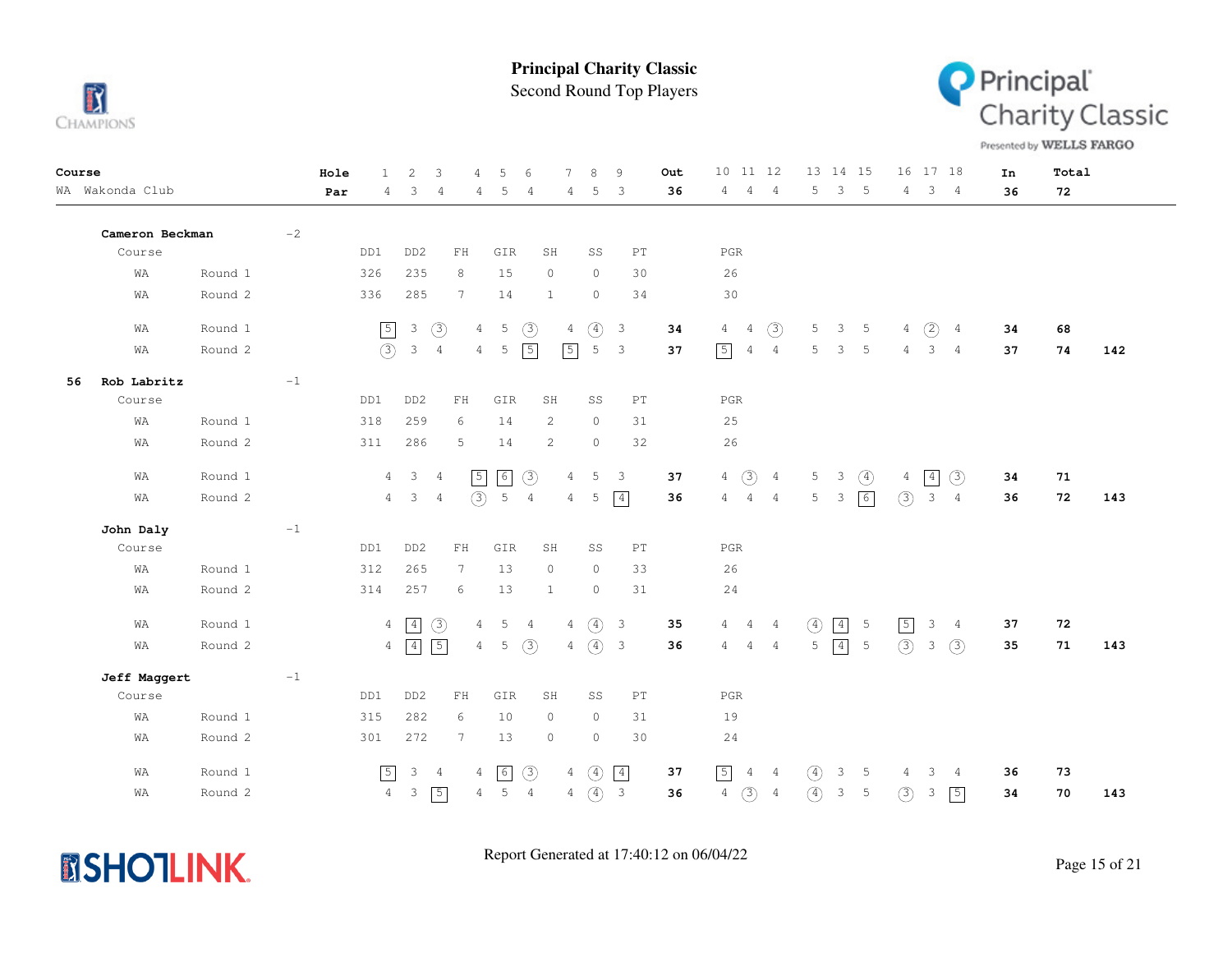

Second Round Top Players



Presented by WELLS FARGO

| Course |                 |         |              | Hole | $\mathbf{1}$   | $\overline{2}$            | 3              | $\overline{4}$                                   | 5             | 6              | 7             | 8             | 9                          | Out | 10                               | 11 12          |                  | 13 14 15     |                |       | 16 17 18      |                 | In | Total |     |
|--------|-----------------|---------|--------------|------|----------------|---------------------------|----------------|--------------------------------------------------|---------------|----------------|---------------|---------------|----------------------------|-----|----------------------------------|----------------|------------------|--------------|----------------|-------|---------------|-----------------|----|-------|-----|
|        | WA Wakonda Club |         |              | Par  | 4              | 3                         | $\overline{4}$ | 4                                                | 5             | 4              | 4             | 5             | 3                          | 36  | 4<br>4                           | $\overline{4}$ | 5                |              | 3 <sub>5</sub> | 4     | 3             | 4               | 36 | 72    |     |
|        |                 |         |              |      |                |                           |                |                                                  |               |                |               |               |                            |     |                                  |                |                  |              |                |       |               |                 |    |       |     |
| 59     | Ken Duke        |         | $\mathbf{E}$ |      |                |                           |                |                                                  |               |                |               |               |                            |     |                                  |                |                  |              |                |       |               |                 |    |       |     |
|        | Course          |         |              |      | DD1            | DD <sub>2</sub>           |                | FH                                               | GIR           | SH             |               | SS            | PT                         |     | PGR                              |                |                  |              |                |       |               |                 |    |       |     |
|        | WA              | Round 1 |              |      | 305            | 202                       |                | $7\phantom{.0}$                                  | 12            | 3              |               | 3             | 28                         |     | 21                               |                |                  |              |                |       |               |                 |    |       |     |
|        | WΑ              | Round 2 |              |      | 299            | 262                       |                | 8                                                | 14            | 2              |               | $\circ$       | 34                         |     | 27                               |                |                  |              |                |       |               |                 |    |       |     |
|        | WA              | Round 1 |              |      | $\overline{4}$ | 3                         | $\sqrt{5}$     | $\sqrt{5}$                                       | 5             | 4              | 4             | $\circled{4}$ | $\overline{\mathbf{3}}$    | 37  | $4 -$<br>$\overline{4}$          | $\overline{4}$ | $\circled{4}$    | $\mathbf{3}$ | $\circled{4}$  | $4 -$ | (2)           | $\overline{4}$  | 33 | 70    |     |
|        | WΑ              | Round 2 |              |      | $\overline{4}$ | $\mathcal{E}$             | $\overline{4}$ | $\boxed{6}$                                      | $\boxed{6}$   | $\overline{4}$ | $\sqrt{5}$    | 5             | $\mathbf{3}$               | 40  | $\sqrt{5}$<br>$\overline{4}$     | $\overline{4}$ | $\left(4\right)$ |              | 3 <sub>5</sub> |       | $4\quad)$     | (3)             | 34 | 74    | 144 |
|        | Paul Stankowski |         | $\mathbf{E}$ |      |                |                           |                |                                                  |               |                |               |               |                            |     |                                  |                |                  |              |                |       |               |                 |    |       |     |
|        | Course          |         |              |      | DD1            | DD <sub>2</sub>           |                | $\mathop{\rm F}\nolimits\mathop{\rm H}\nolimits$ | GIR           | SH             |               | SS            | $\mathop{\rm PT}\nolimits$ |     | $_{\rm PGR}$                     |                |                  |              |                |       |               |                 |    |       |     |
|        | WΑ              | Round 1 |              |      | 319            | 306                       |                | 6                                                | 14            | 2              |               | $\mathbf{1}$  | 31                         |     | 25                               |                |                  |              |                |       |               |                 |    |       |     |
|        | WΑ              | Round 2 |              |      | 309            | 276                       |                | 7                                                | 16            | 1              |               | $\circ$       | 34                         |     | 31                               |                |                  |              |                |       |               |                 |    |       |     |
|        | WΑ              | Round 1 |              |      | $\sqrt{5}$     | $\mathcal{S}$             | $\overline{4}$ | $\sqrt{5}$                                       | $\circled{4}$ | $\overline{4}$ | 4             | $\circled{4}$ | $\overline{\mathbf{3}}$    | 36  | $\boxed{6}$<br>$\overline{4}$    | $\overline{4}$ | $\circled{4}$    | 3            | $5^{\circ}$    | 4     | (2)           | $\overline{4}$  | 36 | 72    |     |
|        | WΑ              | Round 2 |              |      | $\overline{4}$ | 3                         | $\overline{4}$ | $\overline{4}$                                   | $\mathsf S$   | $\sqrt{5}$     | $\sqrt{5}$    | $\circled{4}$ | $\boxed{4}$                | 38  | $\overline{4}$                   | $4\quad(3)$    | 5 <sup>1</sup>   | 3            | $\circ$        | $4 -$ | 3             | $\overline{4}$  | 34 | 72    | 144 |
|        | Jesper Parnevik |         | $\mathbf{E}$ |      |                |                           |                |                                                  |               |                |               |               |                            |     |                                  |                |                  |              |                |       |               |                 |    |       |     |
|        | Course          |         |              |      | DD1            | DD <sub>2</sub>           |                | FH                                               | GIR           | SH             |               | SS            | PT                         |     | $_{\rm PGR}$                     |                |                  |              |                |       |               |                 |    |       |     |
|        | WA              | Round 1 |              |      | 278            | 297                       |                | 4                                                | 11            | 3              |               | 2             | 25                         |     | 17                               |                |                  |              |                |       |               |                 |    |       |     |
|        | WA              | Round 2 |              |      | 318            | 265                       |                | 6                                                | 12            | 1              |               | 1             | 33                         |     | $2\,5$                           |                |                  |              |                |       |               |                 |    |       |     |
|        | WΑ              | Round 1 |              |      | $\overline{4}$ | $\overline{\mathbf{3}}$   | $\circled{3}$  | $\overline{4}$                                   | 5             | $\circled{3}$  | $\sqrt{5}$    | 5             | $\circled{2}$              | 34  | $\boxed{5}$<br>4                 | $\overline{4}$ | (4)              | $\boxed{4}$  | $\circled{4}$  | $4 -$ | 3             | (3)             | 35 | 69    |     |
|        | WA              | Round 2 |              |      | $4 -$          | $\ensuremath{\mathsf{3}}$ | $\boxed{5}$    | $\overline{4}$                                   | 5             | $\sqrt{5}$     | $\sqrt{5}$    | 5             | 3                          | 39  | $\overline{4}$<br>$\overline{4}$ | $\frac{4}{3}$  | 5                | 3            | 5              | $4 -$ | $\mathcal{E}$ | $4\overline{4}$ | 36 | 75    | 144 |
|        | Wes Short, Jr.  |         | E            |      |                |                           |                |                                                  |               |                |               |               |                            |     |                                  |                |                  |              |                |       |               |                 |    |       |     |
|        | Course          |         |              |      | DD1            | DD <sub>2</sub>           |                | ${\rm FH}$                                       | GIR           | SH             |               | SS            | $\mathop{\rm PT}\nolimits$ |     | $_{\rm PGR}$                     |                |                  |              |                |       |               |                 |    |       |     |
|        | WA              | Round 1 |              |      | 314            | 334                       |                | 8                                                | 14            | $\circ$        |               | $\circ$       | 31                         |     | 26                               |                |                  |              |                |       |               |                 |    |       |     |
|        | WA              | Round 2 |              |      | 305            | 281                       |                | 8                                                | 12            | $\mathbf{1}$   |               | $\circ$       | 35                         |     | 24                               |                |                  |              |                |       |               |                 |    |       |     |
|        | WΑ              | Round 1 |              |      | $\overline{4}$ | 3 <sup>7</sup>            | $\overline{4}$ | $\overline{4}$                                   | $5\quad 4$    |                | $\circled{3}$ | $\circled{4}$ | $\circled{2}$              | 33  | $\overline{4}$<br>$\overline{4}$ | $\frac{4}{3}$  | $\circ$          | $\boxed{4}$  | $\circled{4}$  | 4     | 3             | $\overline{4}$  | 35 | 68    |     |

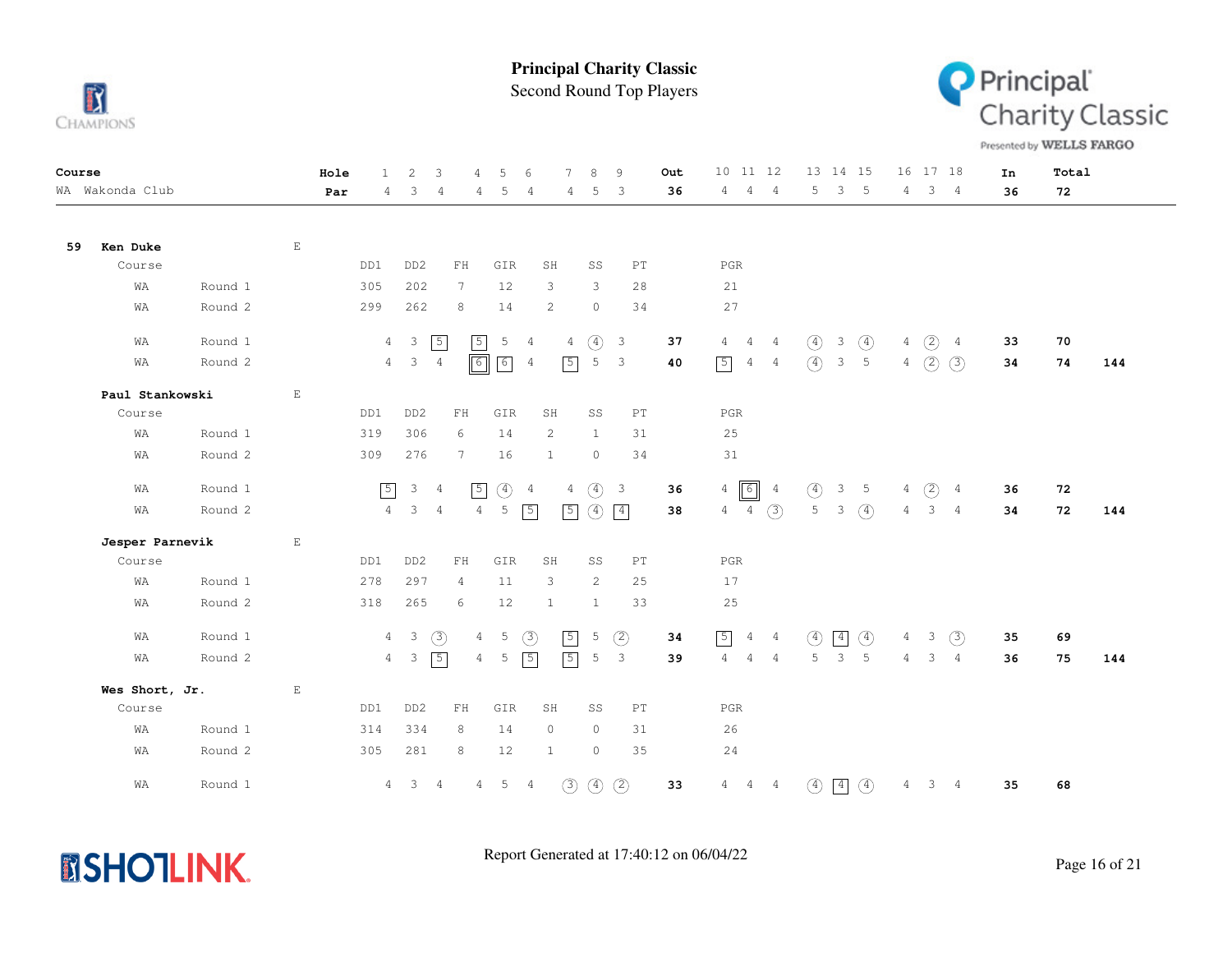

Second Round Top Players



Presented by WELLS FARGO

| Course |                   |         |             | Hole<br>$\mathbf{1}$ | 2                       | 3<br>4                     | 5                           | 6              | $\overline{7}$ | 8             | 9                          | Out | 10 11 12                                         | 13 14 15                                        | 16 17 18                                      | In | Total |     |
|--------|-------------------|---------|-------------|----------------------|-------------------------|----------------------------|-----------------------------|----------------|----------------|---------------|----------------------------|-----|--------------------------------------------------|-------------------------------------------------|-----------------------------------------------|----|-------|-----|
|        | WA Wakonda Club   |         |             | Par<br>4             | 3                       | 4                          | 5<br>4                      | 4              | 4              | 5             | 3                          | 36  | 4<br>$\overline{4}$<br>$\overline{4}$            | 5<br>$\mathcal{E}$<br>$-5$                      | $3 \quad 4$<br>$4 -$                          | 36 | 72    |     |
|        | WA                | Round 2 |             |                      | $4 \quad 3 \quad 4$     | $\sqrt{5}$                 | 5                           | $\sqrt{5}$     | $\overline{4}$ | 5             | 3                          | 38  | (3)<br>$\overline{4}$<br>$\overline{4}$          | $\boxed{4}$<br>$\sqrt{6}$<br>$\circled{4}$      | $\boxed{6}$<br>$\mathbf{3}$<br>$\overline{4}$ | 38 | 76    | 144 |
|        | Tommy Tolles      |         | $\mathbf E$ |                      |                         |                            |                             |                |                |               |                            |     |                                                  |                                                 |                                               |    |       |     |
|        | Course            |         |             | DD1                  | DD <sub>2</sub>         | FH                         | GIR                         | SH             |                | SS            | PT                         |     | PGR                                              |                                                 |                                               |    |       |     |
|        | WA                | Round 1 |             | 291                  | 192                     | 3                          | 11                          |                | 2              | $\circ$       | 31                         |     | 20                                               |                                                 |                                               |    |       |     |
|        | WA                | Round 2 |             | 309                  | 269                     | 6                          | 10                          | $\overline{4}$ |                | 2             | 26                         |     | 16                                               |                                                 |                                               |    |       |     |
|        | WA                | Round 1 |             |                      | $4 \overline{4}$        | (3)<br>$\overline{4}$      | 5                           | 4              | $\circled{3}$  | 5             | $\boxed{4}$                | 36  | 4<br>$\overline{4}$<br>4                         | $\boxed{4}$<br>6<br>$\circled{4}$               | 3<br>$\overline{4}$<br>4                      | 37 | 73    |     |
|        | WA                | Round 2 |             |                      | $4 \quad 3 \quad 5$     |                            | $4\overline{ }$<br>5        | 4              | (3)            | $\circ$       | $\overline{\mathbf{3}}$    | 35  | (3)<br>$\overline{4}$<br>$\overline{4}$          | $\circled{4}$<br>$\boxed{4}$<br>$5\phantom{.0}$ | $\boxed{6}$<br>(2)<br>$\overline{4}$          | 36 | 71    | 144 |
|        | Stephen Leaney    |         | $\mathbf E$ |                      |                         |                            |                             |                |                |               |                            |     |                                                  |                                                 |                                               |    |       |     |
|        | Course            |         |             | DD1                  | DD <sub>2</sub>         | ${\rm FH}$                 | GIR                         | SH             |                | SS            | $\mathop{\rm PT}\nolimits$ |     | PGR                                              |                                                 |                                               |    |       |     |
|        | WA                | Round 1 |             | 290                  | 269                     | 3                          | 11                          | 1              |                | $\mathbf{1}$  | 31                         |     | 19                                               |                                                 |                                               |    |       |     |
|        | WA                | Round 2 |             | 291                  | 227                     | 6                          | 13                          | $\circ$        |                | $\circ$       | 27                         |     | 23                                               |                                                 |                                               |    |       |     |
|        | WA                | Round 1 |             | $\boxed{5}$          | $\mathcal{E}$           | $\frac{4}{3}$              | $\circled{4}$<br>4          | $\sqrt{5}$     | $\overline{4}$ | 5             | 3                          | 37  | $\sqrt{5}$<br>$\overline{4}$<br>$\overline{4}$   | $\circled{4}$<br>$\circled{4}$<br>$\mathcal{E}$ | $\boxed{6}$<br>$\sqrt{5}$<br>$\overline{3}$   | 38 | 75    |     |
|        | WA                | Round 2 |             | $4\overline{ }$      | $3 -$                   | $\overline{4}$             | 5<br>4                      | $\overline{4}$ | (3)            | 5             | $\overline{3}$             | 35  | $\overline{4}$<br>$\frac{4}{3}$<br>$\frac{4}{3}$ | $\circled{4}$<br>(2)<br>5                       | (3)<br>$\vert 4 \vert$<br>$\overline{4}$      | 34 | 69    | 144 |
|        | Colin Montgomerie |         | $\mathbf E$ |                      |                         |                            |                             |                |                |               |                            |     |                                                  |                                                 |                                               |    |       |     |
|        | Course            |         |             | DD1                  | DD <sub>2</sub>         | ${\rm FH}$                 | GIR                         | SH             |                | SS            | $\mathop{\rm PT}\nolimits$ |     | $_{\rm PGR}$                                     |                                                 |                                               |    |       |     |
|        | WA                | Round 1 |             | 284                  | 261                     | $7\phantom{.0}$            | 11                          |                | 2              | $\circ$       | 32                         |     | 19                                               |                                                 |                                               |    |       |     |
|        | WA                | Round 2 |             | 300                  | 219                     | 8                          | 13                          |                | $\circ$        | $\circ$       | 29                         |     | 23                                               |                                                 |                                               |    |       |     |
|        | WA                | Round 1 |             |                      | $4 \quad 3$             | $\sqrt{5}$                 | $\boxed{6}$<br>4            | $\overline{4}$ | $\circled{3}$  | 5             | $\vert$ 4                  | 38  | $4\quad 4\quad 4$                                | $\boxed{7}$<br>$\circled{4}$<br>$\boxed{4}$     | $\mathbf{3}$<br>(3)<br>4                      | 37 | 75    |     |
|        | WA                | Round 2 |             |                      | 3 <sub>4</sub><br>$4 -$ |                            | $\sqrt{5}$<br>$\circled{4}$ | $\overline{4}$ | $\overline{4}$ | $\circled{4}$ | $\overline{\mathbf{3}}$    | 35  | (3)<br>$\overline{4}$<br>$\overline{4}$          | $\circled{4}$<br>$\mathcal{E}$<br>5             | 3<br>4<br>$\overline{4}$                      | 34 | 69    | 144 |
| 66     | Chris DiMarco     |         | $+1$        |                      |                         |                            |                             |                |                |               |                            |     |                                                  |                                                 |                                               |    |       |     |
|        | Course            |         |             | DD1                  | DD <sub>2</sub>         | $\mathop{\rm FH}\nolimits$ | GIR                         | SH             |                | SS            | $\mathop{\rm PT}\nolimits$ |     | $_{\rm PGR}$                                     |                                                 |                                               |    |       |     |
|        | WA                | Round 1 |             | 283                  | 278                     | 2                          | 12                          | $\mathbf{1}$   |                | $\circ$       | 29                         |     | 21                                               |                                                 |                                               |    |       |     |
|        | WA                | Round 2 |             | 303                  | 252                     | 5                          | 12                          |                | 3              | $\mathbf{1}$  | 30                         |     | 20                                               |                                                 |                                               |    |       |     |

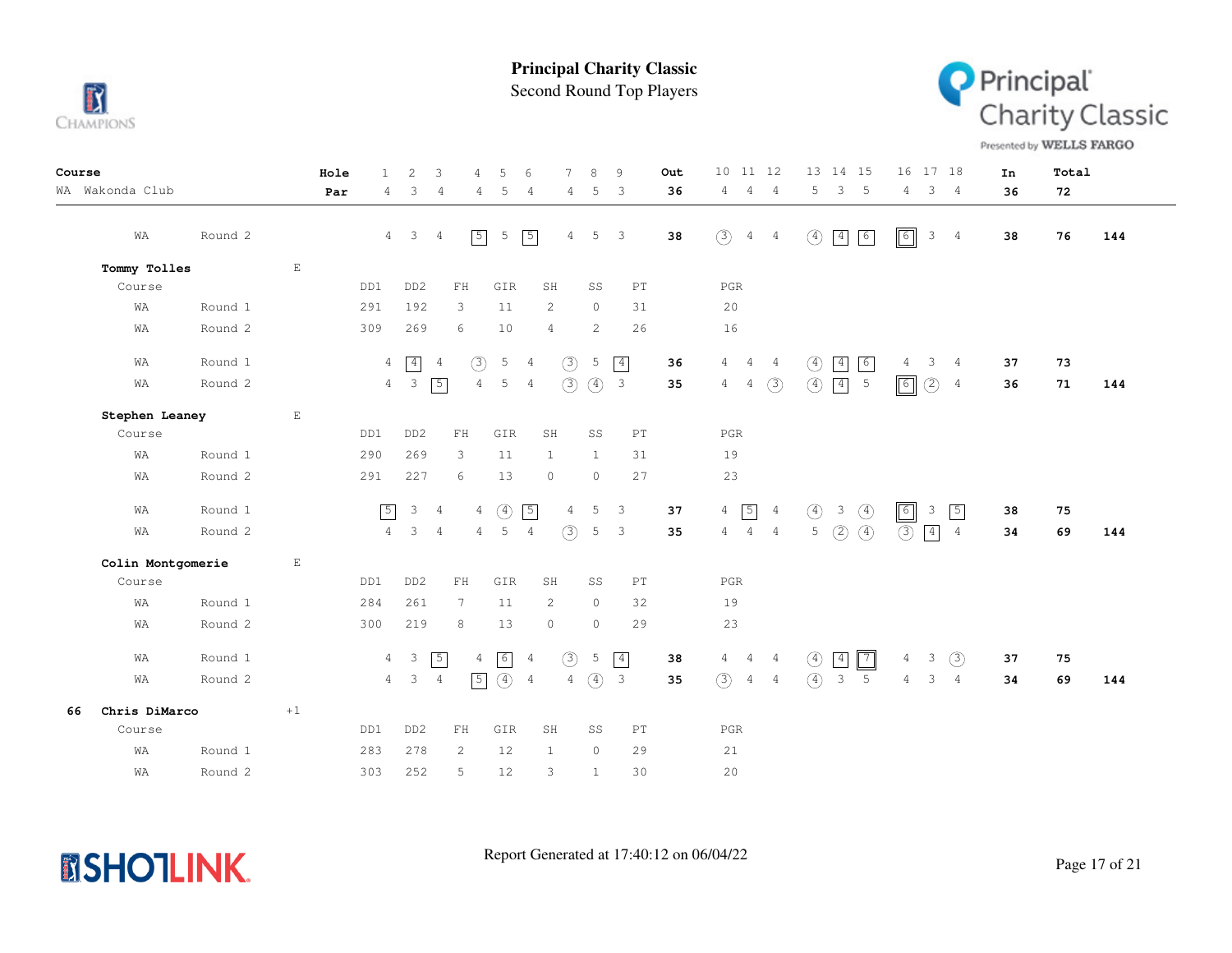

Second Round Top Players



Presented by WELLS FARGO

| Course |                 |                    |         | Hole | $\mathbf{1}$   | 2                              | 3              | 4              | 5             | 6              | $\overline{7}$        | 8             | 9                                                  | <b>Out</b> | 10<br>11 12                                        | 13 14 15                                              | 16 17 18                                                      | In       | Total    |     |
|--------|-----------------|--------------------|---------|------|----------------|--------------------------------|----------------|----------------|---------------|----------------|-----------------------|---------------|----------------------------------------------------|------------|----------------------------------------------------|-------------------------------------------------------|---------------------------------------------------------------|----------|----------|-----|
|        | WA Wakonda Club |                    |         | Par  | 4              | 3                              | 4              | 4              | 5             | 4              | 4                     | 5             | -3                                                 | 36         | $\overline{4}$<br>$\overline{4}$<br>4              | 5<br>3<br>-5                                          | 3 <sub>4</sub><br>4                                           | 36       | 72       |     |
|        | WA<br>WA        | Round 1<br>Round 2 |         |      | $\sqrt{5}$     | $\circled{2}$<br>$\mathcal{E}$ | $\circled{3}$  | 4              | -5            | 4              | $\sqrt{5}$<br>(3)     | ④<br>5        | $\overline{\mathbf{3}}$<br>$\overline{\mathbf{3}}$ | 35<br>36   | $\sqrt{5}$<br>$\overline{4}$<br>$\frac{4}{3}$      | -5<br>5<br>3<br>3                                     | $3 -$<br>$\overline{4}$<br>4<br>$\boxed{5}$<br>3 <sub>4</sub> | 37<br>37 | 72<br>73 | 145 |
|        |                 |                    |         |      | $\sqrt{5}$     |                                | (3)            | $\overline{4}$ | 6             | $\overline{4}$ |                       |               |                                                    |            | $\circled{3}$<br>$\sqrt{5}$<br>$\sqrt{5}$          | 5<br>$\circled{4}$                                    |                                                               |          |          |     |
|        | Scott McCarron  |                    | $+1$    |      |                |                                |                |                |               |                |                       |               |                                                    |            |                                                    |                                                       |                                                               |          |          |     |
|        | Course          |                    |         |      | DD1            | DD <sub>2</sub>                |                | FH             | GIR           |                | SH                    | SS            | PT                                                 |            | $_{\rm PGR}$                                       |                                                       |                                                               |          |          |     |
|        | WA              | Round 1            |         |      | 297            | 313                            |                | 6              | 11            |                | $\mathbf{2}^{\prime}$ | 2             | 30                                                 |            | 19                                                 |                                                       |                                                               |          |          |     |
|        | WΑ              | Round 2            |         |      | 291            | 276                            |                | 5              | 9             |                | $\overline{4}$        | 3             | 29                                                 |            | 14                                                 |                                                       |                                                               |          |          |     |
|        | WA              | Round 1            |         |      | $\sqrt{5}$     | $\boxed{4}$                    | $\boxed{5}$    | $\sqrt{5}$     | $\circled{4}$ | $\overline{4}$ | $\boxed{5}$           | $\circled{4}$ | $\overline{\mathbf{3}}$                            | 39         | $\overline{4}$<br>$\overline{4}$<br>$\overline{4}$ | $\circledS$<br>$\circled{4}$<br>3                     | $\boxed{4}$<br>(3)<br>4                                       | 33       | 72       |     |
|        | WA              | Round 2            |         |      | $\overline{4}$ | $\sqrt{4}$                     | $\overline{4}$ | $\,4$          | $\circled{4}$ | $\overline{4}$ | $\boxed{5}$           | $\circled{4}$ | $\vert 4 \vert$                                    | 37         | $\boxed{5}$<br>$\boxed{5}$<br>$\overline{4}$       | $\circled{4}$<br>$\mathcal{E}$<br>$\circled{4}$       | (3)<br>$\boxed{5}$<br>3                                       | 36       | 73       | 145 |
|        | Roger Rowland   |                    | $\pm 1$ |      |                |                                |                |                |               |                |                       |               |                                                    |            |                                                    |                                                       |                                                               |          |          |     |
|        | Course          |                    |         |      | DD1            | DD <sub>2</sub>                |                | FH             | GIR           |                | SH                    | SS            | PT                                                 |            | PGR                                                |                                                       |                                                               |          |          |     |
|        | WA              | Round 1            |         |      | 200            | 275                            |                | 5              | 10            |                | $\circ$               | $\circ$       | 30                                                 |            | 20                                                 |                                                       |                                                               |          |          |     |
|        | WA              | Round 2            |         |      | 309            | 281                            |                | 6              | 10            |                | 2                     | 1             | 26                                                 |            | 18                                                 |                                                       |                                                               |          |          |     |
|        | WA              | Round 1            |         |      | $\overline{4}$ | $\overline{\mathbf{3}}$        | $\boxed{5}$    | $\overline{4}$ | 5             | $\boxed{5}$    | $\overline{4}$        |               | $\overline{\mathbf{3}}$                            | 39         | 4<br>4<br>4                                        | 5 <sup>5</sup><br>$\mathcal{S}$<br>$5^{\circ}$        | (2)<br>4<br>$\overline{4}$                                    | 35       | 74       |     |
|        | WA              | Round 2            |         |      |                | $4 \quad 3$                    | $\overline{4}$ | $\overline{4}$ | 5             | $\boxed{5}$    |                       | $4\quad(4)$ 3 |                                                    | 36         | 4<br>4<br>$\frac{4}{3}$                            | $\left( \widehat{4}\right)$<br>$5-5$<br>$\mathcal{E}$ | 3 <sub>4</sub><br>4                                           | 35       | 71       | 145 |
|        | Duffy Waldorf   |                    | $+1$    |      |                |                                |                |                |               |                |                       |               |                                                    |            |                                                    |                                                       |                                                               |          |          |     |
|        | Course          |                    |         |      | DD1            | DD <sub>2</sub>                |                | ${\rm FH}$     | GIR           |                | SH                    | SS            | $\mathop{\rm PT}\nolimits$                         |            | $_{\rm PGR}$                                       |                                                       |                                                               |          |          |     |
|        | WA              | Round 1            |         |      | 230            | 271                            |                | $\overline{4}$ | 11            |                | 2                     | $\mathbf{1}$  | 32                                                 |            | 22                                                 |                                                       |                                                               |          |          |     |
|        | WA              | Round 2            |         |      | 315            | 274                            |                | 9              | 13            |                | $\mathbf{1}$          | $\circ$       | 30                                                 |            | 23                                                 |                                                       |                                                               |          |          |     |
|        | WA              | Round 1            |         |      | $\boxed{5}$    | 3 <sup>1</sup>                 | $\overline{4}$ | $\sqrt{5}$     | 5             | $\overline{4}$ | 4                     | 5             | $\overline{\phantom{a}}$                           | 38         | $4\phantom{0}$<br>$\frac{4}{3}$<br>4               | $\boxed{4}$<br>5<br>5                                 | 3<br>4<br>4                                                   | 37       | 75       |     |
|        | WA              | Round 2            |         |      | $\overline{4}$ | $\boxed{4}$                    | 4              | $\boxed{6}$    | 5             | 4              |                       | $4\quad(4)$   | $\overline{\mathbf{3}}$                            | 38         | $4\quad)$<br>$4 -$                                 | $3 \quad (4)$<br>5 <sub>5</sub>                       | (3)<br>$3 \quad (3)$                                          | 32       | 70       | 145 |
| 70     | Russ Cochran    |                    | $+2$    |      |                |                                |                |                |               |                |                       |               |                                                    |            |                                                    |                                                       |                                                               |          |          |     |
|        | Course          |                    |         |      | DD1            | DD <sub>2</sub>                |                | FH             | GIR           |                | SH                    | SS            | PT                                                 |            | $_{\rm PGR}$                                       |                                                       |                                                               |          |          |     |
|        | WA              | Round 1            |         |      | 283            | 258                            |                | 8              | 15            |                | $\mathbf{1}$          | $\circ$       | 34                                                 |            | 30                                                 |                                                       |                                                               |          |          |     |
|        | WA              | Round 2            |         |      | 293            | 276                            |                | 8              | 15            |                | $\mathbf{2}^{\prime}$ | $\circ$       | 34                                                 |            | 29                                                 |                                                       |                                                               |          |          |     |
|        |                 |                    |         |      |                |                                |                |                |               |                |                       |               |                                                    |            |                                                    |                                                       |                                                               |          |          |     |

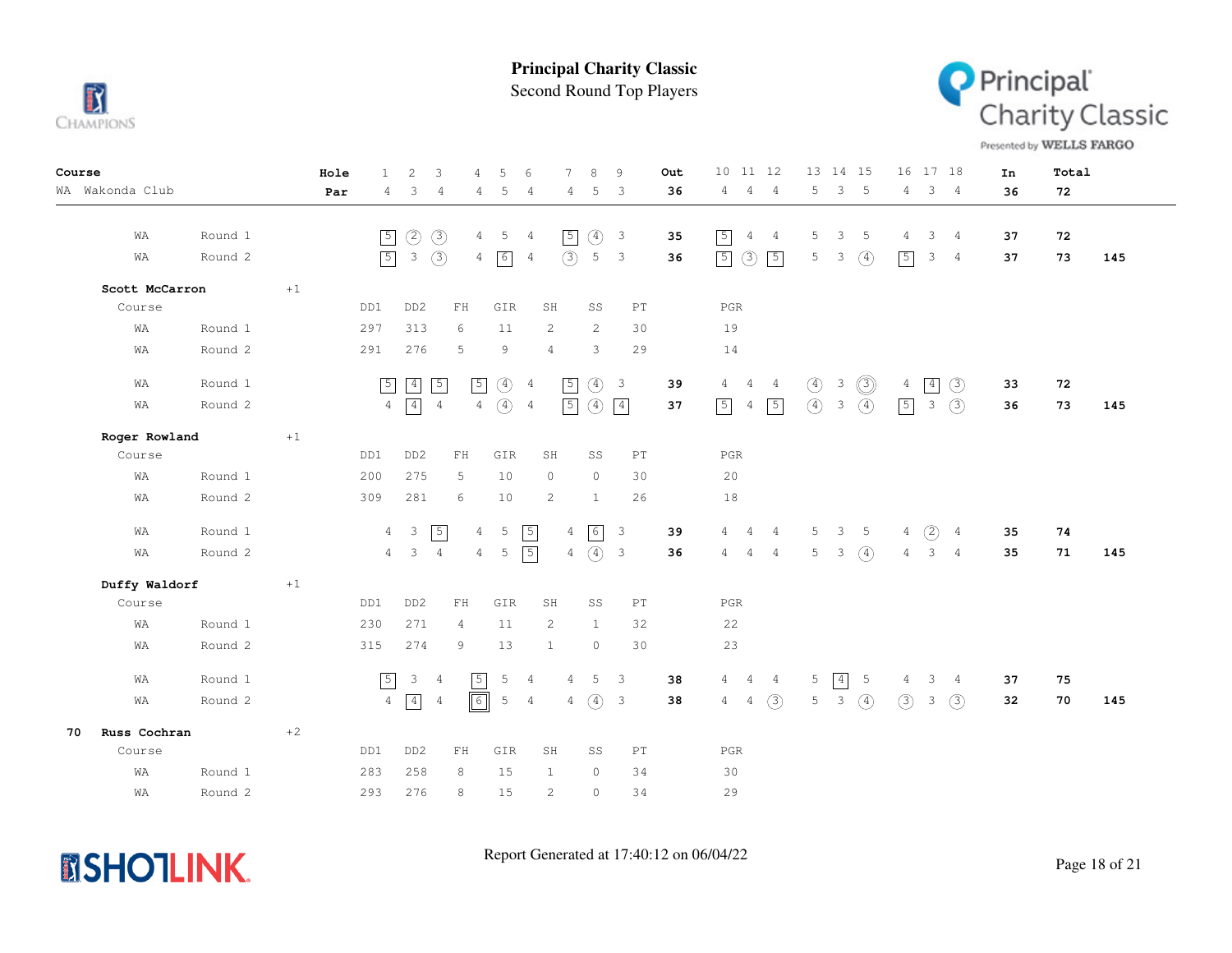

Second Round Top Players



Presented by WELLS FARGO

| Course |                 |         |      | Hole | $\mathbf{1}$   | 2               | 3              | $\overline{4}$             | 5               | 6              | 7              | 8              | 9                          | Out |                | 10 11 12       |                |         | 13 14 15                |                 |                | 16 17 18                |                | In | Total |     |
|--------|-----------------|---------|------|------|----------------|-----------------|----------------|----------------------------|-----------------|----------------|----------------|----------------|----------------------------|-----|----------------|----------------|----------------|---------|-------------------------|-----------------|----------------|-------------------------|----------------|----|-------|-----|
|        | WA Wakonda Club |         |      | Par  | 4              | 3               | $\overline{4}$ | 4                          | 5               | 4              | 4              | 5              | 3                          | 36  | 4              | $\frac{4}{3}$  | $\overline{4}$ | 5       | $\mathcal{E}$           | 5               | 4              |                         | $3 \quad 4$    | 36 | 72    |     |
|        |                 |         |      |      |                |                 |                |                            |                 |                |                |                |                            |     |                |                |                |         |                         |                 |                |                         |                |    |       |     |
|        |                 |         |      |      |                |                 |                |                            |                 |                |                |                |                            |     |                |                |                |         |                         |                 |                |                         |                |    |       |     |
|        | WΑ              | Round 1 |      |      | 4              | $\mathbf{3}$    | $\overline{4}$ | 4                          | 5               | 4              | (3)            | 5              | $\overline{\mathbf{3}}$    | 35  | 4              | $\overline{4}$ | $\overline{4}$ | 5       | $\boxed{4}$             | $5\phantom{.0}$ | 4              | $\mathcal{E}$           | $\overline{4}$ | 37 | 72    |     |
|        | WA              | Round 2 |      |      |                | $4 \sqrt{4}$    | $\overline{4}$ | 4                          | 5               | 4              | $\overline{4}$ | $\circled{4}$  | $\overline{\phantom{a}}$   | 36  | $4 -$          | 4              | $\boxed{6}$    | 5       | $\mathbf{3}$            | $5\phantom{.0}$ | 4              | $\overline{\mathbf{3}}$ | $\overline{4}$ | 38 | 74    | 146 |
|        | Michael Allen   |         | $+2$ |      |                |                 |                |                            |                 |                |                |                |                            |     |                |                |                |         |                         |                 |                |                         |                |    |       |     |
|        | Course          |         |      |      | DD1            | DD <sub>2</sub> |                | $\mathop{\rm FH}\nolimits$ | GIR             |                | SH             | SS             | $\mathop{\rm PT}\nolimits$ |     |                | $_{\rm PGR}$   |                |         |                         |                 |                |                         |                |    |       |     |
|        | WΑ              | Round 1 |      |      | 231            | 293             |                | 2                          | 10              |                | 2              | $\mathbf{1}$   | 29                         |     | 19             |                |                |         |                         |                 |                |                         |                |    |       |     |
|        | WΑ              | Round 2 |      |      | 307            | 257             |                | 6                          | 13              |                | $\circ$        | $\circ$        | 31                         |     | $2\,5$         |                |                |         |                         |                 |                |                         |                |    |       |     |
|        | WΑ              | Round 1 |      |      |                | $4\quad 3$      | $\circled{3}$  | $\sqrt{5}$                 | 5               | $\overline{4}$ | (3)            | 6              | $\boxed{4}$                | 37  | $\overline{4}$ | $\overline{4}$ | $\overline{4}$ | 5       | $\overline{\mathbf{3}}$ | $5\phantom{0}$  | 4              |                         | $3 \quad 4$    | 36 | 73    |     |
|        | WA              | Round 2 |      |      | $4\phantom{0}$ | 3               | $\overline{4}$ | 4                          | 5               | $\overline{4}$ | $\overline{4}$ | 5              | $\mathbf{3}$               | 36  | 4              | $\overline{4}$ | (3)            | 5       | $\boxed{5}$             | 5               | 4              | 3                       | $\overline{4}$ | 37 | 73    | 146 |
|        | Scott Dunlap    |         | $+2$ |      |                |                 |                |                            |                 |                |                |                |                            |     |                |                |                |         |                         |                 |                |                         |                |    |       |     |
|        | Course          |         |      |      | DD1            | DD <sub>2</sub> |                | ${\rm FH}$                 | GIR             |                | SH             | SS             | PT                         |     |                | $_{\rm PGR}$   |                |         |                         |                 |                |                         |                |    |       |     |
|        | WA              | Round 1 |      |      | 312            | 279             |                | $7\phantom{.0}$            | 13              |                | 3              | $\mathbf{1}$   | 32                         |     | 27             |                |                |         |                         |                 |                |                         |                |    |       |     |
|        | WΑ              | Round 2 |      |      | 329            | 262             |                | $7\phantom{.0}$            | 11              |                | $\circ$        | $\circ$        | 30                         |     |                | 22             |                |         |                         |                 |                |                         |                |    |       |     |
|        | WA              | Round 1 |      |      | $\boxed{5}$    | $\mathbf{3}$    | $\boxed{5}$    | (3)                        | $5\phantom{.0}$ | 4              | 4              | $\circled{4}$  | $\overline{3}$             | 36  | $\overline{4}$ | $\boxed{5}$    | $\overline{4}$ | 5       | 4                       | $5\phantom{.0}$ | 4              | 3                       | $\overline{4}$ | 38 | 74    |     |
|        | WA              | Round 2 |      |      | $4 -$          | $\mathcal{E}$   | $\circled{3}$  | $\overline{4}$             | 5               | $\sqrt{5}$     | $\boxed{5}$    | (4) 3          |                            | 36  | $4^{\circ}$    | $\overline{4}$ | $\frac{4}{3}$  | 5       | $\mathbf{3}$            | 5               | 4              | 3                       | $\overline{4}$ | 36 | 72    | 146 |
|        | Fred Funk       |         | $+2$ |      |                |                 |                |                            |                 |                |                |                |                            |     |                |                |                |         |                         |                 |                |                         |                |    |       |     |
|        | Course          |         |      |      | DD1            | DD <sub>2</sub> |                | ${\rm FH}$                 | GIR             |                | SH             | SS             | $\mathop{\rm PT}\nolimits$ |     |                | $_{\rm PGR}$   |                |         |                         |                 |                |                         |                |    |       |     |
|        | WA              | Round 1 |      |      | 283            | 229             |                | 10                         | 12              |                | $\mathbf{1}$   | $\circ$        | 34                         |     | 25             |                |                |         |                         |                 |                |                         |                |    |       |     |
|        |                 | Round 2 |      |      | 301            | 235             |                | 10                         | 11              |                | $\mathbf{1}$   | $\mathbf{1}$   | 27                         |     | 20             |                |                |         |                         |                 |                |                         |                |    |       |     |
|        | WΑ              |         |      |      |                |                 |                |                            |                 |                |                |                |                            |     |                |                |                |         |                         |                 |                |                         |                |    |       |     |
|        | WA              | Round 1 |      |      | 4              | $\sqrt{4}$      | 4              | $\boxed{5}$                | $\boxed{6}$     | $\sqrt{5}$     | $\sqrt{5}$     | 5              | 3                          | 41  | 4              | $\overline{4}$ | $\overline{4}$ | 5       | $\overline{\mathbf{3}}$ | $\circled{4}$   | 4              | $\mathbf{3}$            | $\overline{4}$ | 35 | 76    |     |
|        | WA              | Round 2 |      |      |                | $4 \quad 3$     | $\overline{4}$ | $\overline{4}$             | 5               | $\sqrt{5}$     | (3)            | 5 <sup>5</sup> | $\overline{3}$             | 36  | $\overline{4}$ | $\overline{4}$ | 4              | $\circ$ | $\mathcal{S}$           | 5               | $\overline{4}$ | $\mathbf{3}$            | (3)            | 34 | 70    | 146 |
| 74     | John Senden     |         | $+3$ |      |                |                 |                |                            |                 |                |                |                |                            |     |                |                |                |         |                         |                 |                |                         |                |    |       |     |
|        | Course          |         |      |      | DD1            | DD <sub>2</sub> |                | FH                         | GIR             |                | SH             | SS             | $\mathop{\rm PT}\nolimits$ |     |                | $_{\rm PGR}$   |                |         |                         |                 |                |                         |                |    |       |     |
|        | WΑ              | Round 1 |      |      | 298            | 275             |                | 8                          | 12              |                | $\mathbf{1}$   | $\circ$        | 30                         |     | 19             |                |                |         |                         |                 |                |                         |                |    |       |     |

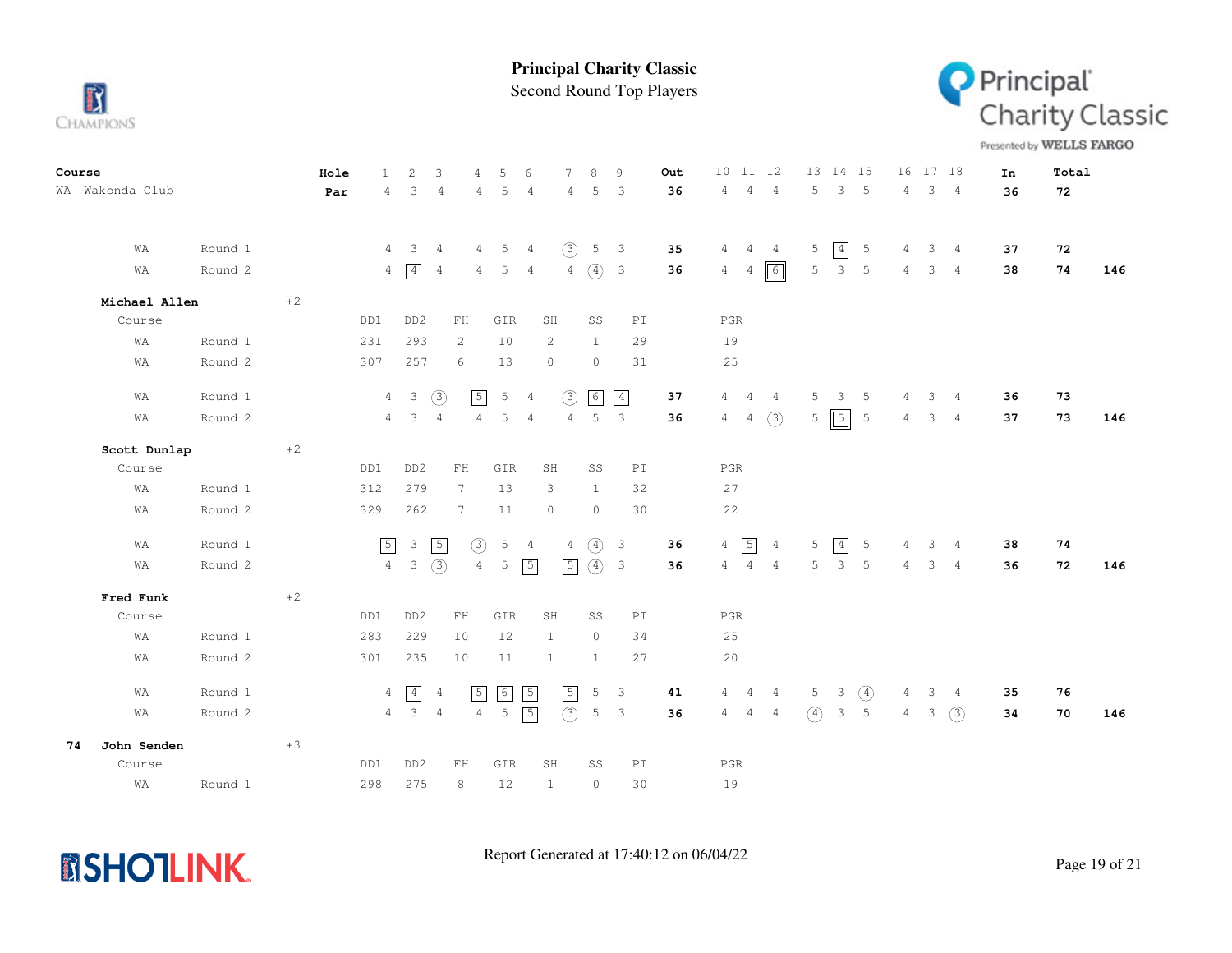

Second Round Top Players



Presented by WELLS FARGO

| Course                       | 2<br>Hole<br>$\mathbf{1}$      | 3<br>5<br>6<br>$\overline{4}$                                         | 8<br>9<br>Out                               | 10 11 12<br>13 14 15                                                                     | 16 17 18<br>Total<br>In                                  |
|------------------------------|--------------------------------|-----------------------------------------------------------------------|---------------------------------------------|------------------------------------------------------------------------------------------|----------------------------------------------------------|
| WA Wakonda Club              | $\overline{4}$<br>3<br>Par     | $\overline{4}$<br>5<br>4<br>4                                         | 36<br>5<br>3<br>4                           | 5<br>3<br>5<br>$\overline{4}$<br>4<br>$\overline{4}$                                     | 3 <sub>4</sub><br>$\overline{4}$<br>72<br>36             |
|                              |                                |                                                                       |                                             |                                                                                          |                                                          |
| Round 2<br>WA                | 299<br>262                     | 5<br>13<br>1                                                          | $\circledcirc$<br>33                        | 24                                                                                       |                                                          |
| Round 1<br>WA                | $\boxed{4}$<br>$\boxed{5}$     | $\sqrt{5}$<br>$\sqrt{5}$<br>$\circled{4}$<br>$\overline{4}$           | $\sqrt{5}$<br>5<br>3<br>40                  | $\boxed{4}$<br>(3)<br>$\circled{4}$<br>$\circled{4}$<br>$\overline{4}$<br>$\overline{4}$ | $\mathbf{3}$<br>(3)<br>73<br>$\overline{4}$<br>33        |
| Round 2<br>WA                | $\boxed{4}$<br>$\overline{4}$  | $\circled{3}$<br>$\circled{3}$<br>$\circled{4}$<br>$\sqrt{5}$         | $\sqrt{5}$<br>5<br>3<br>36                  | $\boxed{5}$<br>$5 \mid 4$<br>$5\phantom{.0}$<br>$\overline{4}$<br>$\overline{4}$         | $\overline{4}$<br>3<br>74<br>$\overline{4}$<br>38<br>147 |
| $+4$<br>David McKenzie<br>75 |                                |                                                                       |                                             |                                                                                          |                                                          |
| Course                       | DD <sub>2</sub><br>DD1         | GIR<br>FH<br>SH                                                       | SS<br>PT                                    | $_{\rm PGR}$                                                                             |                                                          |
| WA<br>Round 1                | 273<br>282                     | 10<br>$\overline{4}$<br>$\circ$                                       | $\circ$<br>29                               | 19                                                                                       |                                                          |
| Round 2<br>WΑ                | 304<br>273                     | 9<br>14<br>1                                                          | $\circ$<br>34                               | 29                                                                                       |                                                          |
| WA<br>Round 1                | $\circled{3}$<br>$\mathbf{3}$  | $6\overline{6}$<br>$\overline{4}$<br>4<br>$\overline{4}$              | $\sqrt{5}$<br>(4)<br>37<br>4                | $\boxed{4}$<br>$\circled{4}$<br>5<br>$\overline{4}$<br>$\overline{4}$<br>-4              | 3<br>73<br>36<br>4<br>$\frac{4}{3}$                      |
| Round 2<br>WA                | $4\phantom{0}$<br>$\mathbf{3}$ | 5<br>$\boxed{5}$<br>$\overline{4}$<br>$4\overline{ }$                 | 5<br>$\overline{4}$<br>3<br>37              | $\boxed{5}$<br>$\boxed{4}$<br>5<br>5<br>$\overline{4}$<br>4                              | $\boxed{5}$<br>(3)<br>3<br>75<br>148<br>38               |
| David Frost<br>$+4$          |                                |                                                                       |                                             |                                                                                          |                                                          |
| Course                       | DD1<br>DD <sub>2</sub>         | ${\rm FH}$<br>GIR<br>SH                                               | SS<br>PT                                    | PGR                                                                                      |                                                          |
| Round 1<br>WA                | 295<br>218                     | 6<br>10<br>3                                                          | $\circ$<br>28                               | 17                                                                                       |                                                          |
| Round 2<br>WA                | 258<br>252                     | 12<br>10<br>1                                                         | $\circ$<br>31                               | 22                                                                                       |                                                          |
| WA<br>Round 1                | $\boxed{5}$<br>$\overline{4}$  | $6\overline{6}$<br>$\overline{4}$<br>$\overline{4}$<br>$\overline{4}$ | $\circled{4}$<br>$\boxed{4}$<br>4<br>39     | $4 \text{ } 3 \text{ } 4$<br>$\boxed{4}$<br>5<br>$5\phantom{.0}$                         | (2)<br>74<br>4<br>$\overline{4}$<br>35                   |
| Round 2<br>WA                | $\boxed{5}$<br>$\mathcal{S}$   | $\lceil 6 \rceil$<br>$\sqrt{5}$<br>$\overline{4}$<br>$\overline{4}$   | 6<br>$\boxed{4}$<br>$\overline{4}$<br>41    | $\circled{3}$ 4<br>(3)<br>$\mathbf{3}$<br>5<br>5                                         | $\overline{4}$<br>3<br>(3)<br>74<br>148<br>33            |
| $+4$<br>Marco Dawson         |                                |                                                                       |                                             |                                                                                          |                                                          |
| Course                       | DD1<br>DD <sub>2</sub>         | ${\rm FH}$<br>GIR<br>SH                                               | SS<br>$\mathop{\rm PT}\nolimits$            | PGR                                                                                      |                                                          |
| Round 1<br>WA                | 269<br>273                     | $7\phantom{.0}$<br>10<br>$\circ$                                      | $\circ$<br>31                               | 20                                                                                       |                                                          |
| Round 2<br>WA                | 307<br>275                     | 7<br>9<br>2                                                           | $\circ$<br>26                               | 16                                                                                       |                                                          |
| Round 1<br>WA                | $\sqrt{5}$<br>$\mathbf{3}$     | $\sqrt{5}$<br>$\overline{4}$<br>5<br>4                                | 5<br>$\overline{4}$<br>3<br>38              | 5<br>$\boxed{4}$<br>$5\phantom{.0}$<br>$\overline{4}$<br>4<br>4                          | 3<br>75<br>4<br>$\overline{4}$<br>37                     |
| Round 2<br>WA                | 4<br>$\mathcal{S}$             | $\overline{4}$<br>$\sqrt{5}$<br>6<br>4                                | $\sqrt{5}$<br>5<br>3<br>39                  | $\mathbf{3}$<br>(3)<br>5<br>5<br>$\overline{4}$<br>$\overline{4}$                        | (3)<br>3<br>73<br>148<br>34<br>$\overline{4}$            |
| $+5$<br>Glen Day<br>78       |                                |                                                                       |                                             |                                                                                          |                                                          |
| Course                       | DD1<br>DD <sub>2</sub>         | ${\rm FH}$<br>GIR<br>SH                                               | $\texttt{SS}$<br>$\mathop{\rm PT}\nolimits$ | $_{\rm PGR}$                                                                             |                                                          |